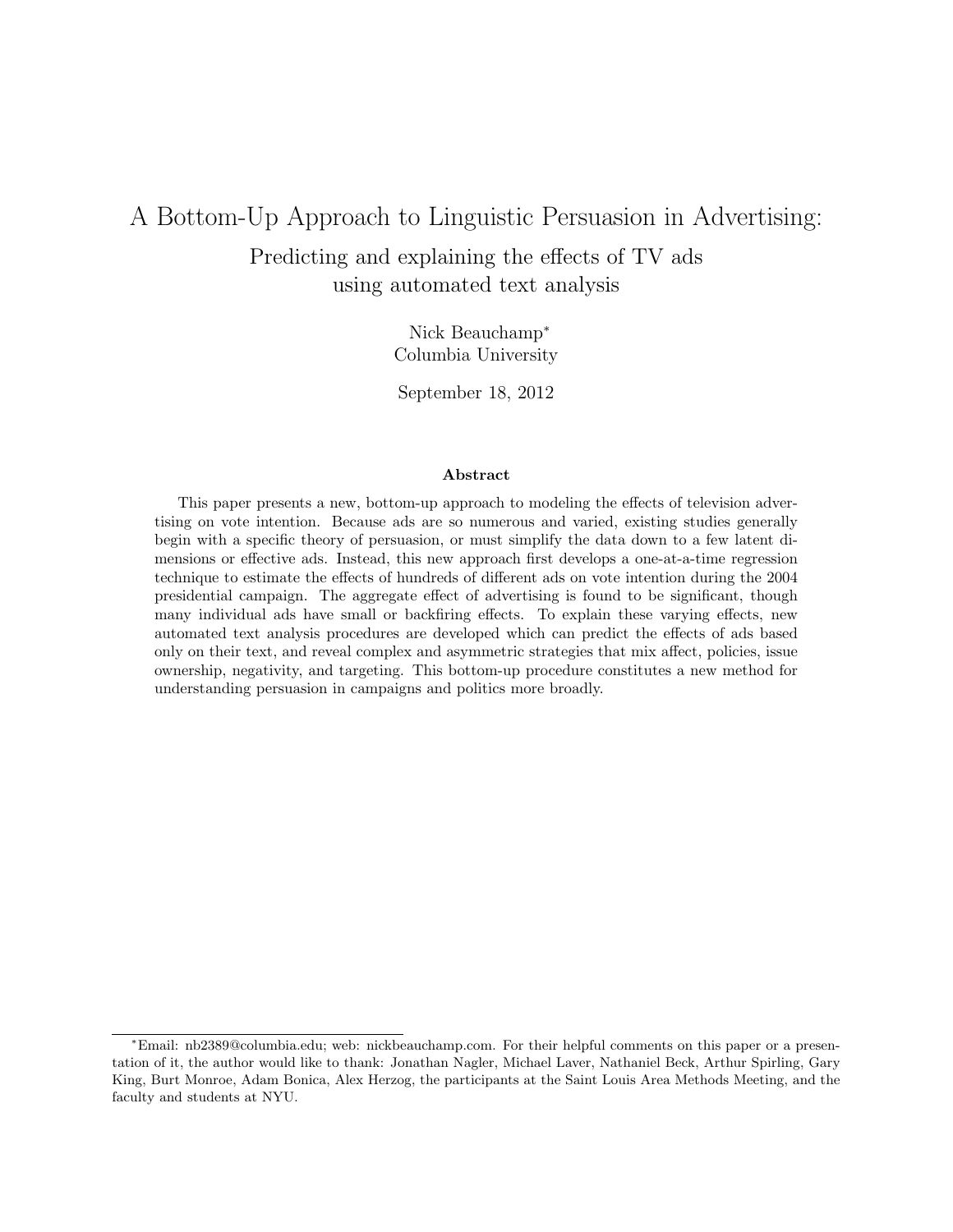# 1 Introduction

How does political advertising affect vote intention? The last few decades have seen a proliferation of explanations, ranging from general theories of persuasion to theories specific to US presidential campaigns in the 21st century. On the broadest level, theories of persuasion range from behavioral and emotional at one end<sup>1</sup> to rational models based on utility and information updating at the other,<sup>2</sup> while in between these poles might lie the interrelated theories of agenda-setting, framing, and priming.<sup>3</sup> On a level more specific to campaigns, we find large literatures focusing on the effects of negative advertising,<sup>4</sup> or examining the strategic differences between incumbents and challengers,<sup>5</sup> or probing the tradeoffs between "issue ownership" and issue convergence or "riding the wave" of topical issues.<sup>6</sup> And at the most granular level are topics specific to a given campaign in a given year: in 2004, these might include the Iraq war, John Kerry's service in Vietnam, health care, taxes, the deficit, etc. Deepening the complexity, explanations at different levels may overlap

<sup>&</sup>lt;sup>1</sup>For a few prominent examples from this rapidly growing literature, see Mutz (1996), Brader (2006), Mutz (2007), Westen (2007) and Ridout & Franz (2011).

<sup>&</sup>lt;sup>2</sup>For important examples from this larger and somewhat earlier literature, see Lodge, McGraw & Stroh (1989), Ferejohn & Kuklinski (1990), Popkin (1991), Franklin (1991), Page & Shapiro (1992), Zaller (1992), Sniderman, Brody & Tetlock (1993), Gelman & King (1993), Bartels (1996), Alvarez (1998), Holbrook (1999) and Lupia & McCubbins (2000).

<sup>&</sup>lt;sup>3</sup>For agenda setting, see for instance McCombs & Shaw (1993), McCombs, Shaw & Weaver (1997) and Jacobs & Shapiro (2000). For priming, see for instance Iyengar & Kinder (1987) and Krosnick & Kinder (1990). For framing, see for instance Pan & Kosicki (1993), Iyengar (1994), Druckman (2001b), Druckman (2001a), and Druckman (2004).

<sup>4</sup>See, for just a few examples, Ansolabehere & Iyengar (1995), Kahn & Kenney (1999), Stevens (2005), Geer (2006), Lau, Sigelman & Rovner (2007), Franz & Ridout (2007), Stevens, Sullivan, Allen & Alger (2008), Jackson, Mondak & Huckfeldt (2009), and Krupnikov (2011).

<sup>5</sup>Research in this vein has naturally emphasized congressional and local elections (Jacobson 1978, Mann & Wolfinger 1980, Ansolabehere, Snowberg & Snyder 2006, Benoit & Marsh 2008), particularly regarding spending (Abramowitz 1991, Ansolabehere & Gerber 1994, Krasno & Green 1988, Moon 2006), but there are also numerous examinations of incumbency effects on the efficacy of presidential campaigns (Bartels 1993, Alvarez 1998, Holbrook 1999, Prior 2007, Ridout & Franz 2011).

<sup>6</sup>These two strategies are often discussed in conjunction with each other, and obviously relate to agenda setting and priming as well. Issue ownership research begins with Riker and proceeds robustly from there (Riker & Ordeshook, P.C. 1968, Petrocik 1996, Iyengar & Valentino 2000, Simon 2002), with many examining the tension between issue convergence and divergence (Ansolabehere & Iyengar 1994, Spiliotes & Vavreck 2002, Brasher 2003, Sulkin & Evans 2006, Vavreck 2009), although some recent research suggests that ownership effects, or even attempts by campaigns, may be quite weak (Sigelman & Buell Jr 2004, Damore 2004, Damore 2005, Sides 2006, Kaplan, Park & Ridout 2006, Sides 2007, Sides & Karch 2008).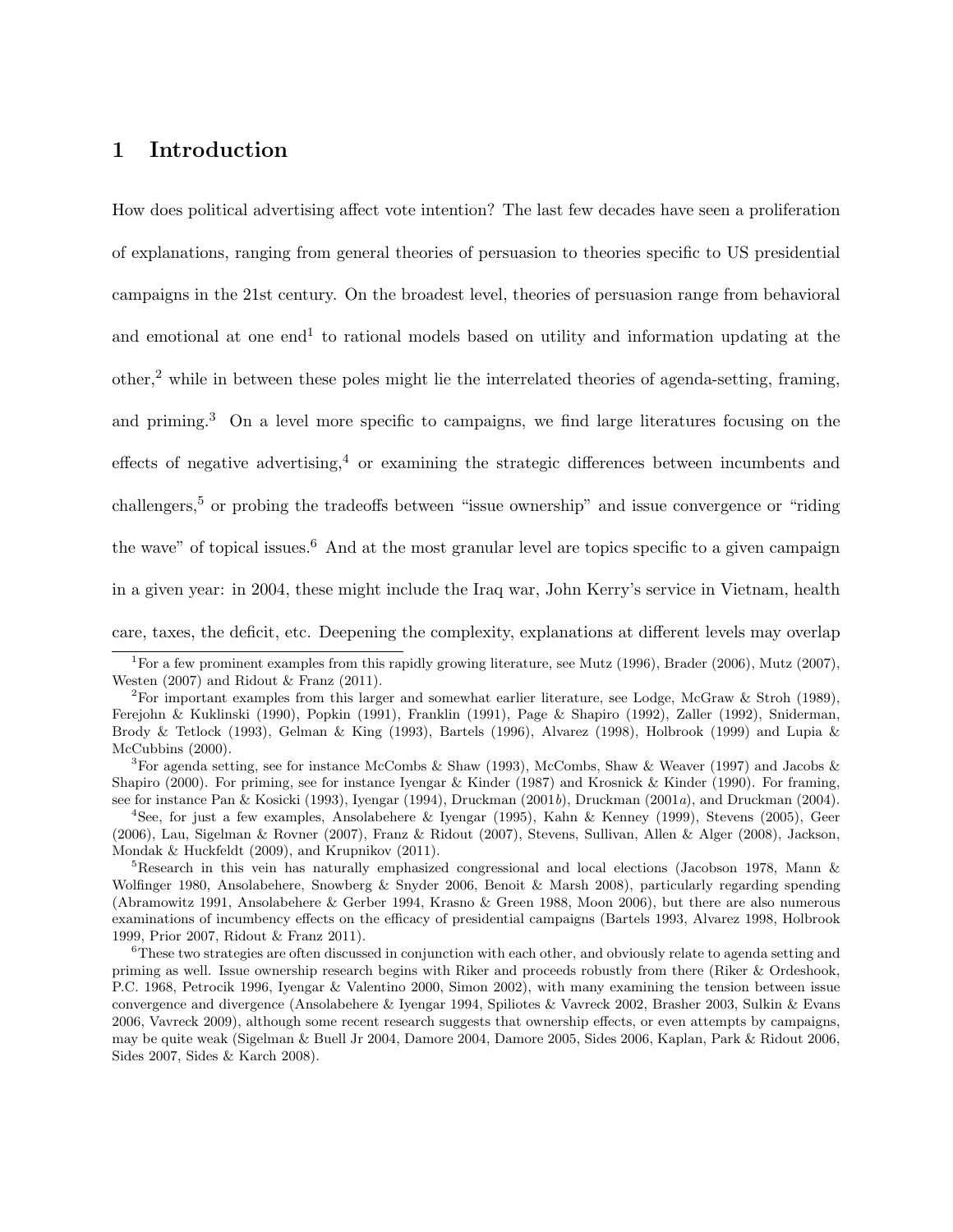and interact, so that, for instance, negative ads might operate via information as well as emotion,<sup>7</sup> or might affect challengers more than incumbents, or might have been unusually effective in the infamous 2004 Swift Boat ads. And all of this is assuming that, of the hundreds of intended and inadvertent persuasive strategies, any of them at all have discernible effects – far from the scholarly consensus.<sup>8</sup>

How are we to deal with this welter of simultaneous and interacting mechanisms? One approach is to focus on testing a specific theory of persuasion, at whatever level of generality, and ignore all the others. But although an experimentally-crafted advertisement might ideally vary along a single persuasive modality, in the real world every ad encompasses numerous different interacting strategies and ideas. You may think you are measuring differences in negative affect, but you could also be measuring differences in information; or you think you are measuring issue convergence, when it is really challenger focus or previous agenda-setting. And that is just for a single ad; in reality, all these themes are interacting with all of those in every other ad being broadcast. It may still be the case that a few identifiable strategies do most of the persuasive work across all ads in a given campaign. But if that is not the case – if the themes and strategies that affect viewers are as numerous and diverse as the ads are themselves, or more so – then other methods are necessary to model the persuasive effects of a campaign.

Taking television advertising in the 2004 presidential campaign as an excellent case study, this paper shows that persuasion in advertising is best modeled by an approach that tackles the full complexity of the advertising environment. The traditional theory-first, top-down approach,

 $7$ See, for instance, Stevens (2005) Geer (2006), and Franz & Ridout (2007).

<sup>&</sup>lt;sup>8</sup>As Brady, Johnston & Sides (2006) put it, "The prevailing scholarly consensus on campaigns is that they have minimal effects. Minimal effects mean in essence minimal persuasion." They note that this holds especially for presidential campaigns, and has been the view at least since Lazarsfeld, Berelson & Gaudet (1948), although more recent work has found small but consistent effects; see Holbrook (1996) or Campbell (2008), along with many of the other works here.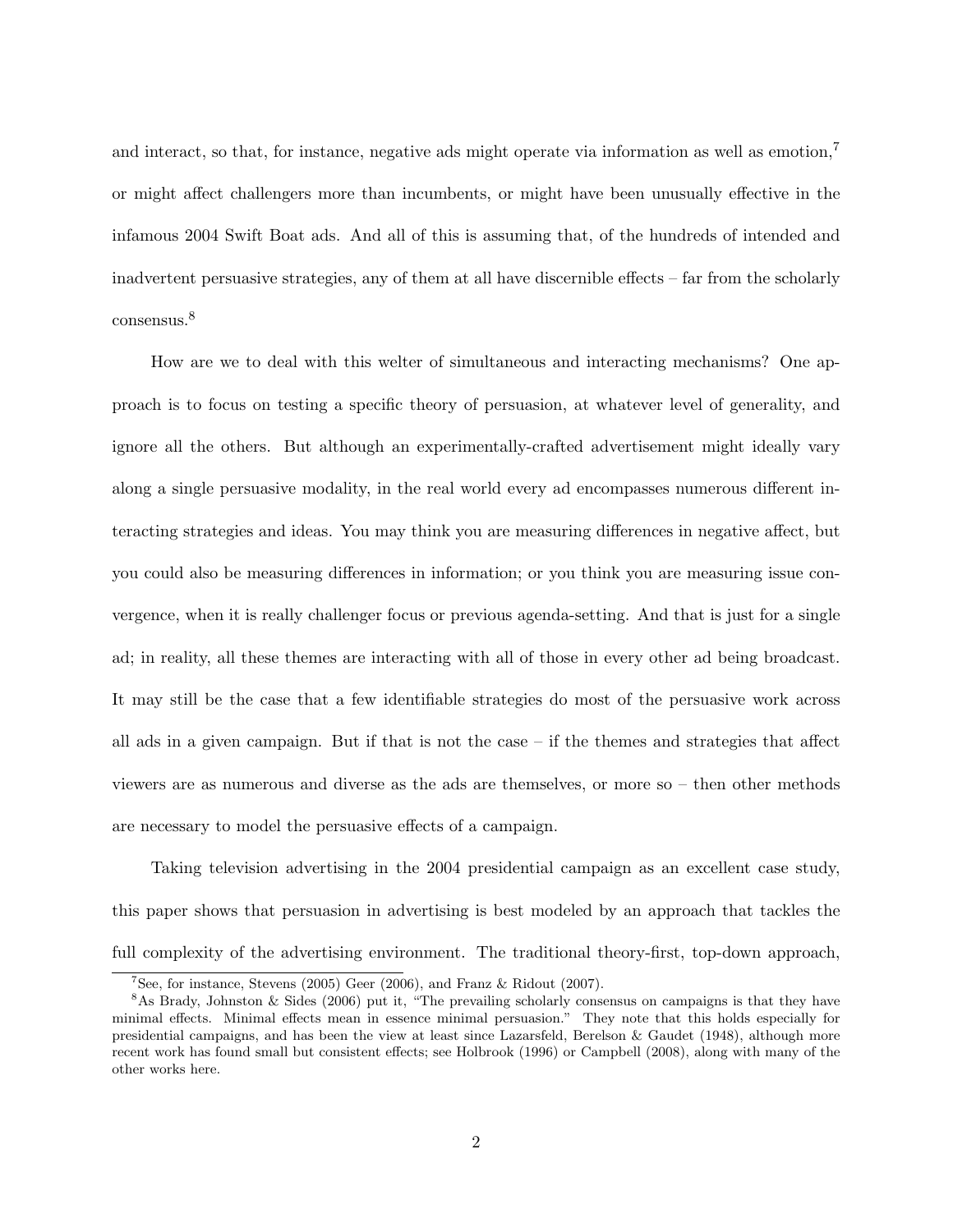where one categorizes ads according to whether they are negative or health-related (for instance) and models the effect of total negative or health-related broadcasts on vote intention, works far less well than an approach that models the full complexity of advertising. The bottom-up approach, by contrast, begins with hundreds of variables, each counting the number of broadcasts of each unique ad; models the effect of all of those ads; and then uses automated methods to move upward from those inferred effects plus the textual content of the ads, to the myriad themes and strategies all at work at once in the campaign. The difficulty of this approach lies in modeling a system with hundreds of independent variables, whether those variables are the ads themselves (as discussed in Stage One of this paper), or the words and themes within those ads (as discussed in Stage Two). This is not merely a methodological challenge, but more importantly a theoretical problem about the structure of causality in complex systems. If the top-down approach fails, is it merely a matter of identifying a better set of underlying strategies that explain the variation among ads? And if not, if there is no detectable simplification, is it instead the case that the effects of ads are so idiosyncratic that we should instead just identify a few that happen to do most of the work (such as the infamous Swift Boat ads)? By comparing methods suited to each of these causal structures, we will see that, while some seem to model persuasion in advertising better than others, best of all is a new approach, called here one-at-a-time regression, that models the effect of every ad separately without simplifying or reducing the system of hundreds of ads, tiny though many of their effects may be.<sup>9</sup>

Once this model of persuasion has been shown to be superior to the alternatives via out-

<sup>&</sup>lt;sup>9</sup>In many ways, this problem is analogous to measuring the genes associated with a complex disease: earlier candidate-driven approaches consisted of hypothesizing and testing each gene that was suspected of helping to cause a disease, but this is hugely inefficient. Better than laboriously checking each hypothesis is an approach that measures all the gene activities that differ between the diseased and healthy individuals, extracts the full array of contributors all at once, and only then do we try to understand the complex mechanisms implied by this array. See Haibe-Kains, Desmedt, Sotiriou & Bontempi (2008), Annest, Bumgarner, Raftery & Yeung (2009) or Bøvelstad, Nygård & Borgan (2009) for work in bioinformatics that closely resembles the Stage One procedures here.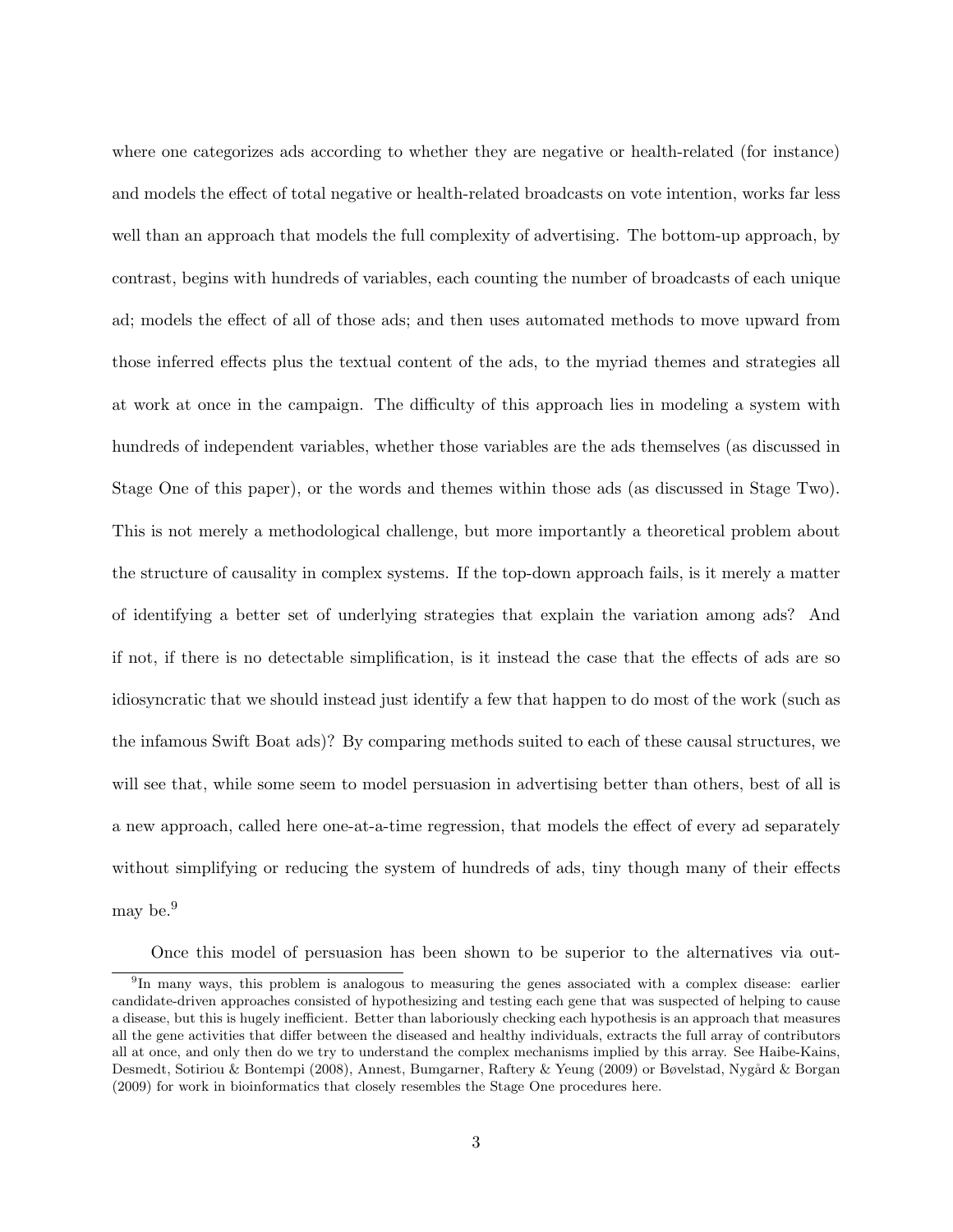of-sample testing, we still must explain what makes some of the ads more persuasive than others. Stage Two confronts the problem of complexity at another level: instead of hundreds of ads, we now have thousands of words, concepts, and themes at play in each ad, all of which may be contributing to the effects of those ads. For this stage, a number of new techniques in text analysis are developed or adapted, each again suited to a different potential causal structure. Perhaps every word and the ideas it evokes affects viewers independently, as the ads did; or perhaps content affects viewers in highly, but not entirely, idiosyncratic ways, so that the effect of an ad could be predicted by averaging the effects of textually similar ads with known effects. As we will see, a model that allows for both of these structures works better than either individually, showing that though complex, the effects of content on persuasion can still be modeled from the bottom up. And once this has been shown (as before, through out-of-sample testing), we can then use exactly these methods to discern which words and concepts are associated with the most effective ads.

The results of this two-stage procedure yield insights not just into general questions about the causal structure of complex persuasive systems like political advertising, but also into substantively important questions about the 2004 campaign and US presidential campaigns more generally. The 2004 campaign is particularly interesting because it was a tightly contested election which has been thoroughly examined with many suggestions but little consensus about what did or did not affect vote share, if anything did.<sup>10</sup> As we will see, Stage One reveals that the overall effect of advertising appears to have been small though significant (on the order of a few points in the pro-Kerry direction), but this small overall effect is due less to the ineffectualness of advertising or

 $10$ For instance, Kaid (2005) finds little effect of TV advertising on vote intention, though some reduction in political cynicism; Shaw (2006) shows that the effects from both sides of the campaign are large in the short term but largely cancel out in the longer term; Ridout & Franz (2011) show that only negative Republican ads (versus negative Democratic or positive ads) and fear- or anger-based Democratic ads (versus fear- or anger-based Republican ads or enthusiasm-based ads) were effective in 2004; and Hillygus & Shields (2008) find that micro-targeting was particularly effective in 2004 on the Republican side.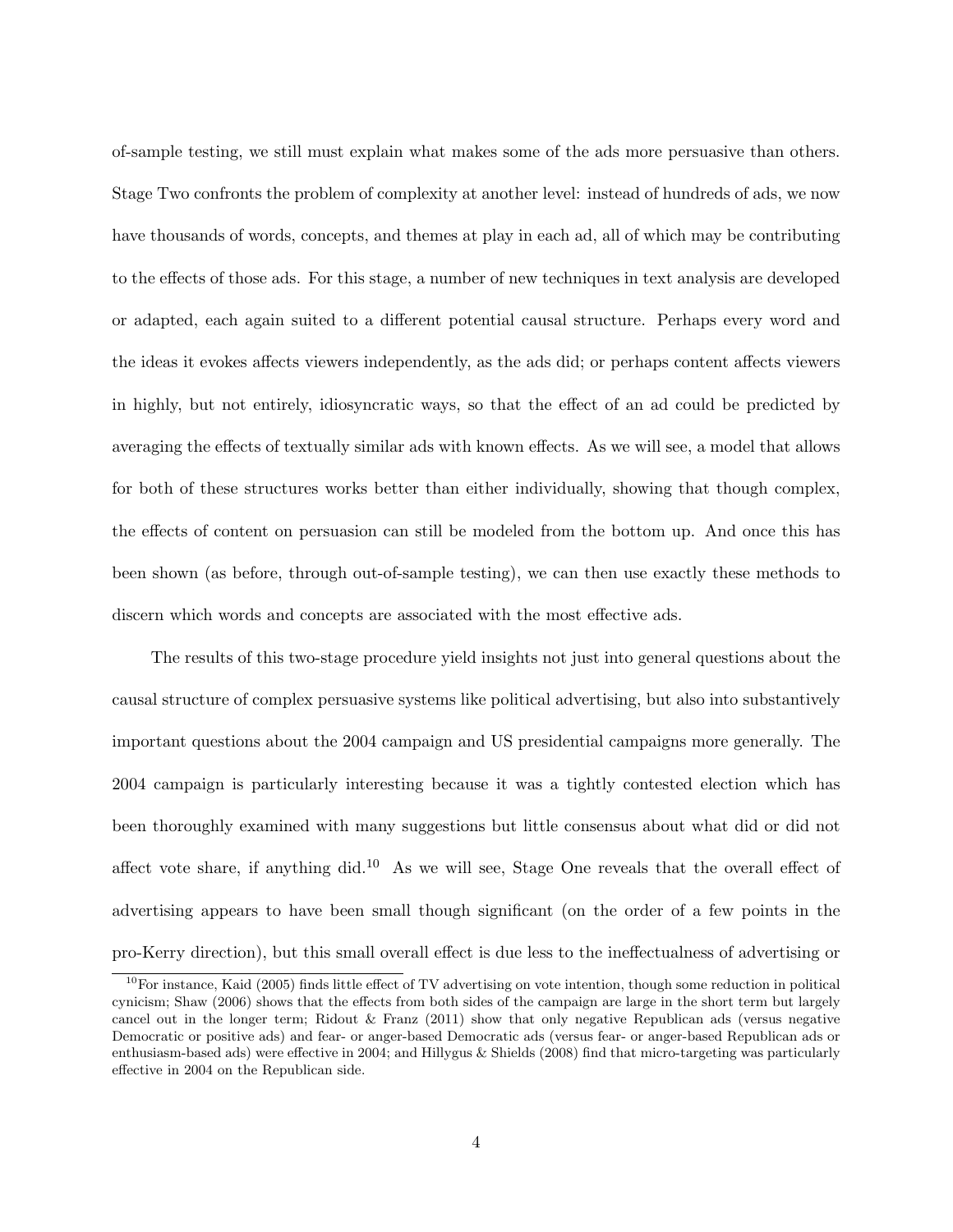because the two sides cancelled each other out, than to poor ad deployment and emphasis by the campaigns; had one side better chosen which ads to emphasize, they could have greatly improved their outcome. But Stage Two is where the more detailed insights into this campaign are developed, revealing the diverse and highly asymmetric strategies underlying not what the two parties intended to do, but what they actually succeeded in doing. The results are complex and not amenable to any one of the dominant theories. The Democratic side was most successful when blanketing many areas with high-frequency, low-effect ads all making policy-based arguments emphasizing health care and prescription drugs. By contrast, the Republican side was more successful with a larger variety of relatively low-frequency, targeted ads making more negative and emotional attacks on Kerry on topics such as foreign policy, abortion, Kerry's Senate voting record, and of course his time in Vietnam. In accord with theories emphasizing the more fluid reputation of the challenger, both sides seemed more focused on Kerry, though his successful ads were more prospective, while Bush's attacks were more retrospective. And regarding issue ownership versus convergence, we will see that ownership seemed more dominant, where strategies that ventured into the other's territory were more likely to backfire with opposite their intended effects. While it does take expertise and knowledge of the campaign context to understand the implications of the word scaling, the complexity and asymmetry of the successful strategies could never have been discerned using even the most well-crafted top-down procedure. Fundamentally, this bottom-up approach offers a new procedure for modeling, predicting, and understanding effects in complex systems with hundreds or thousands of interacting treatments, as is common wherever words, meanings, and persuasion occur.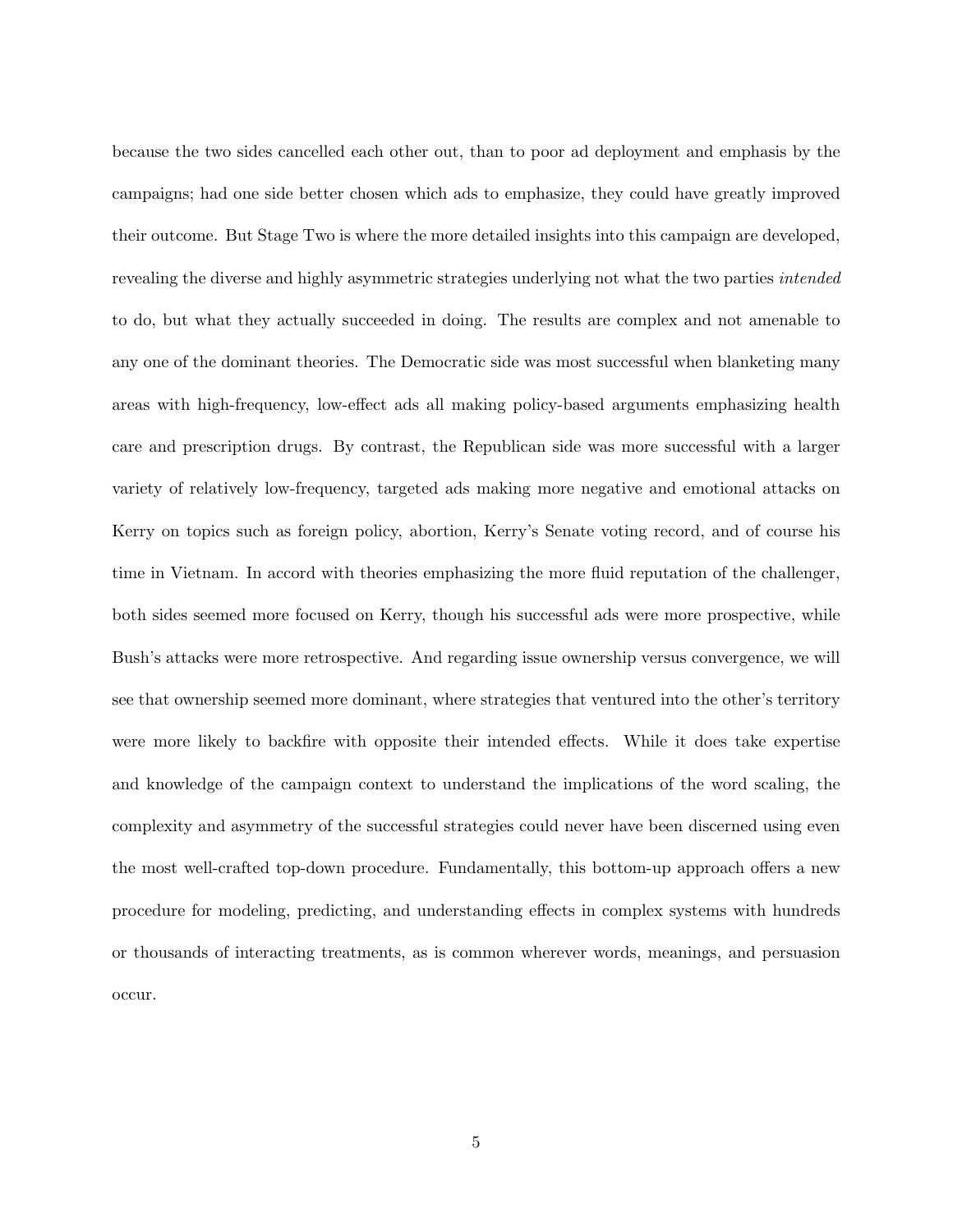# 2 Data and groundwork

Throughout the 2004 campaign, the National Annenberg Election Survey (NAES) fielded a rolling national survey, and the Wisconsin Advertising Project (WiscAds) in conjunction with the Campaign Media Analysis Group (CMAG) recorded the time and location each television advertisement that was broadcast, along with "storyboards" with transcripts of each ad. In addition, WiscAds/CMAG has categorized each ad according to many of the theories above (eg, whether it is negative, is about women, is policy-oriented, is about the economy, etc.), and indeed a minor industry has developed using these categorizations to test various theories.<sup>11</sup> For the present purposes, the bulk of the 2004 presidential campaign is taken to cover the 16 weeks leading up to the election. The NAES provides individual level survey data on vote intention and various demographic characteristics used as controls;<sup>12</sup> the dependent variable is vote intention, and the independent variables of interest are the 359 ad count variables, plus the controls.

This constitutes a time-series multilevel model, with about 40,000 survey observations collected over about 100 days, and broadcast data that record the number of broadcasts of each unique ad in a region (Nielsen Designated Market Areas, DMA) that day. Although that model was tested, in the following analysis the data are aggregated by week and region, for a number of reasons. First, because the model must be estimated hundreds of thousands of times, and the multilevel version takes four or five orders of magnitude longer to run even on a computer cluster. Second, the essential independent variable, the ad broadcasts, are on the regional level and tend

<sup>&</sup>lt;sup>11</sup>For just a few recent examples, see Stevens (2005), Sides (2006), Ansolabehere, Snowberg & Snyder (2006), Franz & Ridout (2007), Sides & Karch (2008), Krasno & Green (2008), Ridout & Franz (2011). See also

http://wiscadproject.wisc.edu/publications.php for a more comprehensive list. Of course, simply testing all these theory-based categories, whether jointly or separately, runs into severe problems with spurious results, and one often encounters proclamations such as "In writing this book, we estimated hundreds of statistical models" (Ridout & Franz 2011). With so many possible theories to test, selection bias becomes a serious problem, hence the need for the present approach.

 $^{12}$ Specifically, party ID, ideology, age, employment status, income, education, race, religiosity, south, and urbanism.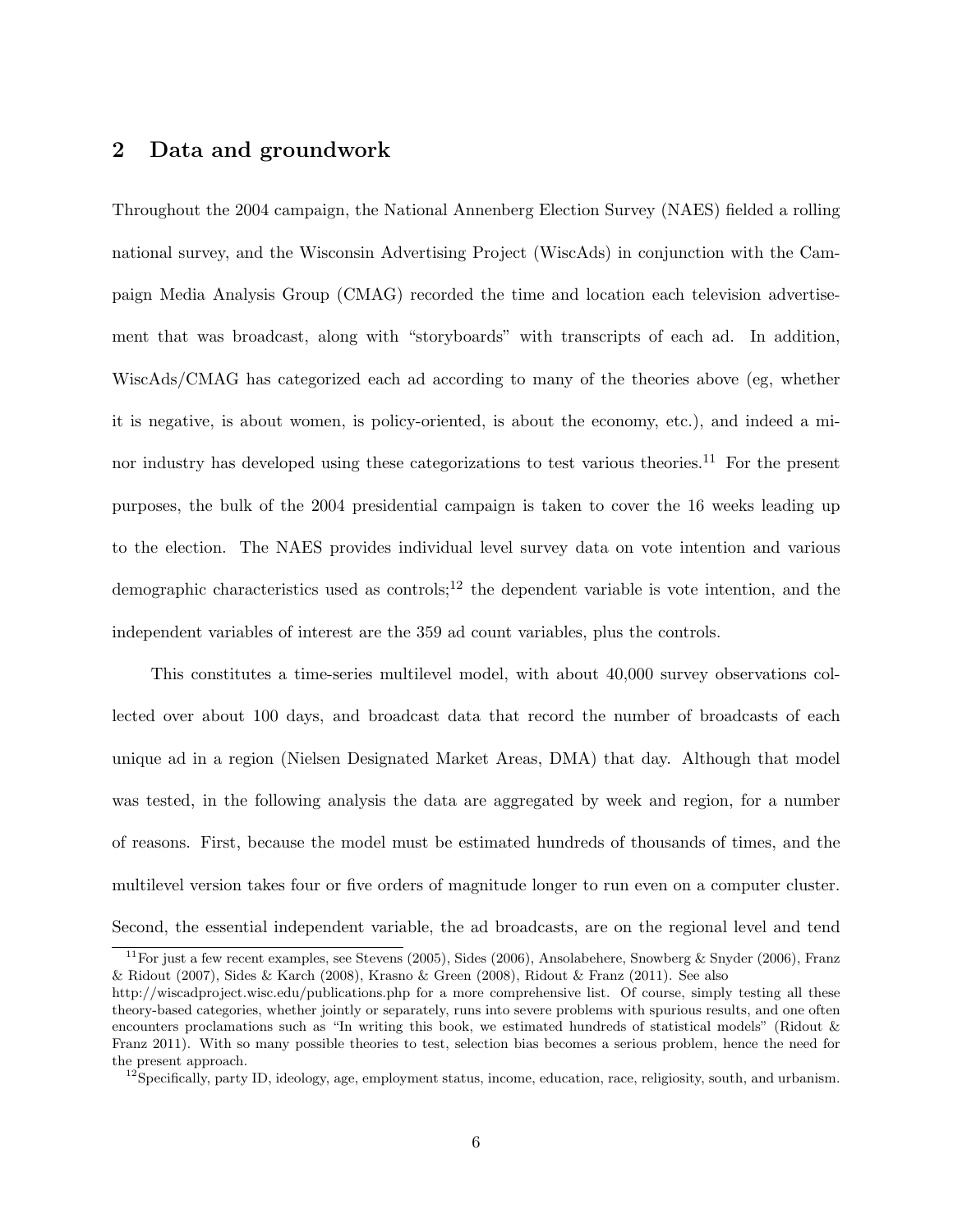to run for a week or so, so the region-week is the natural level of analysis for advertising effects.<sup>13</sup> And while individual-level variations within regions may provide slightly better estimates of effect sizes, in this case the ad-effect estimates are very similar whether estimating the aggregate or multi-level models.<sup>14</sup> It will of course be interesting in the future to look at interactions between individual-level qualities and ad effects,<sup>15</sup> though this may be beyond the reach of the data at hand.

Thus for each observation, the dependent variable becomes intended Kerry vote as a proportion of the intended two-party vote in that week-region, while each control is the mean survey response for that week-region (eg, mean age or unemployment level in that region, proportion of blacks in that region, etc.). And each of the 359 ad count variables measures the total number of broadcasts of that unique ads in a region over a week.<sup>16</sup> At this level of aggregation, the data are still time-series cross-sectional, but each observation represents only about 50 survey responses. As a consequence, estimated effects for the independent variables are the same whether one uses at time-series cross-sectional estimator, or if one treats the data as pooled, with 859 observations.

<sup>&</sup>lt;sup>13</sup>Fixed effects for regions are not included (as dummies or in a TSCS model). This is for a number of reasons: First, with 50+ regions and only 16 time units, the fixed effects would absorb most of the variance we might try to explain. But more importantly, including the fixed effects worsens out-of-sample prediction of the DV (using the procedures described below), showing that fundamentally, they do not improve model fit, and are better omitted.

 $14$ As Cameron & Trivedi (2005) put it in their *Microeconomics*, "in many applications with aggregate proportions data, such as unemployment rate by region, there is no desire to estimate individual-level parameters...Then the linear regression may be fine." (482). Using a log-proportion dependent variable or the heterogeneity corrections they suggest makes no significant difference in estimated effects, mainly because the data are noisy and the proportions generally near 0.5. And correcting for clustered standard errors here in unnecessary, since the error measurements are not used, in favor of out-of-sample testing. For further aggregation, see also Krasno & Green (2008), with critique by Franz, Freedman, Goldstein & Ridout (2008).

<sup>&</sup>lt;sup>15</sup>Many of the studies discussed here examine interactions between persuasive effects and individual-level qualities like partisanship or knowledge. Prior (2007) and Hillygus & Shields (2008) provide particularly sophisticated examples of this, but though interesting, these mechanisms are beyond the scope of the present study.

<sup>&</sup>lt;sup>16</sup>There have been extensive debates recently about how best to measure ad exposure. Although it might appear that one might better measure ad exposure with more than mere broadcast counts (Prior 2007, Huber & Arceneaux 2007), weighting by cost, TV program popularity, or more generally Nielsen Gross Rating Points (GRP), there are serious drawbacks with that approach. GRP measures, after all, are survey-based, and thus introduce additional measurement error and serious endogeneity problems, as pointed out by Franz & Ridout (2007), Vavreck (2007), Franz et al. (2008), Stevens et al. (2008) and Krasno & Green (2008) among others. Ridout, Shah, Goldstein & Franz (2004) and Krasno & Green (2008) find that weighted and unweighted measures correlate very highly; the latter find very similar results either way, though the former find small differences. When Vavreck (2007) examines similar differences in a more controlled setting, she finds that recall-based measures tend to produce less dependable results.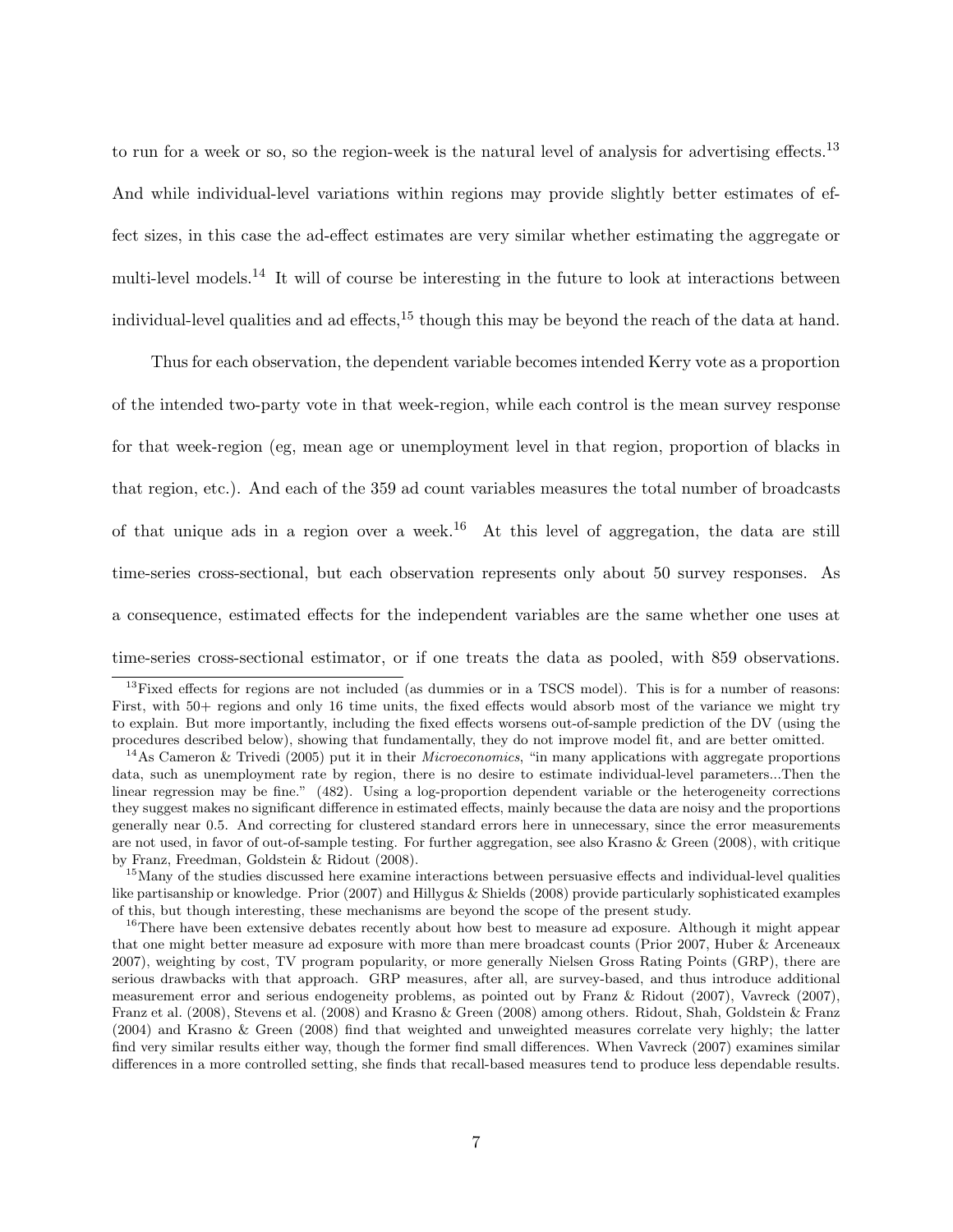Tests of serial correlation show that at this level of aggregation, there is no autocorrelation between region observations from one period to the next, nor is there autocorrelation between residuals from a pooled model regressing vote intention on controls, nor do the estimates from the pooled model differ from those using standard time-series models.<sup>17</sup> Thus, at least at this level of aggregation, the data can be treated as a single pool,<sup>18</sup> a final simplification which also makes the hundreds of thousands of estimations necessary in the following models computationally feasible.<sup>19</sup>

## 3 Stage One: Estimating ad effects with one-at-a-time regression

Which causal structure best describes how ads affect viewers? Is it via a few idiosyncratic ads, a latent dimension shared by all ads, a few familiar themes or strategies, or via a myriad of smaller effects present in small and varying degrees in almost every ad? This is a deep question about how persuasion works, and the best way to evaluate this question is to compare the performance of methods suited to each causal structure. The categorization approach is the simplest: just include the CMAG categories as independent variables,<sup>20</sup> though since there are dozens of these, decisions need to be made about which to include. Reducing the set of 359 ad count variables to a few underlying dimensions is nearly as easy using established methods like principal component

<sup>&</sup>lt;sup>17</sup>ARIMA models were explored for a number of different autoregressive, integrated, and moving average values (Moffitt 1993).

<sup>18</sup>Johnston, Hagen & Jamieson (2004) find that media effects generally last only for the week the ad is run in. Gerber, Gimpel, Green & Shaw (2011) "find relatively little evidence of time-series dynamics. Simple models, in other words, lead to roughly the same substantive conclusions as more elaborate models... Television's effects appear to peak during the week in which the advertisements air." Shaw (2006) pools time-series data for similar reasons, and Stevens et al. (2008) stresses the steeply declining effects of a given advertisement over time. Had there been temporal correlations, the data could also have been detrended in various ways to better allow pooled testing, but this was not necessary.

<sup>&</sup>lt;sup>19</sup>Again, because of the modularity of this approach, in addition to additional controls or instruments, rapidly increasing computer power should make out-of-sample testing with the full multilevel model feasible in only a few years.

 $^{20}$ Which, recall, count the number of times all ads of a certain category, such as negative, policy-rebuttal, or womenrelated, are broadcast in a given region during a given period. Because the parties presumably desire opposite effects, each of these category variables is split into two, according to who sponsored the ads.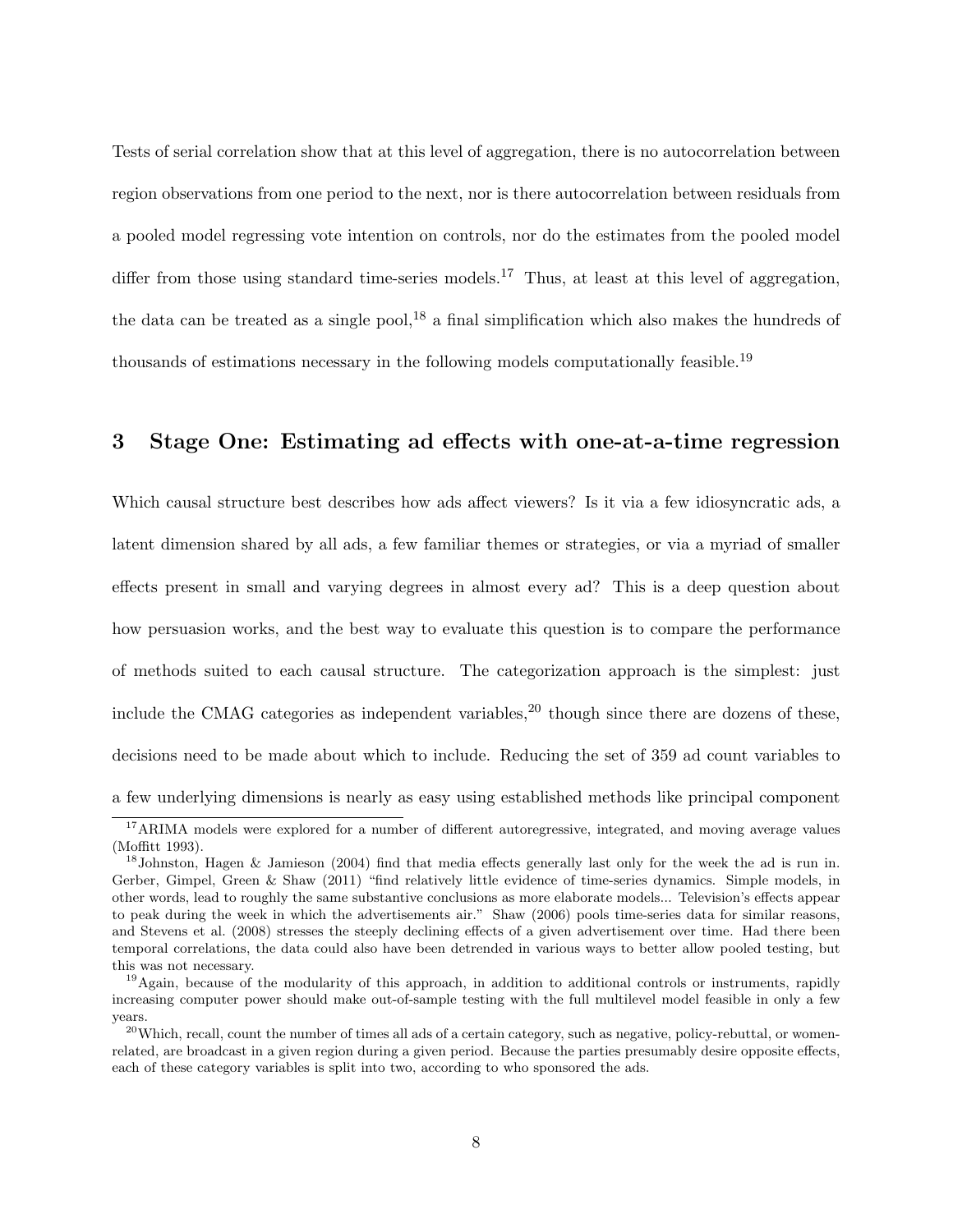analysis (PCA). And if one seeks a small subset of ads which are responsible for almost all of the persuasive effects, there are a number of algorithmic approaches that are more systematic than stepwise addition or subtraction; a popular and powerful new method is LASSO (least absolute shrinkage and selection operator), which shrinks most of the estimated coefficients to zero, leaving a small subset of purportedly significant variables (Tibshirani 1996).<sup>21</sup>

If on the other hand, one suspects that every ad might have effects, however small, which are nevertheless not summarizable with a few latent dimensions, then standard approaches are less useful. Because there are 359 unique ads and only 859 week-region observations, estimating individual ad effects via a traditional multiple regression would lead to extreme over-fitting. That is, we might get a high  $R^2$  and many apparently significant effect coefficients on our ad variables, but were we to use such coefficients to predict vote intention out-of-sample, the prediction would be very poor (as we will see). Instead, I develop a new method called one-at-a-time regression to tackle this problem. It allows us estimate the effect of every ad, a characteristic which will also be essential for text-based inferences later on. But equally important, it simply works better than the alternatives, showing that this model of persuasion fits the data better than the other causal models.

The one-at-a-time procedure is straightforward: rather than estimate  $y = \mathbf{X}\boldsymbol{\beta}$  on all K independent variables at once, one instead makes K univariate OLS estimates:<sup>22</sup>

$$
\arg\min_{\boldsymbol{\beta}}\|Y-X\boldsymbol{\beta}\| - \lambda \sum_{k=1}^j |\beta_k|
$$

<sup>&</sup>lt;sup>21</sup>This method is also similar to ridge regression and least angle regression; in practice, all of these approaches produce similar results, shrinking the least significant variables out of a large set. LASSO begins with the usual OLS coefficients, but seeks to minimize the following:

That is, the total size of the beta coefficients is constrained, which leads to many of the insignificant ones being shrunk to zero.

<sup>&</sup>lt;sup>22</sup>In this regard it resembles the first step in many genomic approaches. For instance, in supervised principle component analysis (Friedman, Hastie & Tibshirani 2009) one begins with univariate estimates but then selects only the most significant to work with, whereas here using all of them works best.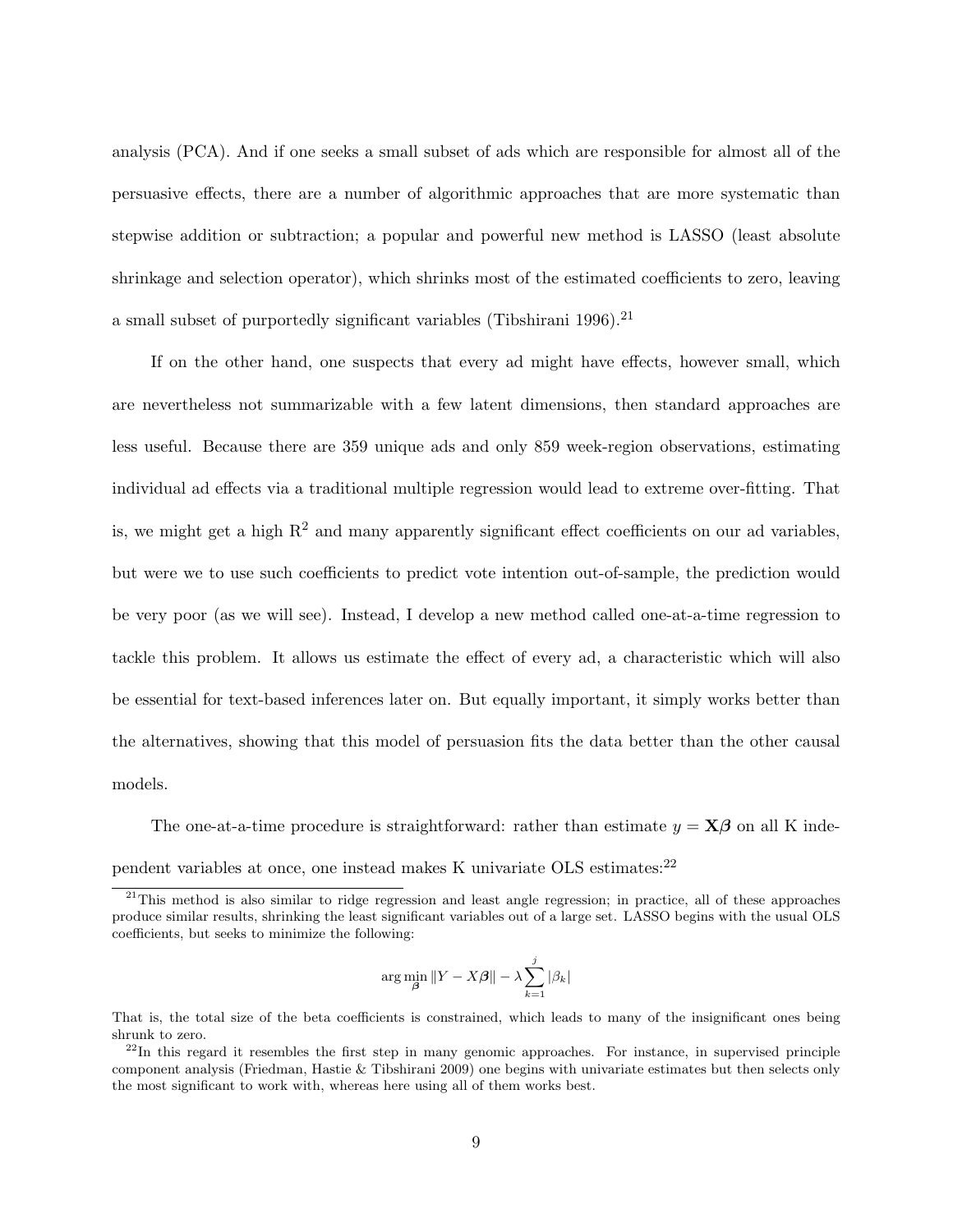$$
y = \beta_k X_k + \mathbf{Z} \Gamma_k \tag{1}
$$

where  $X_k$  is an ad count variable equal to the total number of broadcasts of that unique ad in that region during that week, and Z are any control variables. The procedure is inspired by the recent success of ensemble methods (Dietterich 1997, Dietterich 2000, Schapire 2003, Sebastiani 2002, Page 2008), where numerous studies have now demonstrated the ability of ensembles of models to out-perform single, more complex models, often because the ensembles can capture diverse characteristics of the data without over-fitting.<sup>23</sup>

Before testing these differing approaches on the ad data, there are a number of methodological concerns about the one-at-a-time approach that should be confronted. First, a clear concern with this approach is omitted variable bias, since from each regression almost every other variable is omitted! This is discussed in Appendix A, which shows that, although we can analytically correct for omitted variable bias when we know what variables are omitted, the correction actually worsens performance in many cases, since it is precisely by ignoring the concurrent effects of the other variables that the one-at-a-time approach can out-perform basic regression in these noisy, highly multi-variate circumstances. The second question is in what theoretical circumstances we would expect one-at-a-time to out-perform other models suited to highly multivariate data. This is examined Appendix B, where Monte Carlo simulations show that one-at-a-time works better than multiple regression and LASSO in very specific circumstances: when each independent variable has a small contribution to the dependent variable, and the signal-to-noise ratio (eg, the  $R^2$ ) is low –

<sup>&</sup>lt;sup>23</sup>Part of the advantage of these methods is that they ignore the sorts of correlations between independent variables that methods like regression take into account, often to their detriment when the data provide insufficient information to estimate these second-order effects. However, even the ensemble approach can over-extend itself: for instance, while ensembles of sub-models within a single model (eg, random forests) sometimes improve on a single model, these tools also run into problems with over-fitting with real-world data (Breiman 2001, Segal 2004).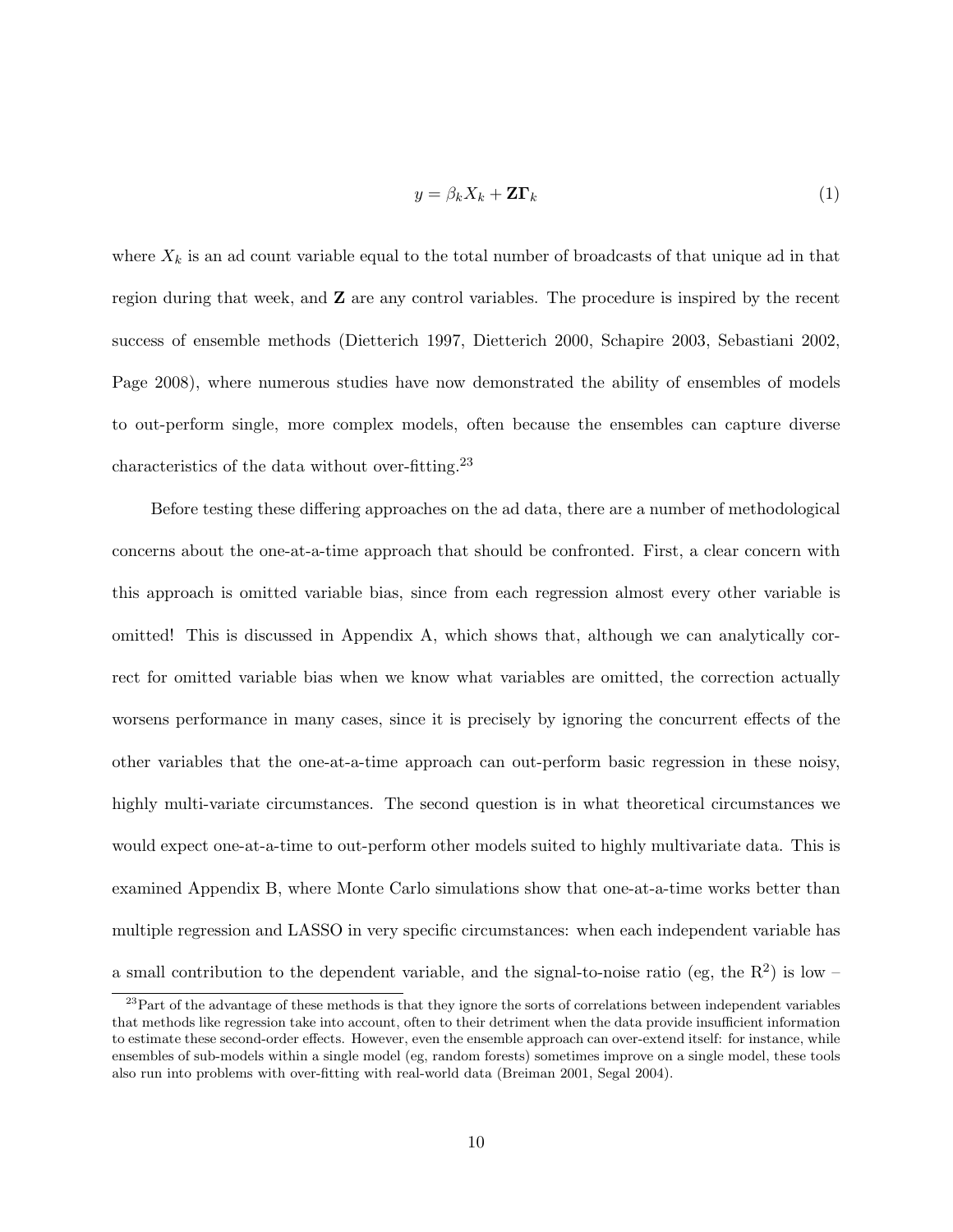just the circumstances we expect may obtain with political advertising. Finally, there is the more general issue of causal identification and endogeneity. This is not the place to adjudicate between experimental and observational approaches,  $^{24}$  but examining variations in hundreds of ads across many small regions avoids many of the causal identification problems associated with observational studies (Krasno & Green 1988, Erikson & Palfrey 1998) which examine only coarse measures such as overall spending, state-level effects (Shaw 1999, Shaw 2006), or broad strategies like "negativity." Telling reverse-causation stories for variations in content is still quite possible – and indeed, the campaigns themselves tell them all the time – but as we will see, the connections between ads and effects are so erratic and tenuous, individually, that it is very difficult to argue that they reflect sophisticated modulations of campaign messages in response to slight changes in a candidate's local performance, rather than a campaign that may think it is doing a lot, but is mainly just throwing a lot against the wall, and only rarely correctly identifying what sticks.<sup>25</sup> But most importantly, this is a modular approach: instruments, natural experiments, or even field-experimental data could in the future be used for the Stage One estimation in place of direct observational data, although gathering such data in sufficient breadth and variety will be a challenge.

<sup>&</sup>lt;sup>24</sup>For a few excellent laboratory studies of persuasion, see Iyengar, Peters & Kinder (1982), Ansolabehere & Iyengar (1995), Mutz (1998), Mendelberg (1997), Iyengar & Valentino (2000), Brader (2006). For critiques of their external validity and generalizability, see Brady, Johnston & Sides (2006) and Davenport, Gerber & Green (2010). Field experiments may be ideal, but lacking a hundred-million-dollar budget to properly randomize hundreds of different ads blanketing dozens of states over many months (Gerber et al. 2011), observational data remains quite useful for examining complex real-world persuasion, and as Brady, Johnston & Sides (2006) point out, even a successful field experiment generally only "identifies a potential rather than an actual effect." Natural experiments, while an excellent and less expensive alternative (Ansolabehere, Snowberg & Snyder 2006, Huber & Arceneaux 2007), can be at least as rare as a million-dollar research budget, and occasionally as troubled by unobserved covariates as pure observational studies. Notably, field and natural experiments as a rule tend to find much weaker effects than does laboratory work. Finally, even recent methodological improvements to observational data, such as matching (Imai 2005), have met with strong critiques from the experimental side (Arceneaux, Gerber & Green 2006).

<sup>&</sup>lt;sup>25</sup>There are also various game-theoretic reasons for doubting the "master-strategist" campaign narrative. Even when it comes to raw spending levels, the campaign advertising competition is a Colonel Blotto resource-allocation game, a game which famously has no perfect equilibria, and for which complex mixed equilibria have only recently been characterized (Robson 2005) – and only then for the single-shot game, not this extensive one taking place over many weeks. Given the complexity of the game (Erikson & Palfrey 2000), the idea that correlations between hundreds of different ads and vote-intention derive from the effect of the former on the latter is considerably more plausible than the reverse.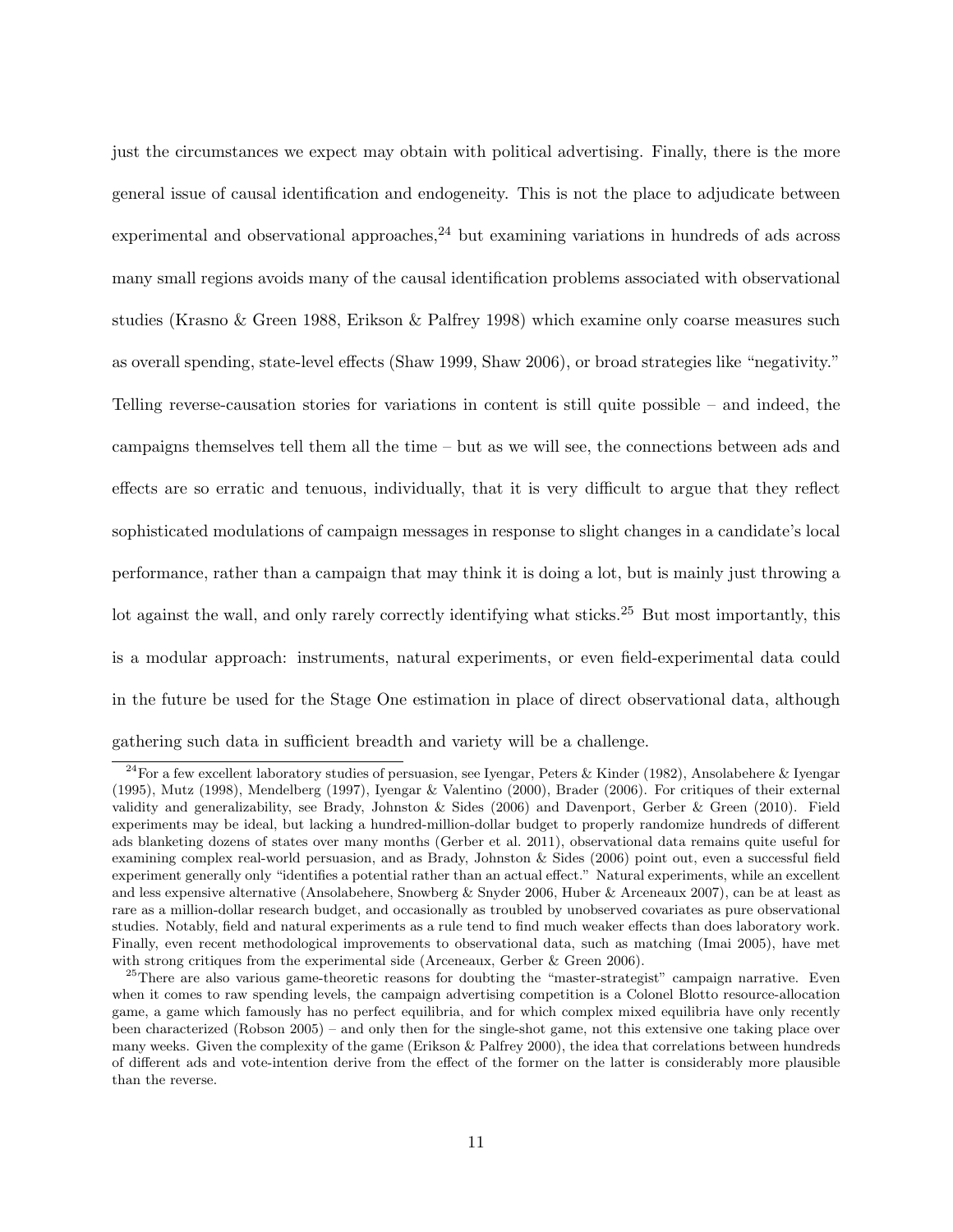### 3.1 Testing the models

When the models are as different as these, there is really only one uniform way to test them all on the same playing field, out-of-sample prediction: fit each model on a subset of the data, and predict the dependent variable for the rest.<sup>26</sup> For most of these approaches this is straightforward enough: regress vote intention on the category variables, PCA components, or LASSO results (plus controls), and then predict in the usual OLS fashion. But for one-at-a-time regression, we need a method for producing a single  $\hat{y}$  out of these K+1 regressions. Based again on the successes of ensemble methods, the approach taken here is via model averaging:

$$
\hat{y} \equiv \bar{\hat{y}}_k = \frac{1}{K} \sum_{k=1}^{K} \hat{\beta}_k X_k + \mathbf{Z} \hat{\mathbf{\Gamma}} \tag{2}
$$

That is, the predicted  $\hat{y}$  is simply the average of each predicted  $\hat{y}_k$  for each of the K one-at-a-time regressions, plus  $\mathbf{Z}\hat{\mathbf{\Gamma}}$ , where  $\hat{\mathbf{\Gamma}}$  is vector of coefficients from regressing y on the controls  $\mathbf{Z}$  alone. The most accurate model is the one that best fits  $\hat{y}$  to y out of sample, where the metric is the simple root mean square error (RMSE) =  $\sqrt{1/N} \sum_{i} (y_i - \hat{y}_i)^2$ . Again, the out-of-sample aspect is essential, because with numerous independent variables, it may be quite easy to fit the model in-sample, but we can see the estimated coefficients are mistaken when, turning out-of-sample, the over-fit model predicts terribly – as is the case when we regress vote intention against 359 ad count variables at once.<sup>27</sup>

Each out-of-sample test is repeated 500 times, where for each run, the in-sample is a randomly selected 95% of the 859 observations, while the out-of-sample testing group is the remaining 5%.

 $^{26}$ See Friedman, Hastie & Tibshirani (2009), Ch. 7, for an extensive discussion of the problems in estimating in-sample versus out-of-sample error rates.

 $^{27}$ And indeed, there probably is good reason to suspect that many hundreds of papers with borderline-significant results would fail this more stringent test.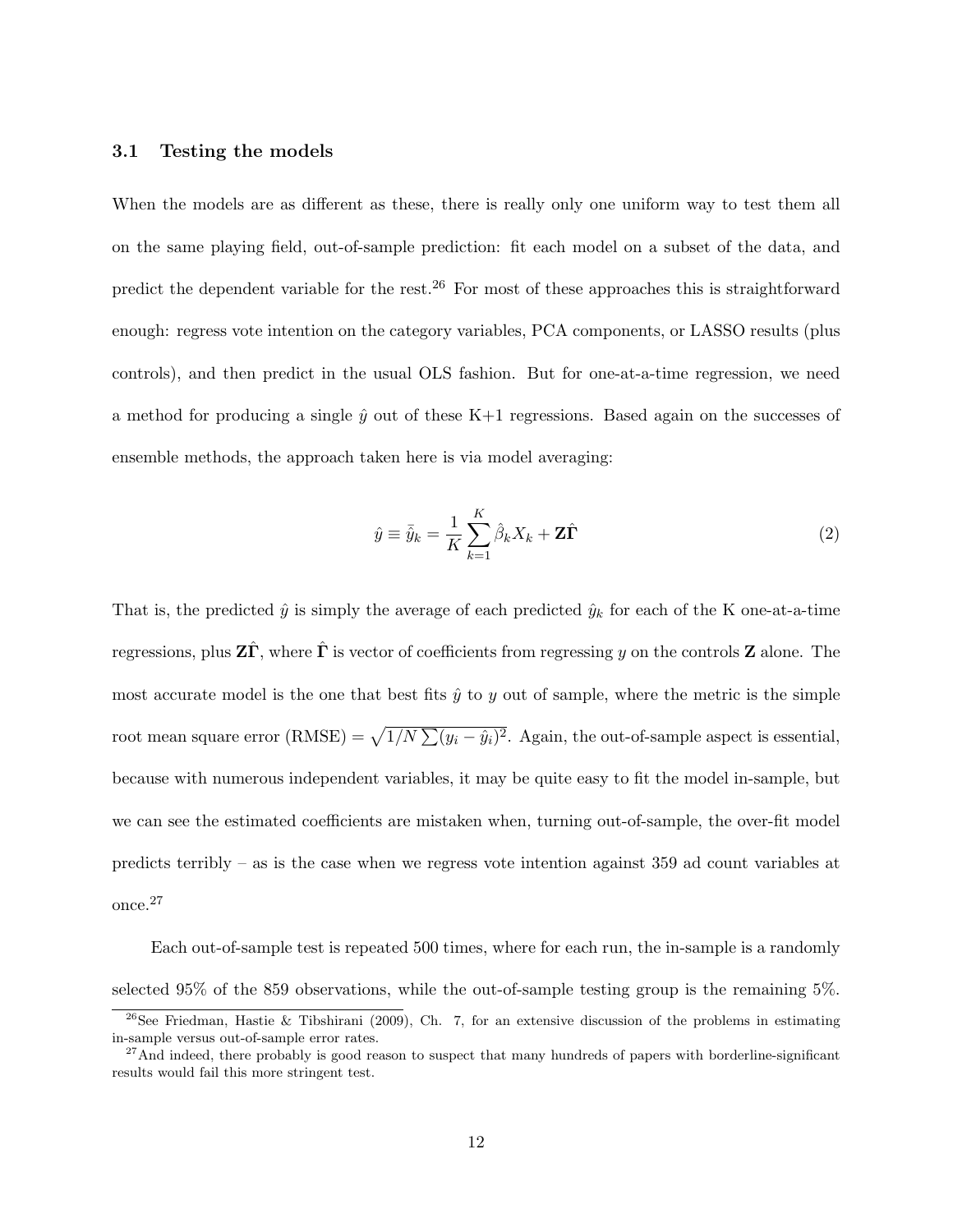The essential point is that, if the ads offer no advantage over the controls alone in predicting (ie, explaining the variance in) vote intention, then adding those variables to a model will in fact worsen the predictive accuracy than just employing the controls alone. The higher the proportion of outof-sample runs where the ads+controls model out-performs the controls-only model, $^{28}$  the better that model of advertising measures the true effects of the ads.

The results of these out-of-sample tests can be seen in Figure 1. Each line shows the proportion of out-of-sample runs where the specified model produces a lower RMSE than the controls-only model (longer is better). By binomial chance, we would expect scores due only to sampling variation to fall between 0.46 and 0.54 about 95% of the time; anything outside of these bounds is likely to have over- (or under-)performed due to being genuinely better (or worse) than the baseline.<sup>29</sup> To give a sense of the magnitude of these effects we can remove a control variable: Party ID is of course the most significant one, and line 2 shows that without that variable the model (ie, all the other controls) does worse than the all-controls model on 100% of the out-of-sample runs. On the other hand, removing any one of the other controls (all of which are significant by traditional OLS measures) doesn't hugely damage prediction: on average, removing a non-Party-ID control (line 3) means the new model still beats the baseline 40% of the time – significantly worse, but not as damaging as removing Party ID.

### [Figure 1 about here]

But the important question is how well the various competing models of advertising work, shown in the second section of Figure 1. If we regress vote intention on the various category

<sup>28</sup>Which by themselves account for more than 60% of the variance in the dependent variable.

 $^{29}$ A simple means-difference test for the 500 RMSE's from each method finds significant differences between all of them, although this approach is a bit less reliable inasmuch as one could always run more and more out-of-sample tests until even the smallest accidental difference due to quirks in the data became significant.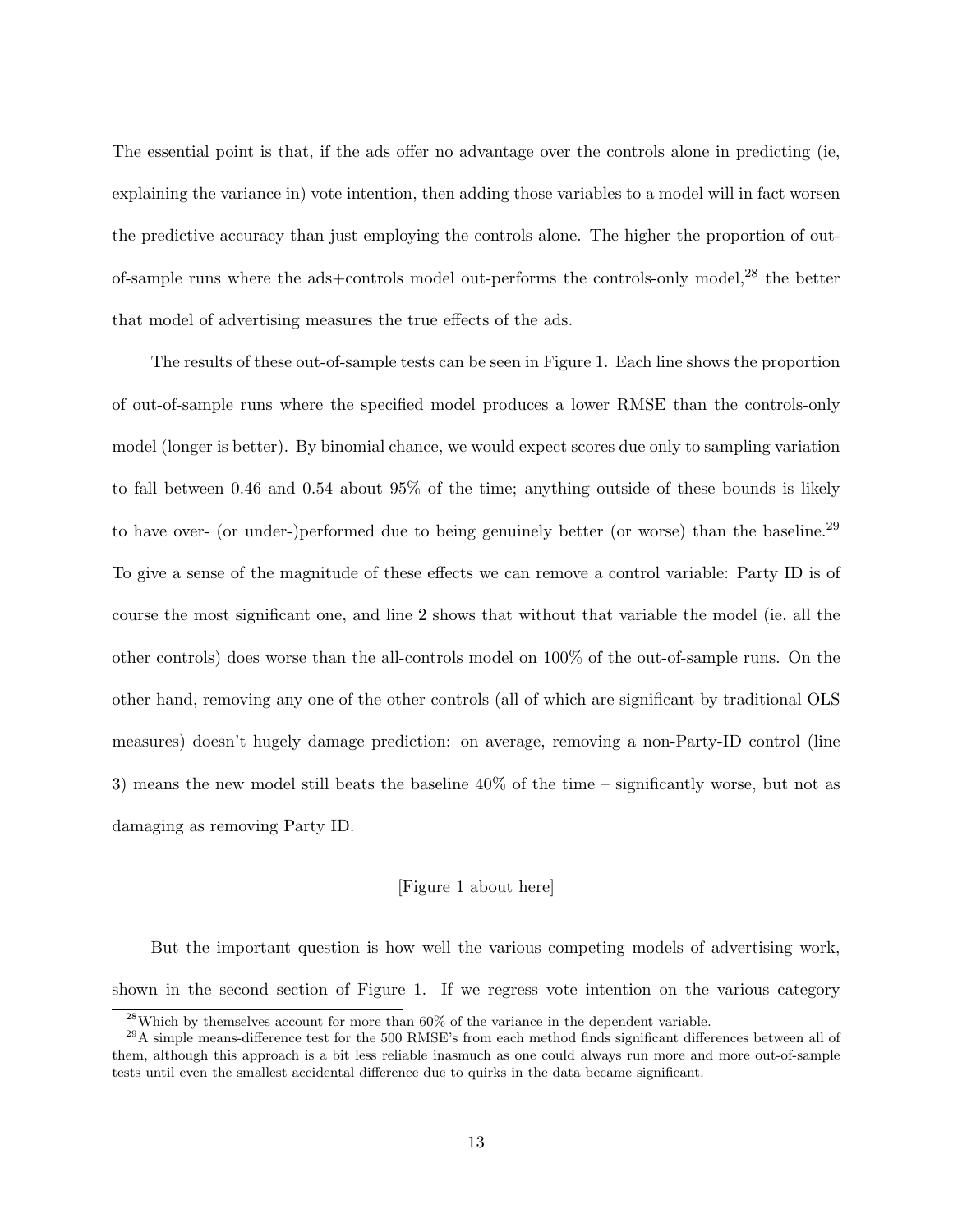variables<sup>30</sup> either individually (not shown) or all together in a single regression (line 4), including the ad-related variables worsens out-of-sample prediction; either the ads have no effect on vote intention, or modeling their effects using a few hand-coded themes and strategies is ineffective. In line 5, we unsurprisingly see that using all 359 individual ad count variables at once in a single multivariate regression is much worse than ignoring the ads altogether, presumably due to extreme over-fitting.

Lines 6 and 7 show that, conversely, looking for a few latent dimensions  $(PCA)^{31}$  or a few key ads (LASSO) does just barely improve prediction over the controls alone. This shows that the ad broadcast variation does have some correlation with vote intention over and beyond what we see in the controls – although this is only barely statistically significant (the green line), and it still leaves us with latent dimensions or a small handful of ads that are very hard to generalize to a larger theory of persuasion, and even harder to test such generalizations. By contrast, in line 8 we see the results of the one-at-a-time procedure, which suggests that the ads do indeed have a significant effect when measured correctly. More importantly, this appears to be the only successful way to measure those effects: assume that every ad has an effect, however small, estimate those effects separately, and average them all to make a prediction. Line 9 is a slight variation on this: instead of using the individual estimated effects, we shrink them back toward the overall mean effect in proportion to the certainty of the OLS estimate for each of those effects.<sup>32</sup> But although

$$
\hat{\beta}'_k = \frac{\sigma_k^2\bar{\beta}+\tau^2\beta_k}{\sigma_k^2+\tau^2}\approx \frac{\hat{\sigma}_k^2\bar{\hat{\beta}}+\tau^2\hat{\beta}_k}{\hat{\sigma}_k^2+\tau^2}
$$

<sup>&</sup>lt;sup>30</sup>A category variable counts the total number of broadcasts of ads of that category in that region during that week. CMAG categories include topics such as: whether the ad is an attack or self-promotion; whether it cites evidence, promotes action, is a rebuttal, includes images of the candidate, is policy or personal; and issues such as the economy, women, education, health, the poor, the elderly, crime, morals, or drugs. For estimation, each category variable must be split into two based on the sponsoring party, since we expect them to have opposite effects on vote intention.

 $31$ This shows the results for 6 components (chosen using scree plots), but results are similar for somewhat fewer or more.

<sup>&</sup>lt;sup>32</sup>The shrinkage employed here is Bayesian: if we assume the true coefficients are distributed  $\beta \sim \mathcal{N}(\bar{\beta}, \tau^2)$  and each measured coefficient is drawn from  $\hat{\beta}_k \sim \mathcal{N}(\beta_k, \sigma_k^2)$ , then the shrunk coefficients are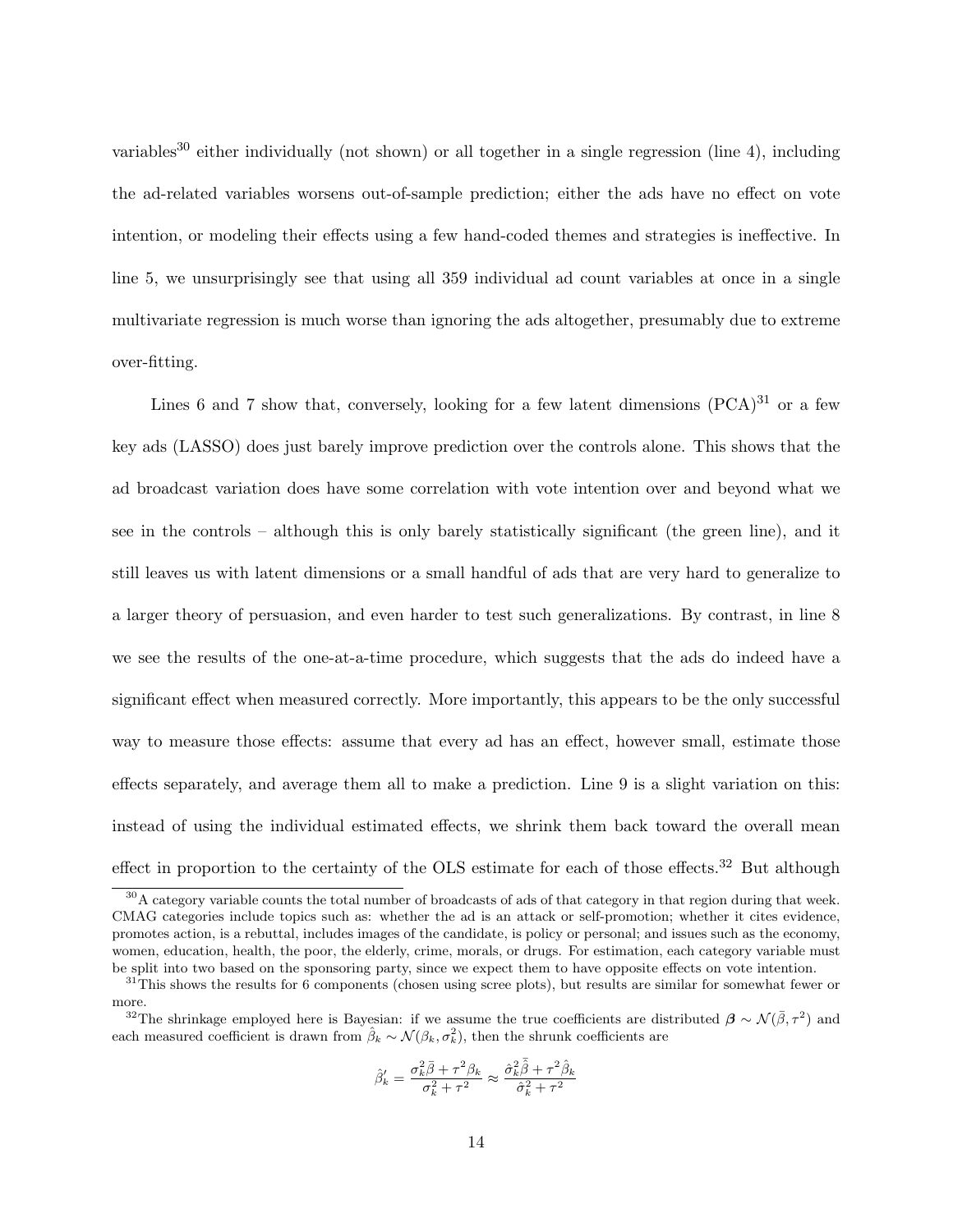these are presumably individually better estimates of each given ad's effect (reducing spuriously high purported effects), as can be seen on line 9 of Figure 1, the shrunk coefficients predict out-ofsample only slightly better than the unshrunk coefficients (line 8), so the simpler direct estimates will be used hereafter. (For the third section of Figure 1, see the Stage 2 results below.)

### 3.2 Stage One results: aggregate advertising effects

We have established that there is indeed a relationship between advertising and vote intention, but this small effect appears only detectable with the correct structural model of how these effects work: Advertising appears to persuade not via a latent dimension or theme shared by the ads, nor via a few effective ads amidst a majority of ineffective ones, but via a large set of small effects that all the ads participate in to some degree.

At this point we have a set of 359 ads, each with an associated estimated effect, but before we turn to Stage Two, where we look at the contents of those ads, we can already glean some insight into the magnitude and general characteristics of their aggregate effects. To get a sense of how the two parties' success differs, Figure 2 shows a histogram of estimated ad effects grouped by sponsoring party (or that party's supporters). There are two notable things to be seen here: First, the vast majority have very small effects. Second, we can immediately see that many Democraticsponsored ads appear to have pro-Republican effects, and vice versa. Clearly the campaigns are not nearly as effective as they might believe, and indeed are little better than random in most of their efforts. Although the outliers may be there due more to noise than real effects, Figure 2

where the latter quantity contains the estimated values:  $\bar{\hat{\beta}}$  is the mean of the measured coefficients and  $\hat{\sigma}_k^2$  is the OLS-derived variance on the k<sup>th</sup> coefficient. The only unknown quantity is  $\tau^2$ , the true variance, which is estimated by cross-validation. The practical result of this is that ads with apparently high effects, but also high variance (usually due to having been broadcast in only a few locations) are shrunk back, leaving something at least closer to the real effects. This two-step approach is mathematically very similar to the shrinkage and borrowed power of single-step multilevel methods.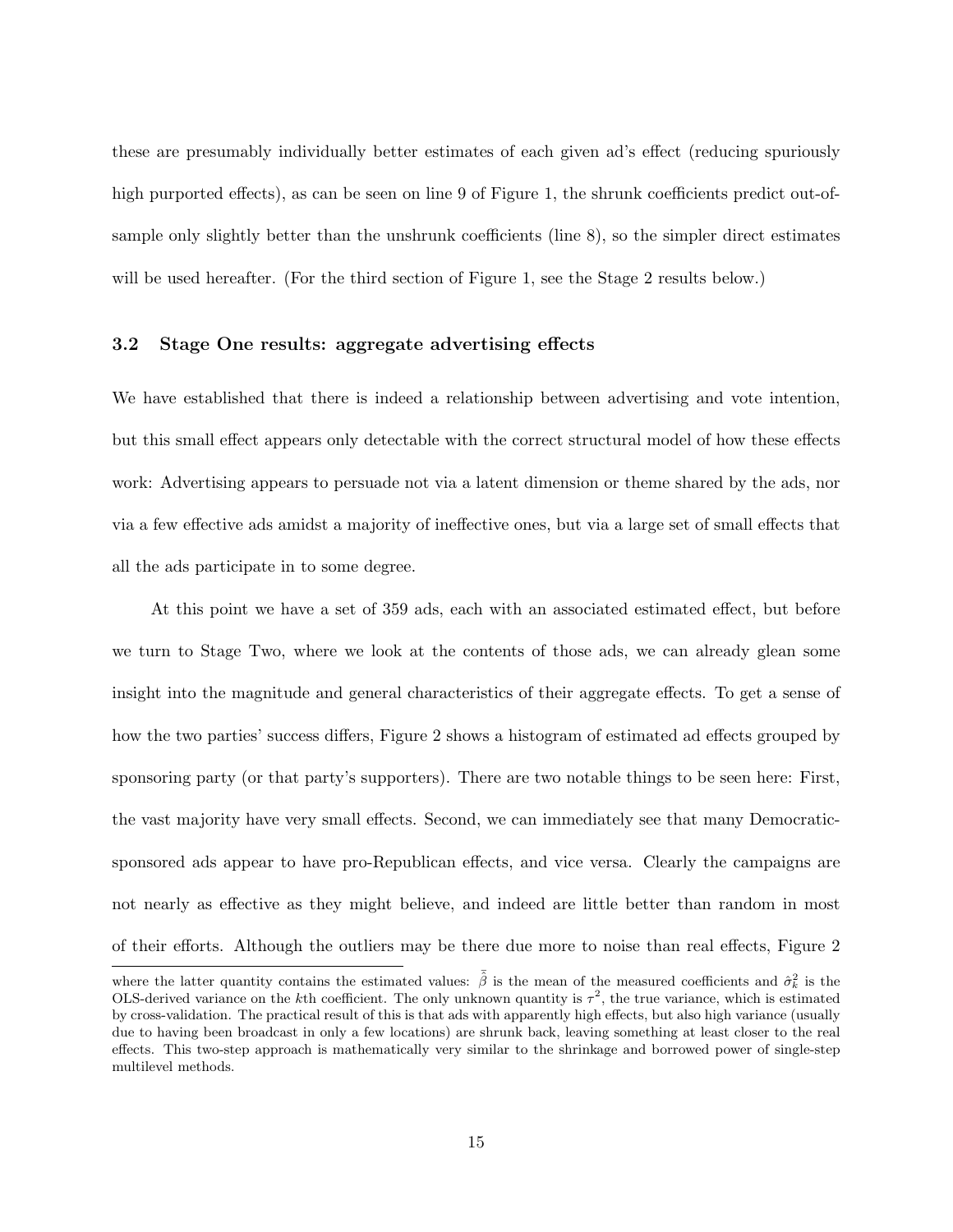strongly suggests that many ads are having opposite their intended effects.<sup>33</sup> Indeed, dropping the very low-effect or backfiring ads nevertheless worsens out-of-sample performance: even those tiny, individually noisily-measured effects are still significant in aggregate.<sup>34</sup>

### [Figure 2 about here]

One way to get a sense of the overall effect of advertising is by looking at first differences: shifting party ID by one standard deviation around its mean (while all other variables are held at their means) produces about a 12 point shift in vote share, while most of the demographic variables produce a 1-2 point shift. Shifting the overall level of advertising (from below-actual to above-actual, without changing its distribution), on the other hand, produces about a 2-4 point shift in the pro-Kerry direction,<sup>35</sup> showing that the total effect of adversing was small but potentially comparable in size to other established demographic effects. But a better way to understand the magnitude of the potential advertising effect is to consider a more realistic hypothetical case: Say a candidate had the luxury of going back and doing her campaign over, using the same ads, but selecting only the better ones based on what she learned here. How much could she improve her outcome? Figure 3 shows the estimated outcome were one candidate to buy only the most effective ads,<sup>36</sup> those above some cutoff. Were either candidate to have bought no ads at all, the outcome would be virtually unchanged, since both sets of ads have nearly 0 mean effect (not shown in figure). But had the Kerry campaign bought exactly as many ads, but only those with a coefficient greater than 0 (ie, only those estimated to have a pro-Democratic effect), his outcome would have

<sup>&</sup>lt;sup>33</sup>A t-test on these distributions finds that the two groups in fact have means that are not significantly different, although a more discerning non-parametric Kolmogorov-Smirnov test shows that the distributions are in fact slightly different.

 $34$ Although dropping low-effect ads after shrinkage does improve out-of-sample performance slightly, suggesting potential avenues for improving on LASSO by making its estimates univariate rather than multivariate.

<sup>&</sup>lt;sup>35</sup>Since there are so many variables, this is done by constructing a single average variable,  $v = \frac{1}{j} \sum_{i=1}^{j} \hat{\beta}_k X_k$ , and shifting it.

<sup>&</sup>lt;sup>36</sup>That is, the candidate runs the exact same number of broadcasts, only distributed differently among their ads.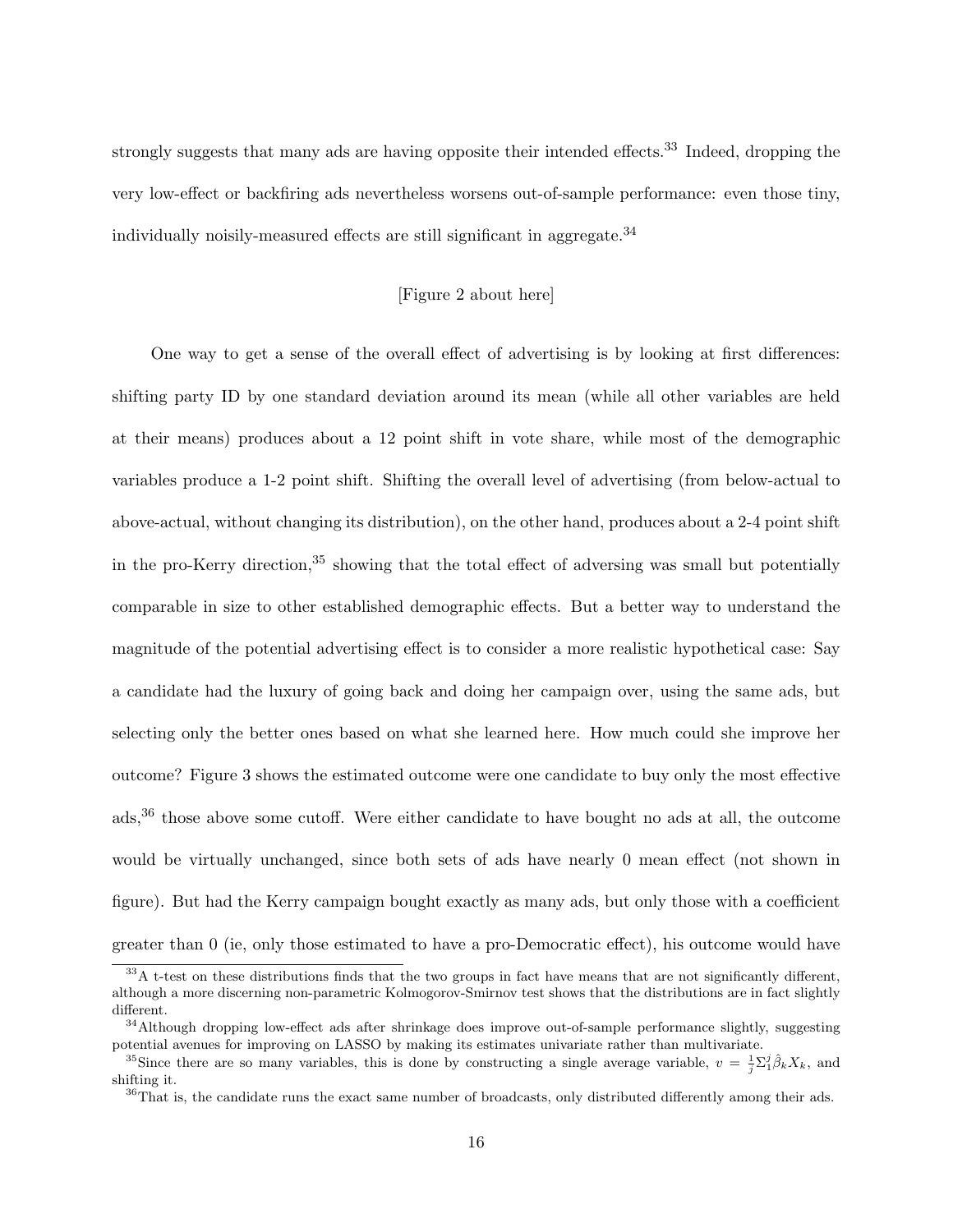been significantly, if slightly, improved (line 4). Were he to have bought only the top 25% best performers (coefficients  $> 0.001$ , line 5), he would have had a significant chance of winning the election. And were he to have broadcast only the top 5% (line 6), the outcome would have been dominantly in his favor, with even the lower bound of the 95% confidence interval above 50% of the two-party vote share. Interestingly, although the pattern is similar for Bush, the effects are much weaker, with only a slight improvement even from choosing the highest-performing ads.<sup>37</sup> Thus, although both actual campaigns were about equally ineffectual, this is not because advertising has no effects or even because the two sides cancelled out (Bartels 1992, Bartels 2006). In fact, many more strong pro-Democrat ads were produced – if only the campaign had better known which ones to emphasize.<sup>38</sup>

### [Figure 3 about here]

Having established the complex causal structure and substantive significance of advertising's effects, the obvious next question is why some ads are more effective than others. One approach to answering this question is to return to categorization: is the set of negative Democratic-sponsored ads more effective than the non-negative Democratic-sponsored ads, for instance? We might do the same for all of the various hypothesis-driven categories discussed earlier, comparing mean effects between groups to discover effective strategies. WiscAds/CMAG have provided many such

<sup>&</sup>lt;sup>37</sup>Kaid (2005) shows somewhat similar results for the 2004 campaign, finding that advertising overall had a largely pro-Kerry effects, including even many Bush ads; they find similar pro-Democratic results for 2008, interestingly (Lee Kaid, Fernandes & Painter 2011). Compare this with Shaw (2006), who finds little to no advertising effect in 2004 – although this may be due to endogeneity issues.

<sup>&</sup>lt;sup>38</sup>Presumably these strategic outcomes are still exaggerated by the fact that many of the largest estimated ad effects are still due, in part, to measurement error on top of their true effect size. Shrinkage was designed to mitigate this, but of course it cannot have eliminated it, so these estimates due to strategic buying should perhaps be taken as upper bounds. However, out-of-sample testing shows that even eliminating ads with small effects, or opposite their intended effects, or even high effects, all worsens out-of-sample prediction, showing that these estimated coefficients, however noisy, are not due to sampling error. Further evidence that highest-effect ads are not there due solely to error is simply that the most pro-Democratic effect ads were in fact sponsored by Democrats, and similarly for most of the pro-Republican effect ads, and these differences are even more distinctive when we turn to the text analysis that reveals the underlying strategies.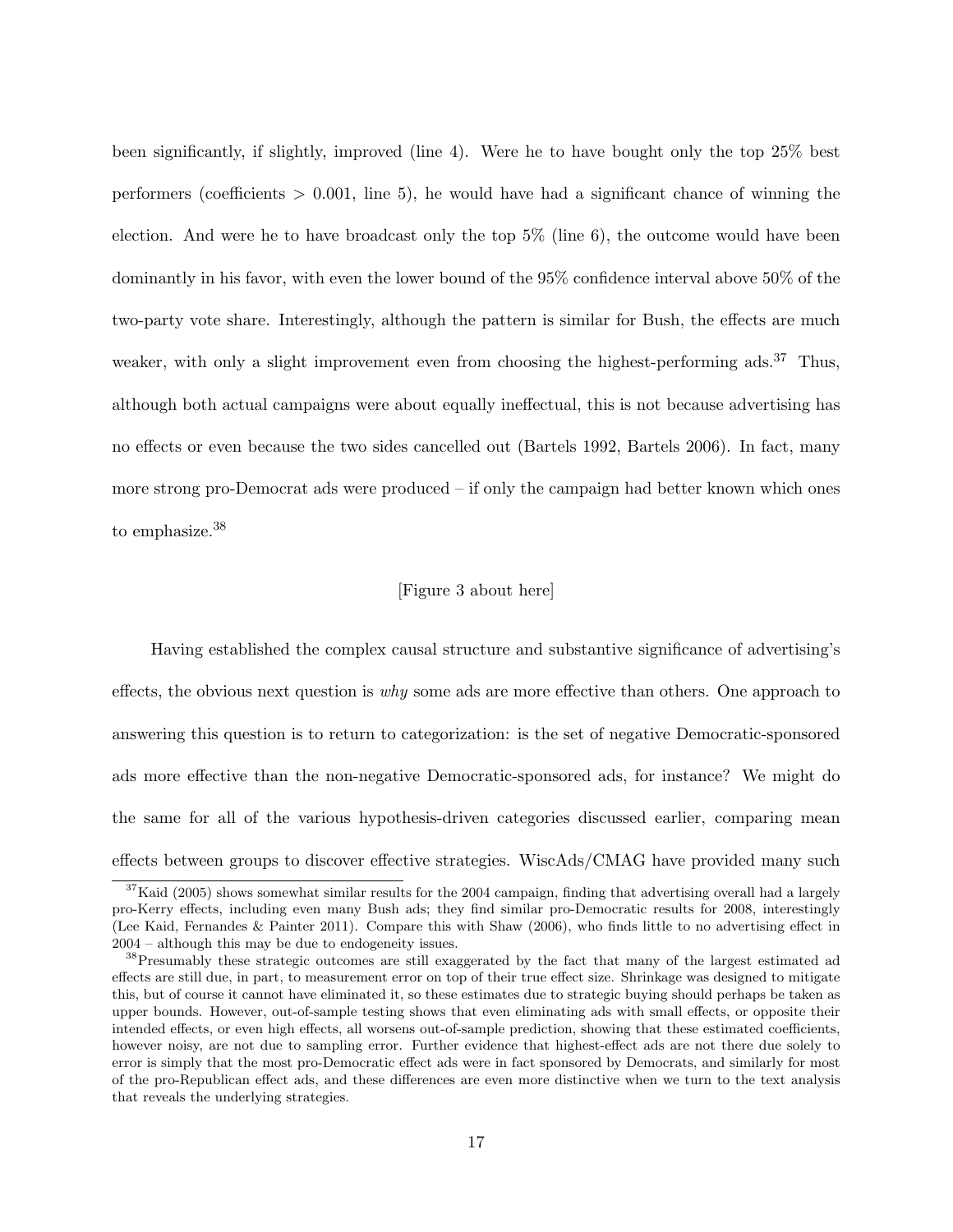categorizations ready-made for this test. But given how poorly these category variables performed in the out-of-sample testing, it is no surprise to discover that almost all of these tests find no significant differences.<sup>39</sup> Once again, either the categories are poorly assigned, or these are not the themes that best explain the variance in ad effects. Instead, we will have to turn to a bottom-up analysis of the raw contents of those ads, their text.

# 4 Stage Two: Inferring causation from text

There are a wide variety of approaches to the statistical analysis of text, but most begin by severely summarizing the set of documents, reducing each to a simple count of words, and throwing away the rich information contained in word order, grammar, and so forth. The remaining "bag of words" is often represented as a matrix of word counts or proportions, here denoted  $\Psi_{j,i}$ , where there are  $J = 359$  unique ads,  $I = 1000$  unique words,<sup>40</sup> and each entry in the matrix is the proportion of word  $i$  in document  $j$ . But what makes us think there is a discernible connection between the text of ads and their effects, especially after so crudely simplifying those texts? The fundamental test is again via out-of-sample prediction: can we find a way to algorithmically predict the effect of an ad based only on its textual similarity of ads whose effects we already know? If so, then we know that the text is intimately connected to the effect, even at this simplified remove. Once that has been established, we can then seek to find exactly which words are more systematically connected to the highest pro-Democrat and pro-Republican effect ads.

There are two general approaches to text analysis: supervised, and unsupervised. In unsu-

 $39$ Regressing vote intention on each CMAG category (or all of them together) or doing difference-of-means tests on the  $\beta_i$  coefficients, finds that the most significant categories are economic, personal attacks, and rebuttals. Although these results are suggestively in accord with the word-based analysis below, significance levels vary by method, effects often have the wrong sign (pro-Republican effects by Democratic-sponsored attack ads, eg), and in any case we should expect a few to appear significant just by chance when evaluating so many variables.

 $40$ These are the 1000 most frequent words in the corpus, not including "stop words" like "the," "of," etc.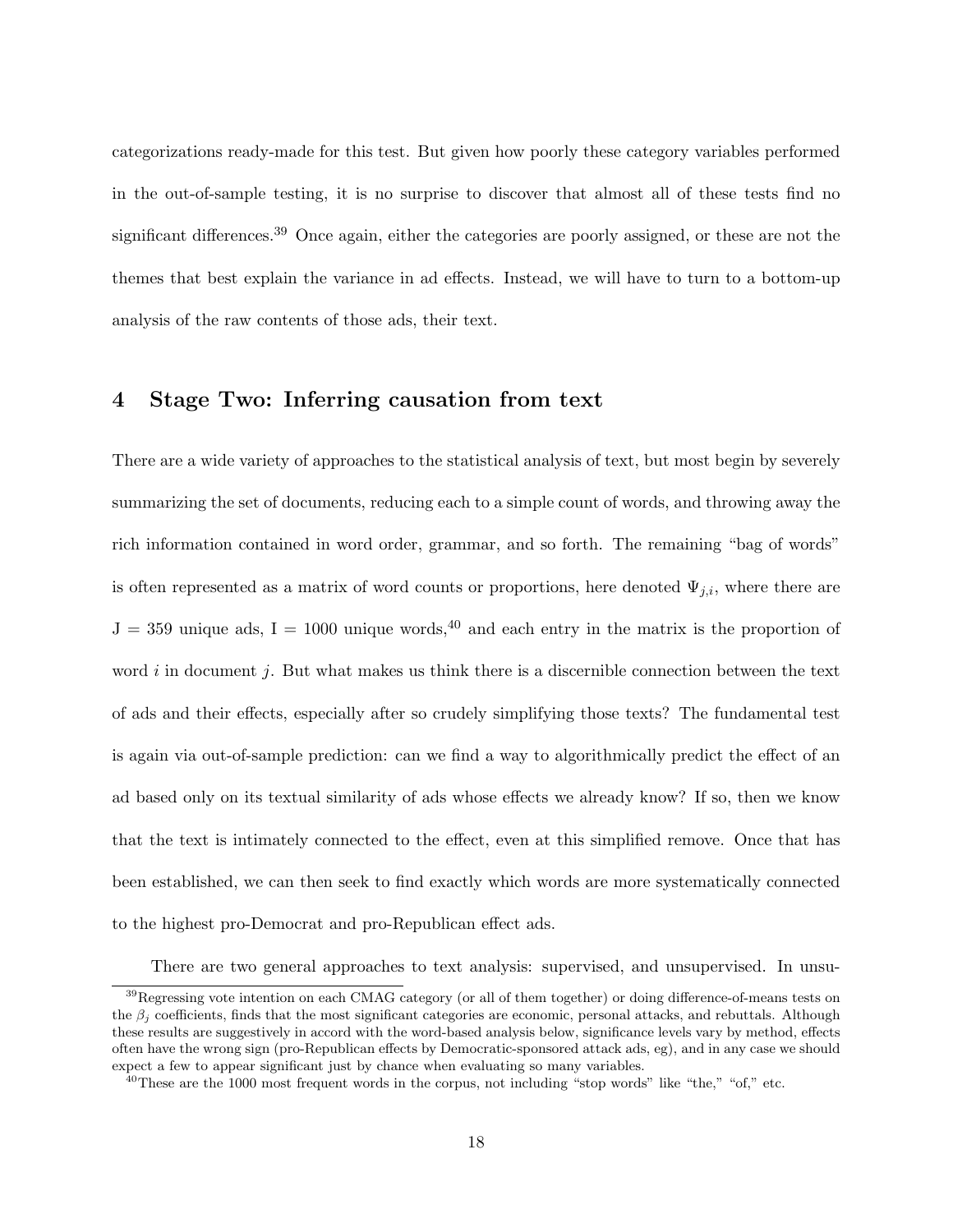pervised approaches, one simply takes  $\Psi_{j,i}$  and finds latent dimensions, clusters, or topics, and then looks for connections between those sui generis latent qualities and the empirical quantities of interest.<sup>41</sup> Unsurprisingly, tests show that this approach works poorly in this case, since we have a very specific set of numbers associated with each ad – its one-at-a-time measured effect – which do not correlate well with, say, the principal components of  $\Psi_{j,i}$ . Supervised approaches, on the other hand, employ exogenously supplied categories or scalings in order to predict the characteristics of new documents, exactly what is needed here.<sup>42</sup> To illustrate the power of supervised scaling, we can attempt to replicate a few of the expert WiscAds/CMAG ad classifications using only automated methods. For instance, three important categories are whether an ad is an attack or a self-promotion; whether it is personal vs policy-oriented; and whether it was sponsored by pro-Democrat or pro-Republican groups.<sup>43</sup> In each case, given a set of expert-classified ads and the text of unclassified ads, those unknown ads can be "correctly" classified (ie, matching the human classification) over 80% of the time using methods similar to those used below. Furthermore, the words most associated with each category are quite interpretable: *dollars, tax, iraq* for the attack ads, versus country, believe, healthcare for promote ads; war, country, vietnam for the personal, versus tax, plan, health for the policy ads; health, plan, companies for Democratic ads, versus war, congress, terrorists for the Republican ads. (See Appendix C for methodological details.) Although there are good reasons to doubt the utility of the CMAG categories, the fact that this automated categorization can be both predictively useful and quite interpretable illustrates the power of supervised scaling.

The essential question is not identifying the themes and topics underlying everything that was

<sup>&</sup>lt;sup>41</sup>For unsupervised categorization in political science, see Grimmer & King (2011) and Grimmer (2010). For unsupervised scaling, see Monroe & Maeda (2004) and Slapin & Proksch (2008).

 $^{42}$ For supervised scaling in political science, see Laver, Benoit & Garry (2003).

<sup>&</sup>lt;sup>43</sup>These particular categories were chosen for their importance in studies such as Jacobs & Shapiro (2000), Popkin (1991), and Brader (2006).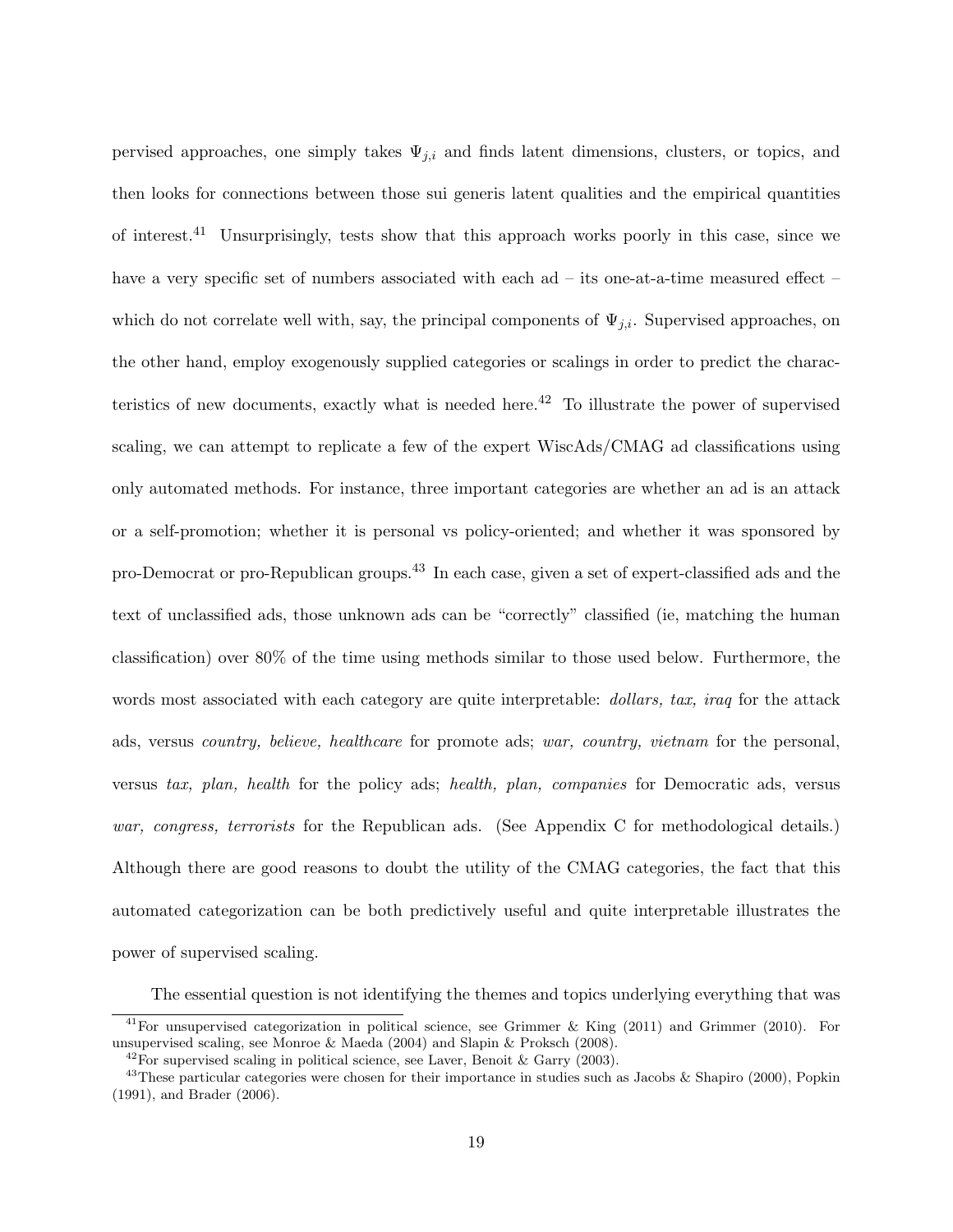said, but identifying what makes some ads more persuasive than others. To establish this, we must show first that we can predict ad effects based only on their text, and then use those same methods to identify the words and themes underlying specifically the most effective strategies. The first test is to imagine that we do not know the persuasive effect of an ad and then to see how well we can guess its effect, based purely on its textual contents  $(\Psi_{j_i})$ , the contents of the other ads  $(\Psi_{-j_i})$ , and the "known" effects of the other ads. That is, we are using  $\Psi_{j,i}$  and the set of (one-at-a-time estimated)  $\beta_{-j}$  effects for each "known" ad to predict  $\hat{\beta}_j$  for some "unknown" ad. There are a two different ways to measure the success of a prediction method: first, simply by taking the RMSE between the out-of-sample, one-at-a-time-estimated  $\beta_i$  coefficients, and the predicted coefficients  $\hat{\beta}_j$ . But although this would allow us to say which method appears to work best at matching  $\hat{\beta}_j$  to  $\beta_j$ , the question remains whether any of those sets of  $\hat{\beta}_j$  are really accurate enough to be useful. And the measure of that is not to take the RMSE between  $\hat{\beta}_j$  and  $\beta_j$ , but to use the  $\hat{\beta}_j$ values in the original one-at-a-time system, plugging them back in the original out-of-sample-test to determine whether the text-predicted effects are sufficiently accurate to predict vote intention better than the controls alone. This is a much tougher and more substantively relevant test than is common in computer science, requiring not just that we best match predicted categories or scalings to established ones, but that these matches be substantively useful. Glancing ahead, what we will discover is that some methods are better at the easy task (matching  $\hat{\beta}_j$  to  $\beta_j$ ) but others are better at the real-world task, and best of all is once again the ensemble approach, combining three very distinct theoretical approaches.

As before, a number of different approaches are developed (or adapted) here, not for the sake of methodological completeness, but because each approach depends on, and tells us something about, a different causal mechanism connecting the text of ads to their effects. The first assumes that every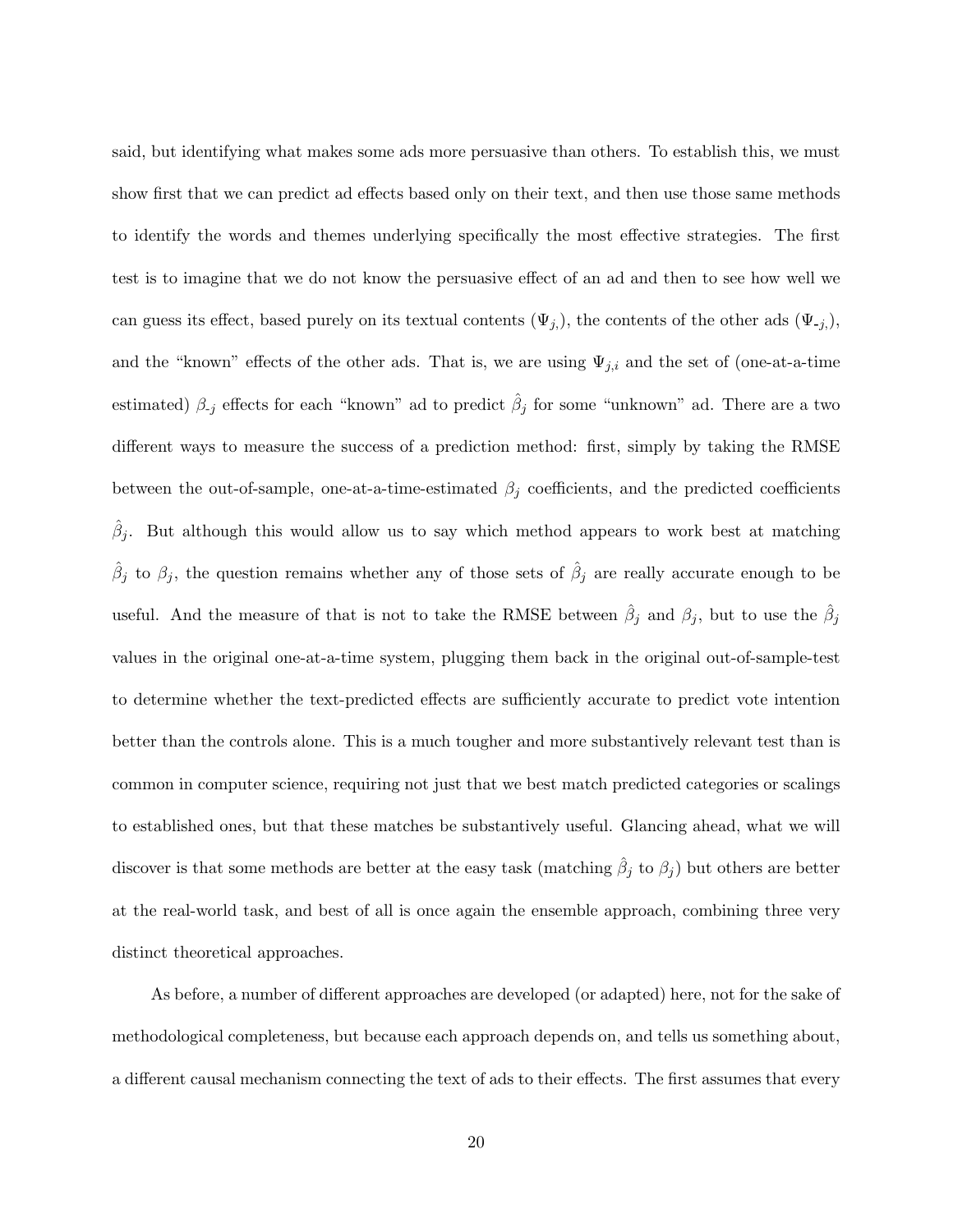word, or the concept it evokes, has a separate effect that directly aggregate to the overall effect of the ad. This is essentially the one-at-a-time regression method: instead of regressing vote intention on broadcast counts, we regress ad effects on word counts, and predict unknown effects in the same way that vote intention was predicted before (see Appendix C). The second approach assumes that there is a shared space (like an ideological space) in which every word and ad can be positioned, and the effect of an ad reflects its position in this space; the effect of an unmeasured ad is estimated by taking its position in this space and comparing it to nearby ads whose effects are already known. This comparison can be by taking the distance-weighted average of all ads, or by averaging the nearest K neighbors, or by averaging only those within some fixed cutoff distance; these variants assume increasing degrees of idiosyncrasy in ads, where only ads very similar to an unknown ad are relevant to predicting its effect (see Appendix C). The third approach is Bayesian, considering each ad to define a type or category, where an unknown ad's effect can be approximated by estimating the expected value of its type, given our knowledge of each other ad's type (see Appendix C). As we will see, these approaches have different strengths, which in turn illuminate how their texts influence their effects.

Table 1 shows the correlations between the  $\hat{\beta}_j$  coefficients estimated using each of these three methods and the original  $\beta_i$  coefficients. The apparent result is that the one-at-a-time word regression works very well, correlating highly with the original coefficients; the Bayesian approach works less well, but still significantly; while the spatial approaches have no significant correlation.<sup>44</sup> The latter's poor performance is due to the fact that usually only a very few ads are employed in estimating the unknown  $ad - the$  optimal cut-off includes only a few ads, the best K of KNN is

<sup>&</sup>lt;sup>44</sup>Although using a Spearman rank correlation test does find significant, if small, correlation between the original coefficients and the hard cutoff and KNN results.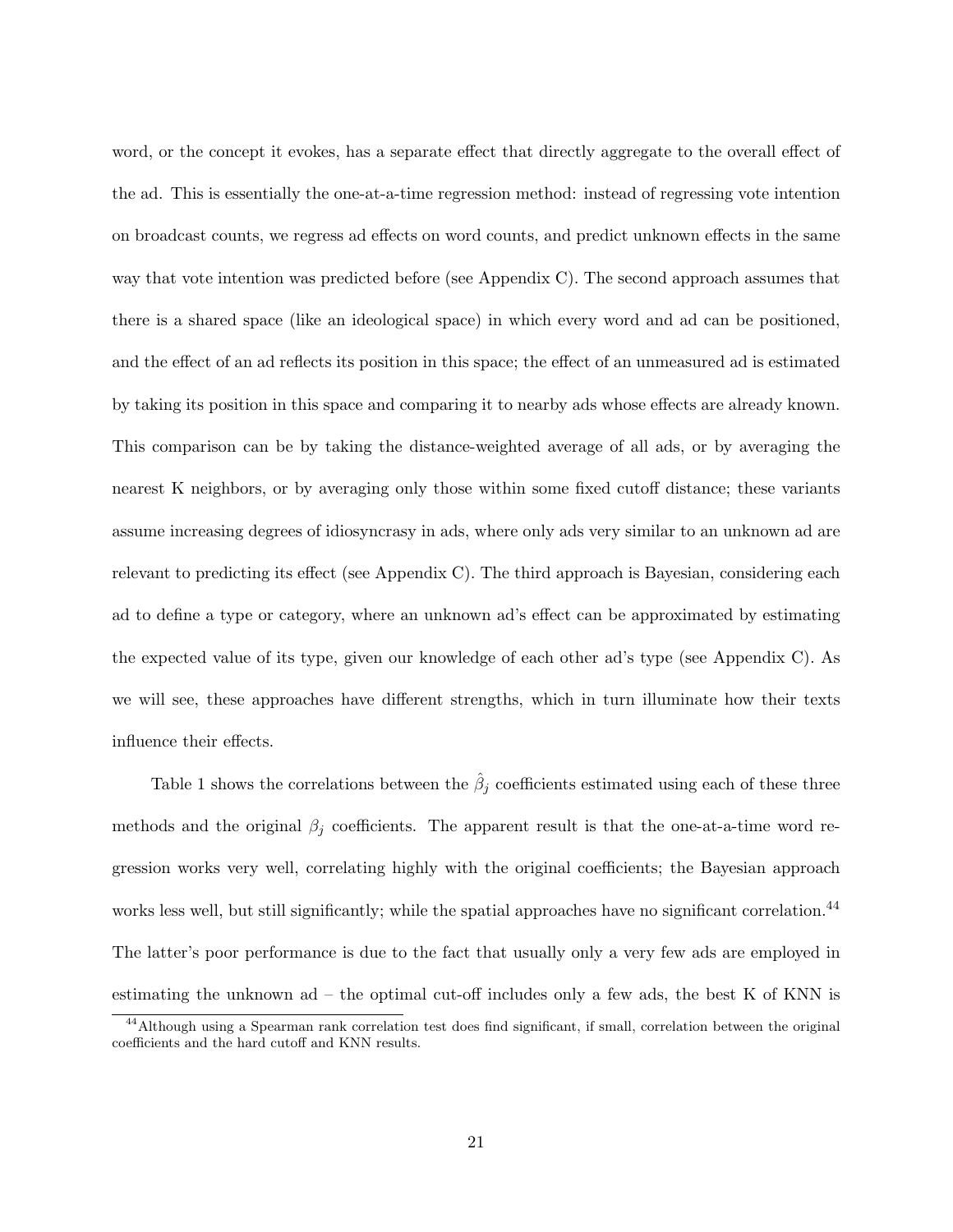2, and even the weighting tends to weight distant ads very little.<sup>45</sup> But as the inter-correlations show, these results are not spurious: they correlate with the word regression and Bayesian output significantly, just not with the original coefficients.

#### [Table 1 about here]

But again, what we are fundamentally concerned with is measuring, predicting, and explaining vote intention; the estimated effect coefficients are only a means to this end. If we were to claim that we could predict the effectiveness of an ad based only on this comparison with original coefficients, a skeptic might reasonably wonder whether the correlation with direct measurement was close enough to be of any practical use. The real test is whether we can use text to predict ad effects sufficiently well that, when these text-estimated ads effects are employed in out-of-sample prediction of vote intention, they improve at all on the controls-only baseline. The results of this more substantive test are presented in the third section of Figure 1 (lines 10-15). As before, each line shows the proportion of out-of-sample runs where the ads model out-performs the controls-only baseline. But in these cases, the coefficients are derived from the specified technique, predicted using only the textual similarity between the out-of-sample ad and the in-sample ads. The surprising result is that the one-at-a-time and Bayesian techniques (lines  $10-11$ ) – which best matched the original coefficients – do least well at predicting vote intention, while the spatial approaches all do significantly better than chance (lines 12-14). This difference in "real world" performances appears to be because, while the regression, Bayes, and (to a lesser degree) weighting methods all utilize every known ad to predict the effect of an unknown ad, the KNN and hard-cutoff methods generally use only the most similar ads.

<sup>&</sup>lt;sup>45</sup>Unlike the Bayesian and one-at-a-time approaches, the spatial methods all have one or two parameters to fit, which were selected by maximizing out-of-sample predictions for a subsample of the data.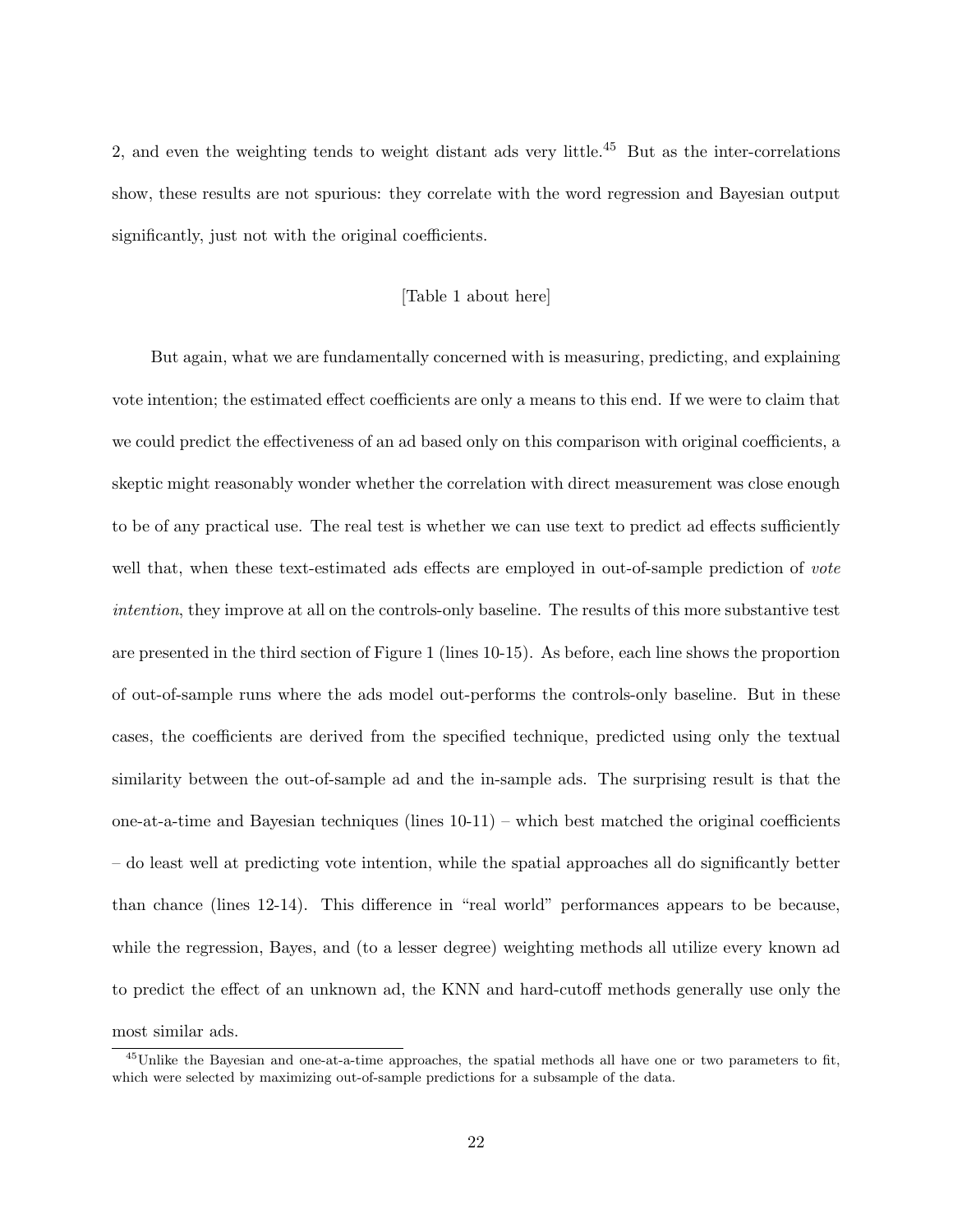In addition to constituting a potentially powerful tool for campaigns to test new ads, these results provide an important insight into how ads work: not through broad effects that are present in all ads to greater or lesser degrees, but through a wide array of different mechanisms that are not quite idiosyncratic to each ad, but are best captured through looking at only a few related ads. In conjunction with the results from Stage One, this suggests an exceedingly complex set of causal pathways connecting the content of ads to their effects: we must look at every ad, because even the smallest have an effect; nor can we simplify the themes and strategies underlying the effects of those ads, because they too are numerous and idiosyncratic (though not quite so idiosyncratic as to defy all efforts at systemization, as we will see). And indeed, things are even more complex than that: line 15 shows that, while the spatial approaches work best, even better is an ensemble of all of the disparate methods. The coefficients generated by averaging all of the text-based predictions work better than even the best of the spatial methods, suggesting that in addition to the idiosyncratic effects, there may also be some weaker, more general effects due to the words, positions, or themes of even fairly unrelated ads.<sup>46</sup>

### 4.1 Stage Two results: scaling words to infer effective strategies

Having determined that there is a systematic relationship between the texts of ads and their effects, as social scientists we still want to know why: what characterizes the most successful ads?<sup>47</sup> By determining which words are most associated with the most successful pro-Democrat

<sup>&</sup>lt;sup>46</sup>These "predictions" have all been out-of-sample, but using the pooled dataset. True prediction, of course, does not work this way, nor would a real campaign. One can also test these methods truly predicting forward in time, by estimating effects using the weeks prior to some time t, then predicting the effects of new ads in week  $t + 1$  and testing models as before. This is more like how a real campaign might use these tools, in order to test new ads for their potential efficacy in the week ahead. There are not enough weeks to establish true statistical significance for this test, but for the 9 weeks leading up to the election, for two thirds, the text-based prediction of vote intention is more accurate than the controls alone, strongly suggesting that these approaches work just as well at true prediction as they do for pooled out-of-sample testing.

 $47$ Even practical-minded campaigns would like to be able not just to evaluate the likely effectiveness of new scripts, but to know what words and concepts to build newly-written ads around.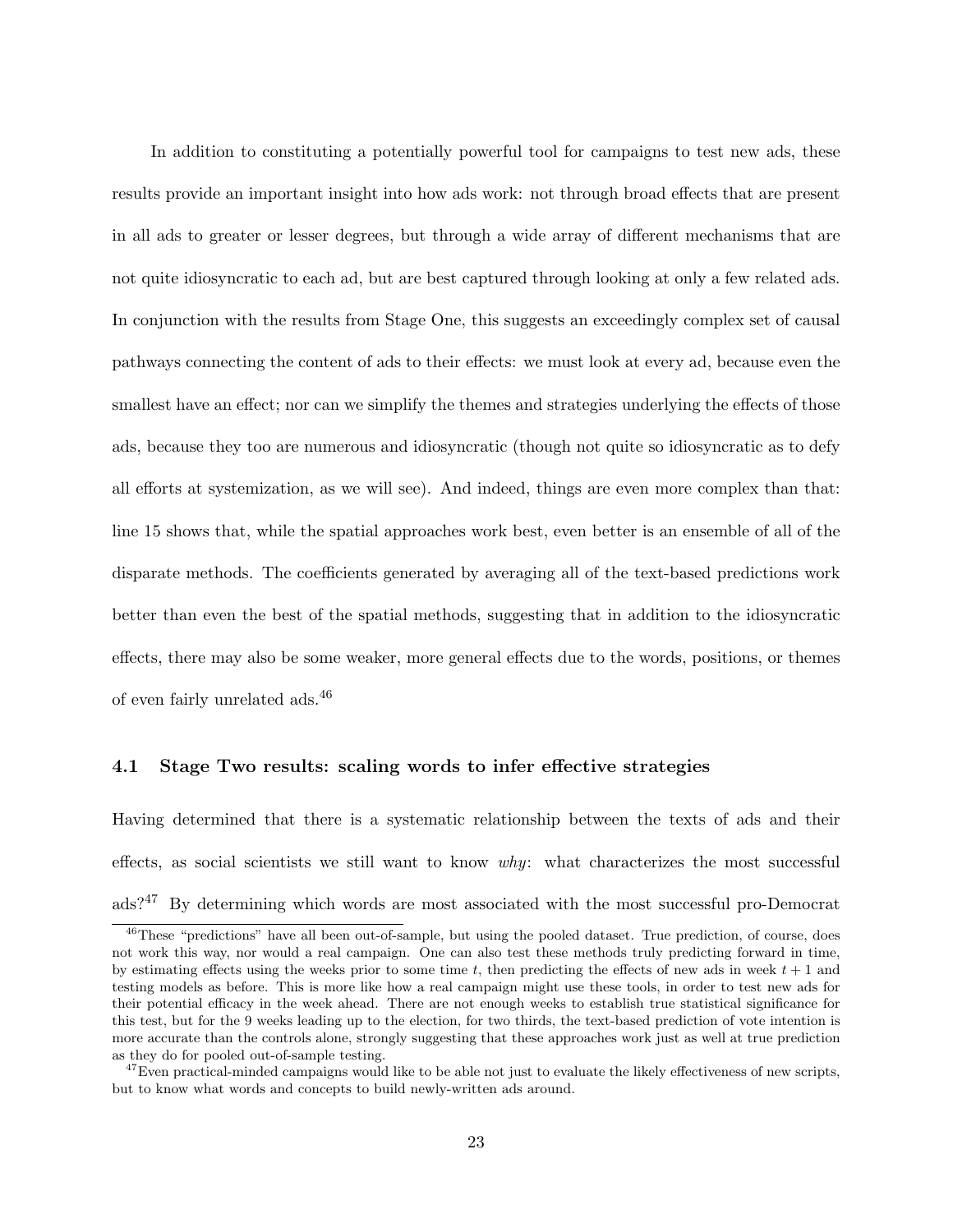and pro-Republican ads, we can identify which persuasive strategies are most effective in this election out of the vast array of possibilities discussed in the introduction. As we will see, the text analysis provides a unique insight into a complex mix of successful strategies, which combine policy positioning, issue ownership, negativity, fear, and promise in combinations that distinctly differ between the two parties.

Just as the one-at-a-time method assigns each ad a coefficient measuring its pro-Democratic or pro-Republican effect, we wish to score each of the thousand words in the corpus according to the overall persuasive effect of the ads in which it appears. For each of the text-based prediction methods above, a cognate word-scaling method can be devised, each of which again has a corresponding causal mechanism underlying it: determining the independent effect of each word through its correlation with successful ads (the one-at-a-time approach); fitting words and ads into a shared, low-dimensional ideology-like space (the spatial approach); and treating the words in an ad as random variables drawn from distributions associated with the effectiveness of an ad (the Bayesian approach). (See Appendix C for more details.) In this last stage, however, there is no direct way to subsequently test these word scoring models to determine the best; rather, the test was earlier, when these methods were shown to predict effects well. And since an ensemble of these methods worked best for prediction, a similar approach is taken here, combining the word scalings into a single, unified scaling. As before, since each method is likely to produce many words that score highly by mere chance, combining multiple methods reduces the chance that we will end up with words that score highly due merely to a quirk in one method or another. And finally, here we will also need error estimates for each word's score, both for combining the scalings, and for the interpretation stage, where we will want to examine only those words whose scores we are most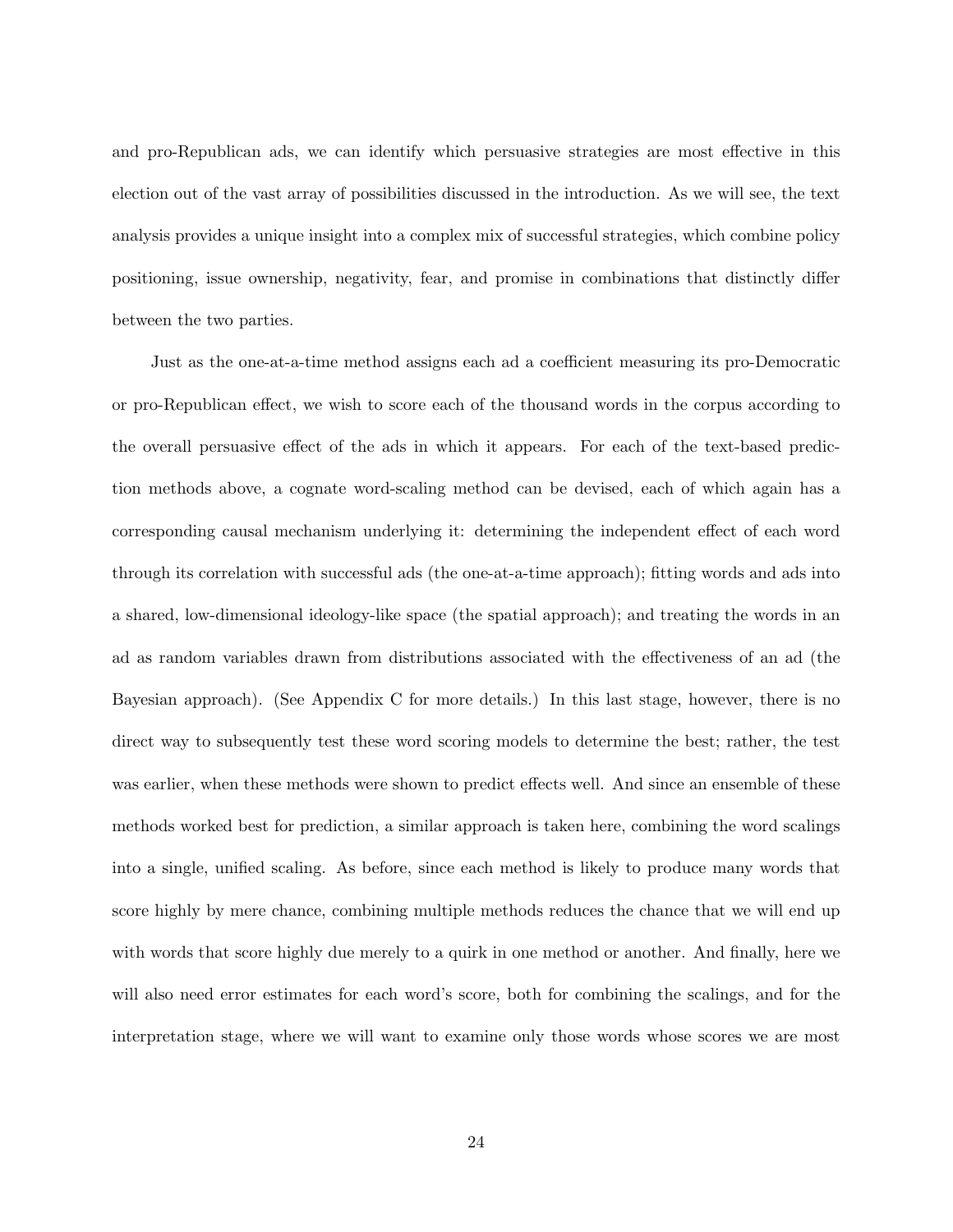confident of.<sup>48</sup>

The best way to combine the scalings from these three methods is via Bayesian model averaging (BMA) (Madigan, Raftery, Volinsky & Hoeting 1996), which essentially takes the weighted mean of each word's score from each model, weighted by the confidence level of that score.<sup>49</sup> Once we have our best overall scaling of the words, though, how are we to interpret it? Once again, we have a surfeit of numbers – not 359 as in stage one, but now 1,000. And even after averaging, many of the highest-scoring pro-Democratic and pro-Republican words might be there solely by chance. But having calculated errors for each score, we can reduce the effect of spurious scores by focusing only on those we are most confident in, such as those with a p-value less than  $0.05^{50}$  Figure 4 shows a plot of each word word according to its BMA score (x axis), and how many times any ad with that word in it was broadcast (y axis). Words in bold are those with scores at least two standard deviations from zero. (See Appendix C for Figure 6, showing only the top words along with their scores and 95% confidence intervals.) As can be seen in Figure 4, the vast majority of words are both infrequent and have little effect. Looking only at the distribution of the most significant words (in bold), we can already see one asymmetry between the two sides: on the Democratic side, we see more low-impact, high-frequency words, suggesting strategies that are successful though the gradual accumulation of many small nudges; whereas the Republican side we have infrequent but

<sup>48</sup>Error estimates for the one-at-a-time approach are simply the OLS standard errors, whereas for the other two approaches, errors are calculated via bootstrapping; see Appendix C.

 $^{49}$ The BMA calculation resembles the Bayesian shrinkage calculation in note 32, with a corresponding calculation for updating the posterior standard error. However, there is one hitch in this case, a weakness of the BMA method when combining very disparate models. The Bayesian scaling systematically produces much smaller errors than the other two (even after normalization), and this over-confidence leads to the other outputs being overwhelmed during the averaging process. Furthermore, although the standard errors for the word scores are moderately correlated for the spatial and regression methods, the Bayesian errors are uncorrelated with the others. Since the Bayesian scores are correlated with the spatial set at 0.95, the best solution is simply to drop the Bayesian scoring, and combine the other two for the best overall scaling.

 $50$ These p values can also be adjusted for multiple testing bias, since many low p-values may appear only by chance due to testing so many variables. Applying the conservative Bonferroni step-down correction to avoid false positives results in only a quarter as many significant words, but this is likely too stringent for our purposes; seeking a low False Discovery Rate (using the Benjamini and Hochberg adjustment) produces a word list not very dissimilar from the unadjusted 0.05 threshold (Benjamini & Hochberg 1995, Dudoit & van der Laan 2008).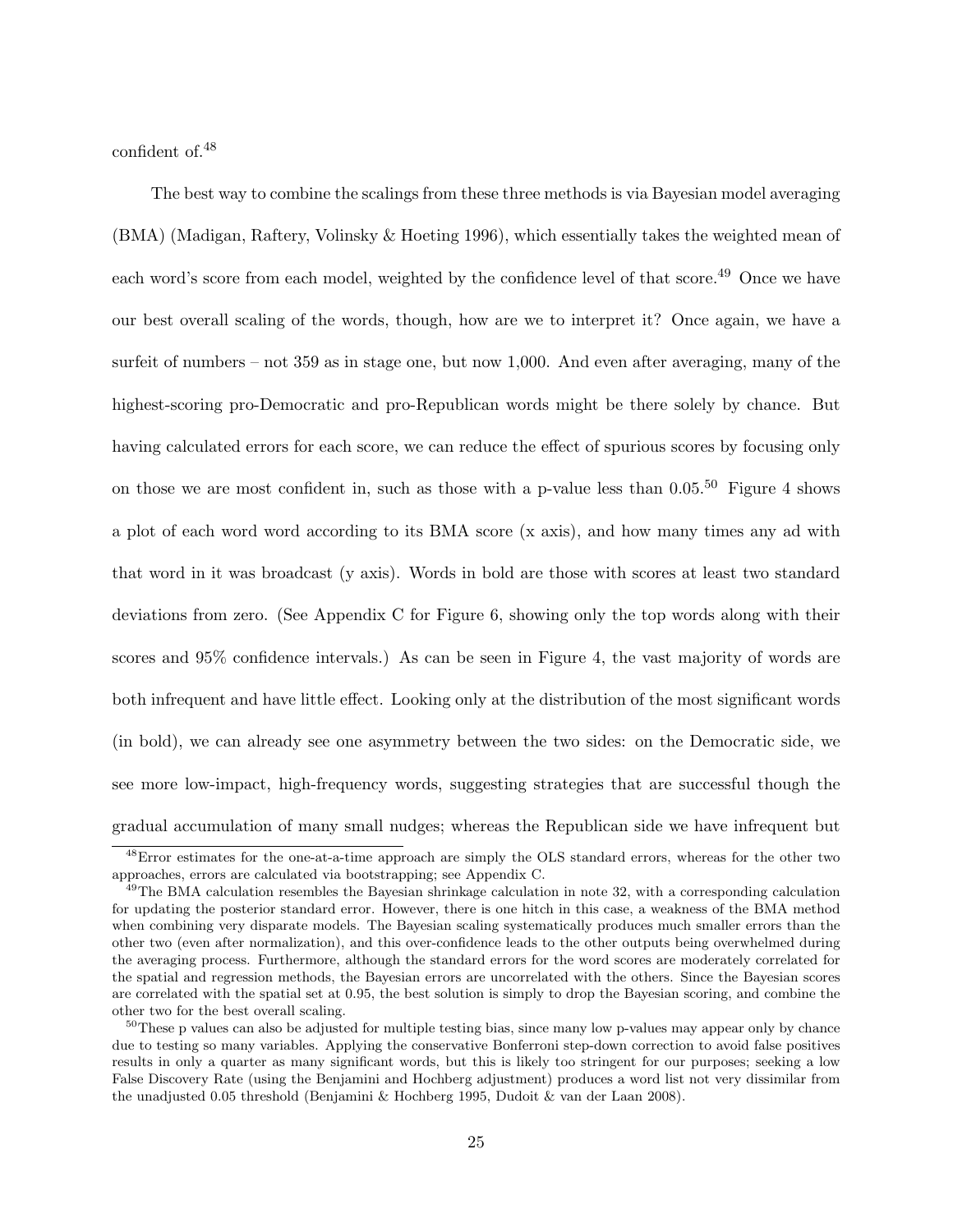higher effects, suggesting success through micro-targeting rather than blanketing.<sup>51</sup>

### [Figure 4 about here]

Turning to the meanings of the statistically significant words, we can immediately see a further asymmetry between the two sides.<sup>52</sup> On the Democratic side, the great majority of the words concern healthcare and prescription drugs. This appears to have worked slowly but surely through repeated and small effects, though a few strategies produced higher effects, mainly the more aggressive  $\text{ads}^{53}$  that emphasize tough negotiation and importing drugs from Canada, even at the risk of going to jail ("jail" also turns up in ads tying Bush to Enron). On the Republican side, we see a variety of low-frequency, higher-impact strategies: the infamous Swift Boat Veterans for Truth, abortion, Osama bin Laden, the deficit, Kerry's voting record in the Senate,  $54$  the libertarian candidate Michael Badnarik, and more generally, evocations of "worry" and "concern." But unlike on the Democratic side, a few of these pro-Republican words actually reflect Democratic-sponsored ads: the ads mentioning Osama bin Laden, and some of the ads mentioning the Swift Boats and the deficit. We cannot determine from these data whether this reflects genuinely backfiring ads or – as is likely the case with the Swift Boat debate – ads which were run by Democratic supporters ineffectually rebutting Republican attacks in the same locations as those attack ads. In any case, these war-related ads were not successful for Democrats either as attacks or rebuttals, and may

 $51$ See Hillygus & Shields (2008) for similar results for the 2004 election, where the Bush campaign appears to more aggressively and successfully micro-target independents and wavering Democrats, whereas the Kerry campaign appears to ineffectually "microshield" its own partisans.

<sup>&</sup>lt;sup>52</sup>Obviously these meanings cannot be interpreted without knowledge of, and reference to, the context of the ads and political environment at the time. But this too is analogous to, for instance, genotyping a disease: we learn all the genes associated with a disease, but to understand the causal mechanisms, we must bring to bear our knowledge of the system in which those genes operate.

<sup>&</sup>lt;sup>53</sup>Many run by MoveOn, a word scoring just below the  $2\sigma$  threshold. This and the Swift Boat ads emphasize the importance of independent groups in actually persuading voters in this campaign.

<sup>&</sup>lt;sup>54</sup>While most of the "vote" words on the Republican side relate to this, "voter" on the Democratic side mainly reflects the various pro-Democratic sponsoring groups with "voter" in their names. This illustrates, incidentally, the importance of not "stemming" – reducing all cognate words to a single stem like "vot\*".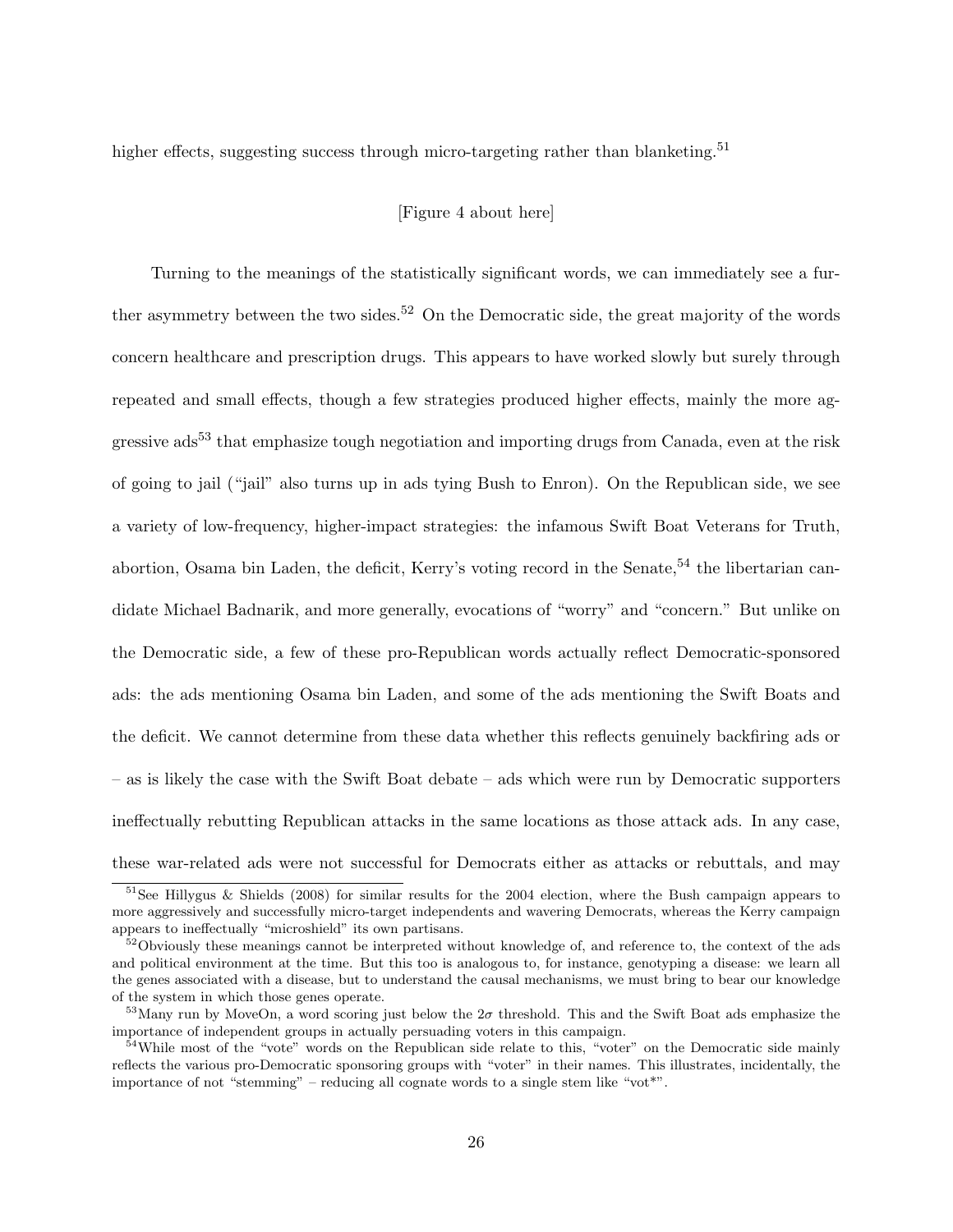indeed have weakened their candidate by emphasizing issues that did not play to his strengths.

Returning to the higher-level persuasive strategies discussed in the introduction, clearly many of the successful strategies on both sides involve framing and issue ownership, shifting the terms of debate towards each candidate's strengths. And reflecting the importance of the more fluid image of the challenger, both sides appear to focus more on Kerry, whose perception by the public may be more malleable than that of the incumbent Bush. Even the presence of Michael Badnarik – who helped the Republicans in 2004 by convincing dissatisfied Bush voters to vote for the libertarian rather than Kerry – is more about diminishing votes for Kerry than increasing them for Bush. There is very little issue convergence, and what little there is (the deficit, Vietnam, the war on terrorism) seems to mainly help the Republican side, illustrating the dangers of this tactic.

More generally, the two sides differ in the sorts of issues their successful ads emphasize: There is more foreign policy on the right, more domestic policy on the left. The are more retrospective issues on the right (Kerry's voting and Vietnam histories), while more prospective issues on the left (future drug policy). And more broadly, there are more attacks and negative emotions ("worry", "concern") on the right, versus less emotional, more policy-oriented proposals on the left<sup>55</sup> – where even the more aggressive, higher-scoring words involve "negotiation." There is good reason to think that these asymmetries are not accidental: each side is successful when it plays to its strengths on a variety of dimensions – policy, emotional, temporal, physical, degree of micro-targeting – rather than converging on a single set of strategies. And where they do converge, one side appears to do

the worse for it.

<sup>&</sup>lt;sup>55</sup>This policy/emotion dichotomy resembles the results in Westen (2007), and many earlier studies. Geer (2006) also finds that positive ads are often more prospective, while negative ones are more retrospective; but whether negative Bush ads like the Swift Boat interviews, or (debatably) positive Kerry ads about health policy are more informative is difficult to say. Ridout & Franz (2011) find that negative ads were ineffectual in 2004, as was the emotional content of ads except in slightly helping Kerry, but these results may reflect once again measurement difficulties with using the WiscAds/CMAG categories, or with categorization more generally.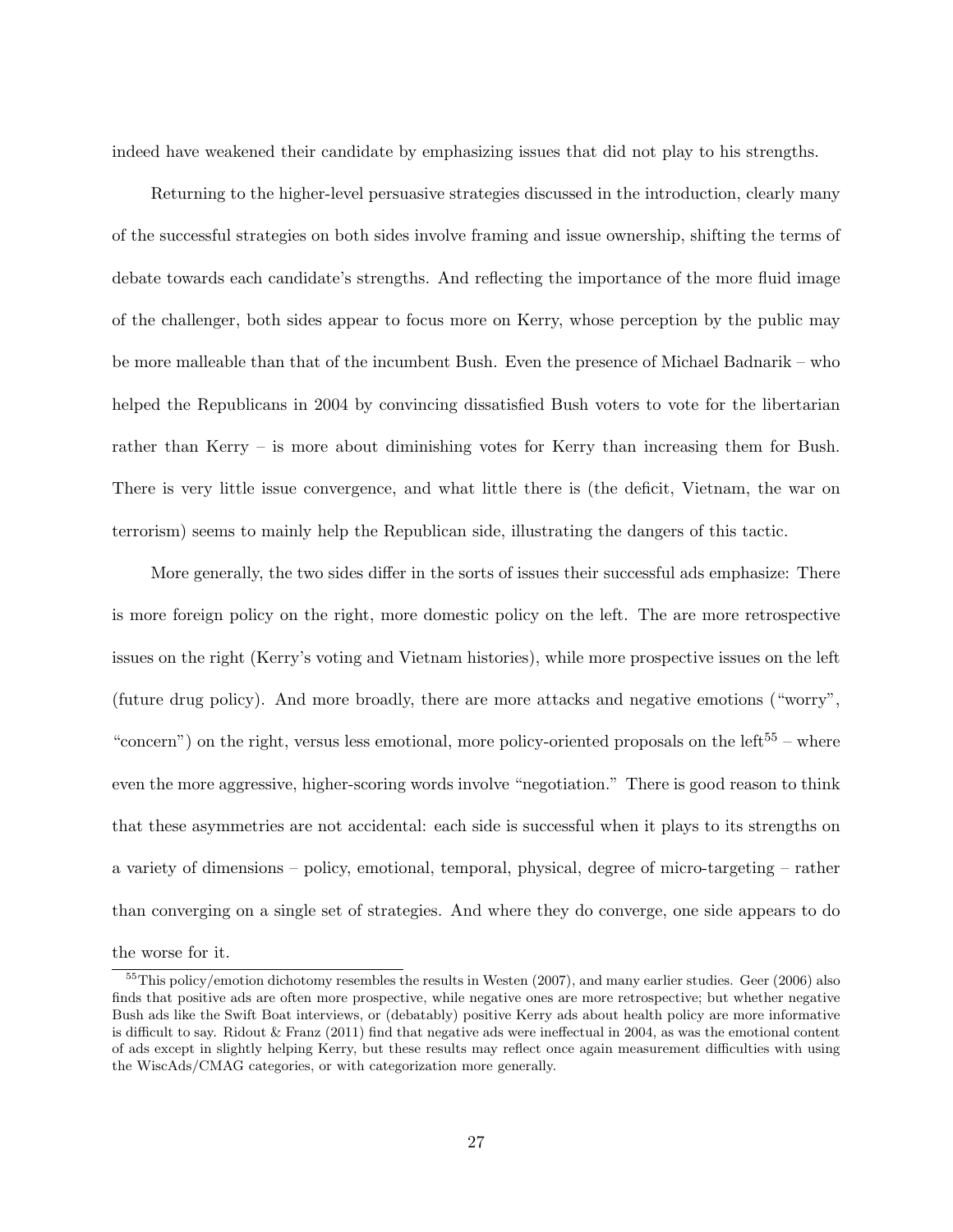An essential point here is that these are not characterizations of everything each side attempted; while it is interesting to know every last thing the campaigns thought to throw against the wall, much more important is understanding what was actually persuasive. But knowing this for 2004 is still just a start: to generalize these results further will require looking at other election years; at regional variations; at congressional and local races; and at interactions with individuallevel characteristics. And it must be stressed again that these word-based results are by no means self-explanatory, requiring extensive knowledge of the issues and contexts at play in a given election. But this expertise is no more than goes into any categorization of an ad or speech as negative, personal, policy-oriented, and so on.<sup>56</sup>

As we have seen, beginning with one or two simple theories of persuasion and categorizing ads accordingly works quite poorly to measure the myriad and asymmetrical strategies simultaneously at play in a real campaign. Almost as unsuccessful were the established simplifying approaches, such as searching for an underlying dimension of persuasion (PCA) or a few killer ads doing most of the work (LASSO). Treating all of the ads as contributing in small and varying ways, and measuring those effects using one-at-a-time regression, was the only approach that successfully measured the persuasive effect of advertising – and found that, contrary to prevailing wisdom, this effect was substantial and could be much more so with better-informed campaigns. To understand why some ads were more effective than others requires a text-based approach that similarly embraces the underlying complexity of real-world persuasion. Automated text analysis, although it begins with the simplification of ads to word counts, nevertheless shows that with the proper model (reflecting

 $56$ Note that one could potentially test these word scores by constructing variables which, say, count the number of high-scoring words in every ad run in a given region-week. But tests show that these bottom-up category variables work little better than the WiscAds/CMAG ones. This is presumably because there is no firm line between words that "work" and words that don't, just a series of gradations; and while one could create more sophisticated variables that reflected the weighted average of every word that appears (weighted by that word's BMA score), this would essentially just be reconstructing the original ad scores, and offers no additional insight into the accuracy of the word scores themselves.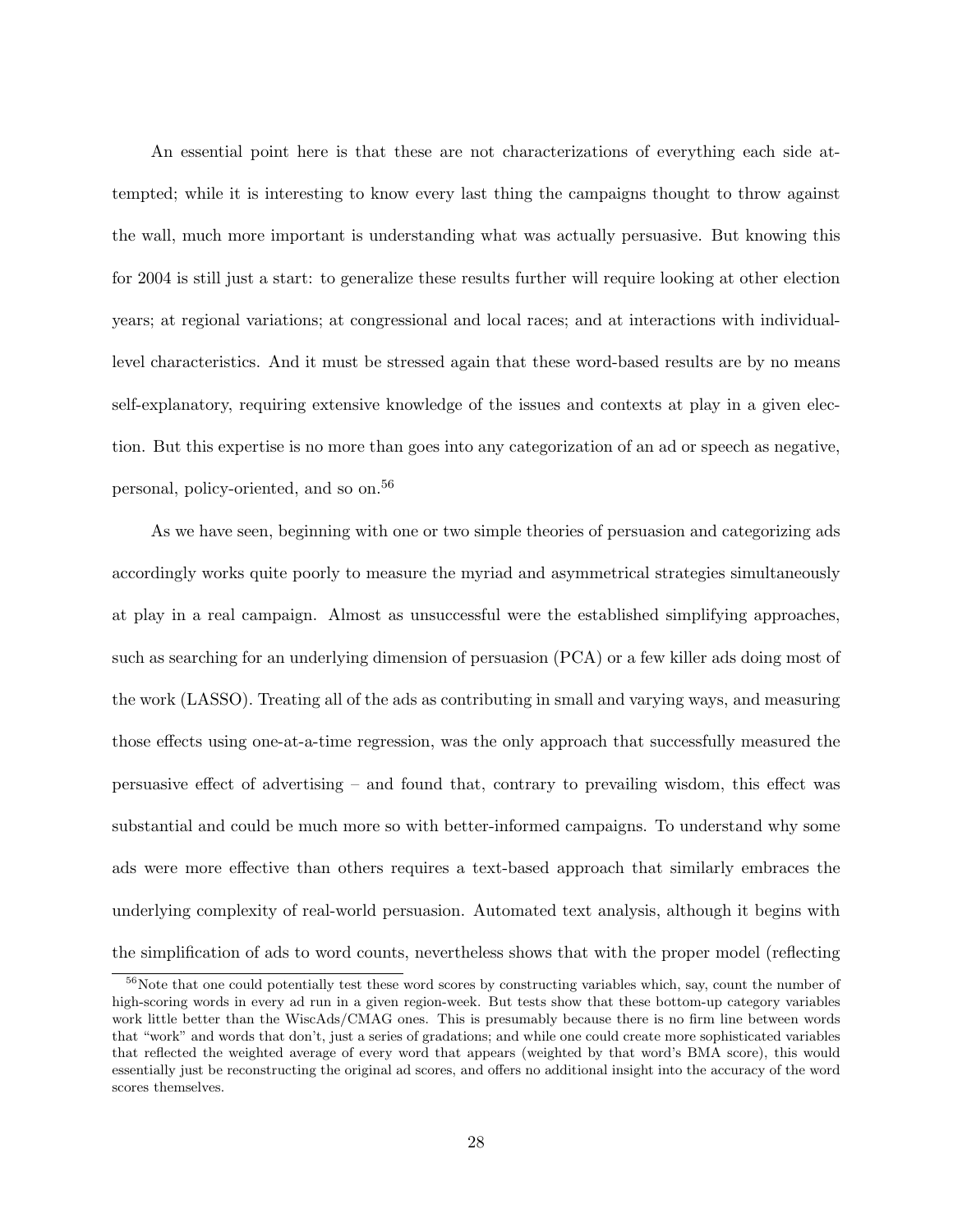the diversity and idiosyncrasy of ads), deep connections can be found between texts and effects, allowing campaigns to predict the effects of ads before they are run. And having proven this approach, turning it to word scaling allows us to easily read off and potentially explain those effects via numerous but readily interpretable sets of words and concepts. Most importantly, the steps developed here constitute a more general bottom-up procedure for measuring, validating, and understanding the persuasive effects of linguistic data, and should be applicable not just to future work in campaign analysis, but to a wide variety of domains where actors attempt to influence each other with speech.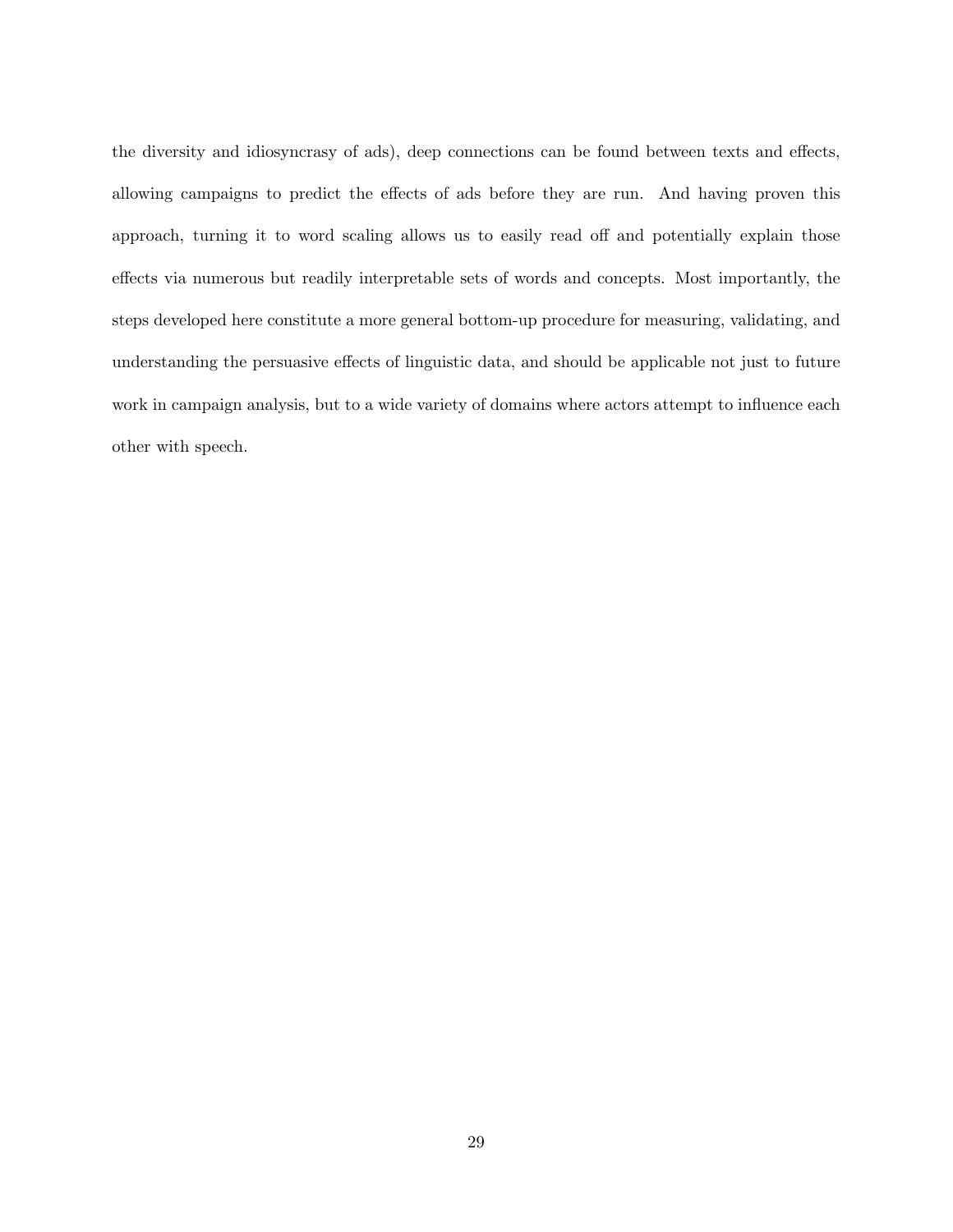# Appendix A: Omitted variable bias?

One worry is that the one-at-a-time approach may be hindered by omitted variable bias, since each univariate regression is omitting hundreds of variables.

Specifically, if we know that the true model is:

$$
Y = X\beta + Z\delta + \epsilon \tag{3}
$$

where X and Z are two sets of independent variables that together constitute Y, and we instead regress Y on X alone, we get a  $\hat{\beta}$ :

$$
\hat{\beta} = (X'X)^{-1}X'Y \n= (X'X)^{-1}X'(X\beta + Z\delta + \epsilon) \n= \beta + (X'X)^{-1}X'(Z\delta) + (X'X)^{-1}X'\epsilon \n= \beta + (X'X)^{-1}X'(Z\delta)
$$
\n(4)

assuming iid errors. Thus our estimate for  $\hat{\beta}$  has a bias due to regressing Y on only the X variables, equal to the last term in (4). In general, one can say little about the magnitude or direction of this error (Greene & Zhang 2003). But say we believe that all the ad variables in the set of 359 should be included, but regress Y on only one of them at a time. Then each  $\hat{\beta}$  will be biased by the omission of all the other ad variables, but in a predictable way. Specifically, for the  $j = 359$ individual ad regressions we get for the ad coefficients (omitting the controls):

$$
\hat{\beta}_1 = \beta_1 + (X_1'X_1)^{-1}X_1'X_2\beta_2 + (X_1'X_1)^{-1}X_1'X_3\beta_3 + \dots
$$
  
\n
$$
\hat{\beta}_2 = (X_2'X_2)^{-1}X_2'X_1\beta_1 + \beta_2 + (X_2'X_2)^{-1}X_2'X_3\beta_3 + \dots
$$
  
\n
$$
\hat{\beta}_3 = \dots
$$
  
\n
$$
\vdots
$$
  
\n(5)

or

$$
\hat{\beta}_i = \sum_{k=1}^j \hat{\psi}_{i,k} \beta_k \tag{6}
$$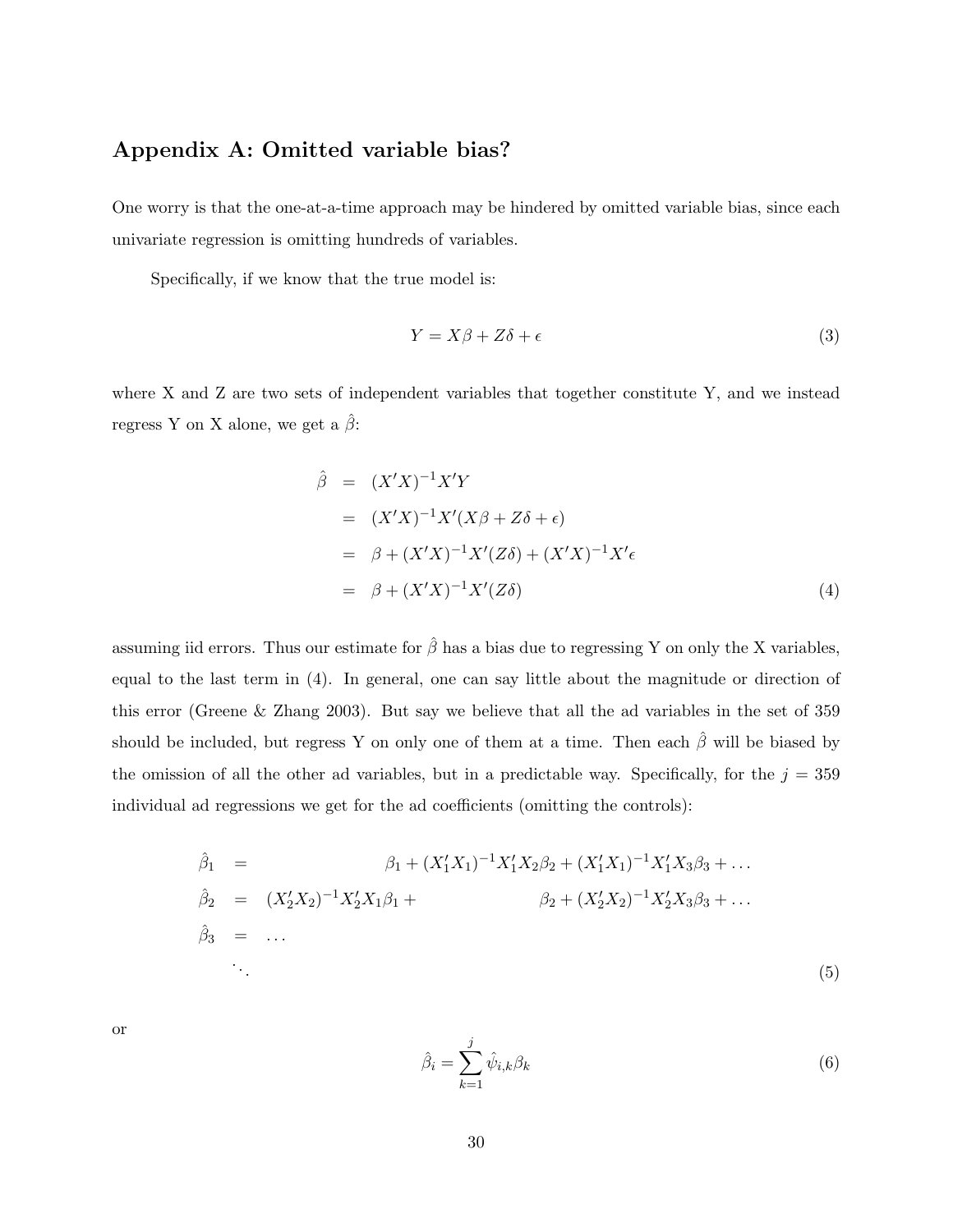where  $\hat{\psi}_{i,k}$  is the coefficient from regressing  $X_i$  on  $X_k$ . So if we assume that the j variables are everything (a strong assumption, of course), then we can solve for the true  $\beta_k$  coefficients: since we can calculate all the  $\hat{\beta}_i$  and  $\hat{\psi}_{i,k}$  coefficients, solving for the  $\beta_k$ s is just a matter of j equations and j unknowns.

At this point, certain computational practicalities obtrude: with 359 simultaneous linear equations and a matrix of coefficients with a determinant on the order of  $10^{-500}$ , this system cannot be solved analytically. Ironically, the best solution is found (say, by Mathematica or Matlab) by simply carrying out the multivariate regression, regressing the vector of  $\hat{\beta}_i$  on j  $\hat{\psi}_{i,k}$  vectors. Using that method, we can find a fairly close (if approximate) solution to the system, resulting in a set of "true"  $\beta_k$  values.

Returning to the original question now, does this "correction" for omitted variable bias help? The answer is no. When we test this procedure out of sample, only 63% of the runs do better than the controls alone. This shows that the procedure is not junk, since as we have seen, most meddling with the coefficient values will produce vastly lower OOS percentages. In fact, the "corrected" coefficients are usually quite different from the original one-at-a-time ones, yet they still work fairly well. It's just that regressing each ad one at a time and averaging the final prediction works better, regardless of whatever omitted variable bias that may introduce. In fact, it may be that "correcting" the coefficients merely reintroduces some of the same problems of over-fitting that the one-at-a-time method sought to avoid. The power of the one-at-a-time method derives precisely from omitting all the other variables: when there are so many variables, the bias due to omission is greatly exceeded by the gains made in avoiding over-fitting.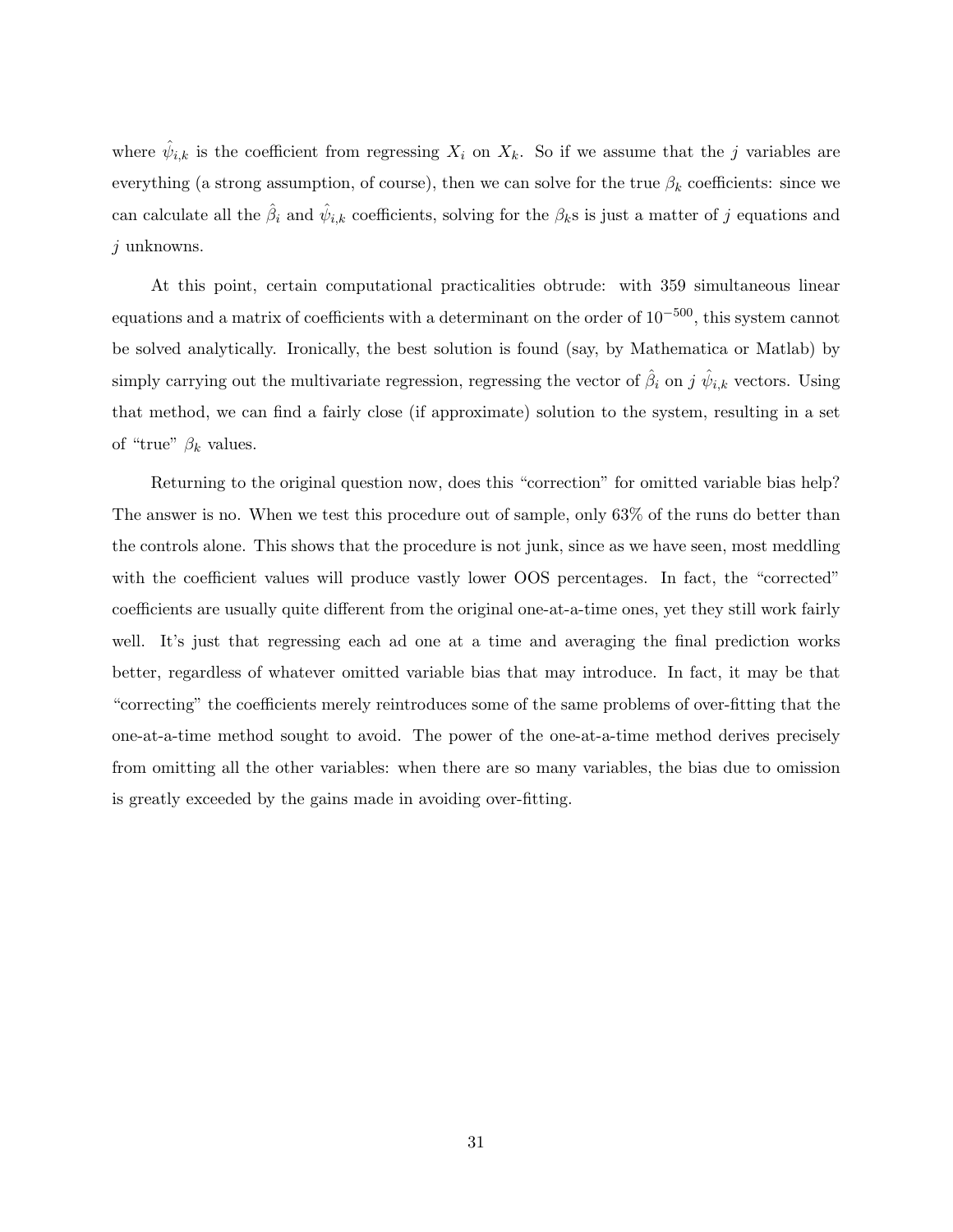## Appendix B: Monte-Carlo validation of one-at-a-time

The success of the one-at-a-time method, as well as its limitations, can be seen via a simple Monte Carlo simulation. A linear model is constructed as  $y = \mathbf{X}\boldsymbol{\beta} + \epsilon$ ,  $57$  and each of four methods are tested by fitting them on a subsample of the data and then predicting  $\hat{y}$  out-of-sample. Figure 5 shows the out-of-sample predictive accuracy for multiple regression, LASSO, one-a-time regression, and the simple (in-sample) mean  $\bar{y}$ . The metric of predictive accuracy is the root mean square error (RMSE) =  $\sqrt{1/N} \sum (y_i - \hat{y}_i)^2$ , as it is throughout this paper. As the noise level  $\epsilon$  is gradually increased in generating y, the ability of each of the models to predict y goes down. For each set of tests (each repeated 10,000 times) the noise level  $\epsilon$  is increased, making it more difficult to predict  $\hat{y}$ <sup>58</sup>. Figure 5 shows the predictive accuracy on the y axis (RMSE minus noise), for increasing levels of noise  $\epsilon$  (x axis). Lower RMSE scores are better, and the model with the lowest score for each noise level is the one that does the best job inferring  $\hat{y}$ , and therefore the true coefficients  $\beta$ . The results are striking: for the lowest levels of noise, multiple regression works best; for higher noise levels, LASSO does the best job; but for yet higher noise, one-at-a-time regression does the best, across a large range of noise levels. At the highest noise level, none of the methods are able to recover any information about the true coefficients, and one is best off eschewing a model and simply guessing  $y$  using its in-sample mean. These simulations show that one-at-a-time regression actually does a better job than the popular LASSO method of inferring effects when variables are numerous or noise is high – with the advantage of providing an estimated effect for every variable.

[Figure 5 about here]

 $57$ Specifically, in this case there are 10 independent variables, which are somewhat correlated with each other (∼ 0.2) and five of the β coefficients are set to 0, while the other five are drawn from a uniform distribution for each run. The intercorrelation should give multiple regression a leg up on the one-at-a-time method, while setting five coefficients to 0 should give LASSO a leg up. However, the results are much the same if the variables are not correlated; if the coefficients are all drawn from a uniform distributions; and if there are more or fewer than 10.

<sup>&</sup>lt;sup>58</sup>Specifically, for each iteration,  $\epsilon$  is drawn from a uniform distribution between  $-m$  and m; for each stage, m increases by one. Figure 5 shows the level  $m$  on the x axis, and the RMSE minus  $m$  on the y axis.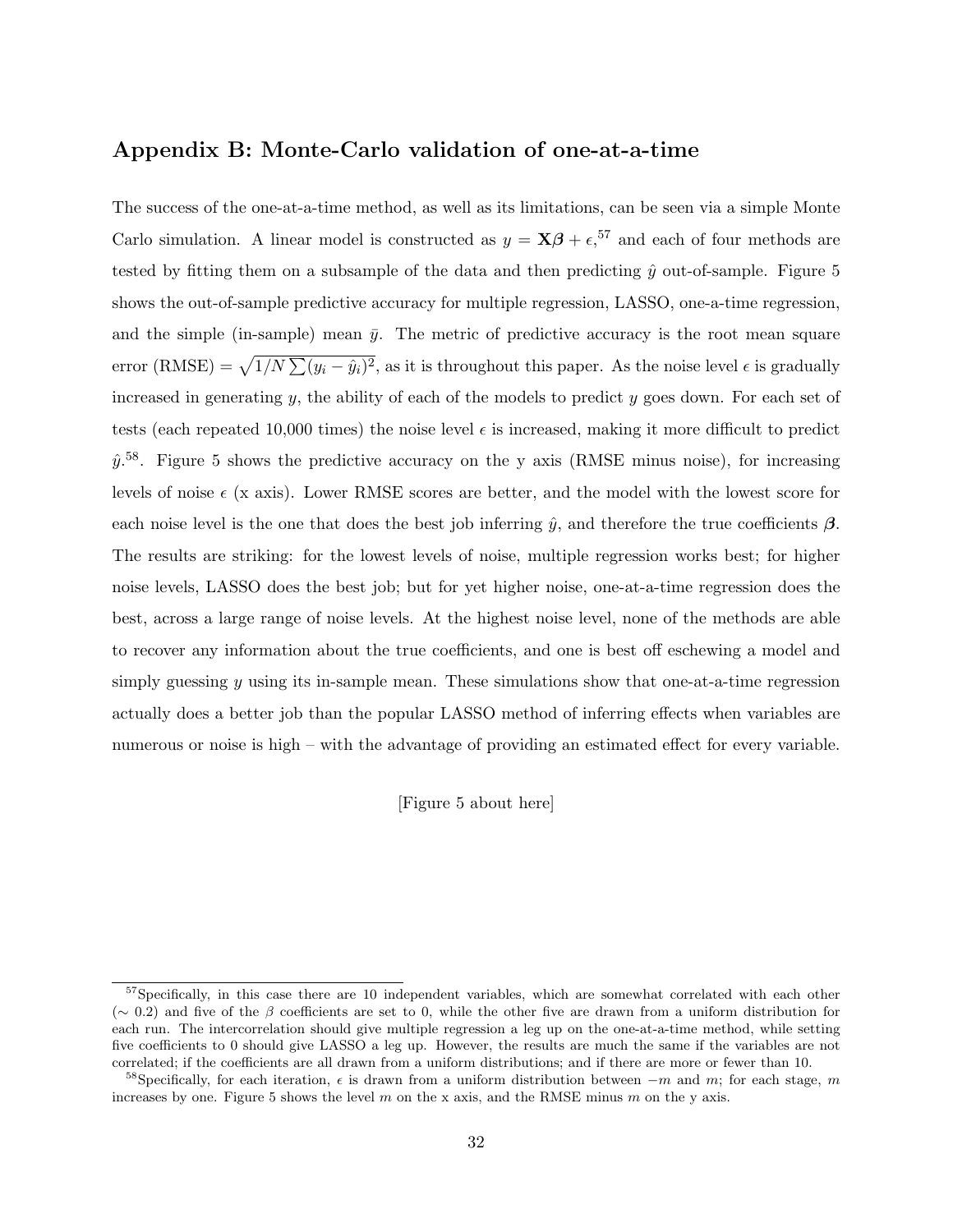# Appendix C: Text Methods

### Classifying ads according to key WiscAds/CMAG categories

A procedure similar to the spatial methods employed below which can classify an "unknown" ad as belonging one of k mutually exclusive categories is the nearest centroid approach (Friedman, Hastie & Tibshirani 2009), which simply considers each ad as a point in  $I=1000$ -dimensional space (where each dimension corresponds to the proportion for word  $i$  in that ad), and classifies the new ad according to whether it is nearest to the center of all classified ads of type A (eg, Democratsponsored) or type B (eg, Republican-sponsored). Table 2 shows the classification accuracy for the three category-topics discussed in the text, along with the top words (those the differ most between the opposing centroids of a classification).

[Table 2 about here]

### Predicting the effects of ads using their text

For each method, we wish to estimate the "unknown" effect of ad  $\beta_j$  knowing only its text  $\Psi_{j}$ , (that is, row j of  $\Psi$ ), the text of the other ads  $\Psi_{-j}$ , (other rows in  $\Psi$ , though this may be a subsample of  $\Psi$ ), and the one-at-a-time-measured effects of those other ads, the set  $\beta_{-j}$ .

The three approaches work as follows:

#### One-at-a-time regression

$$
\beta = \gamma_i \Psi_{,i} \text{ for each word } i:1...m
$$
 (7)

$$
\hat{\beta}_j = 1/m \sum_{i=1}^m \hat{\gamma}_i \Psi_{j,i} \tag{8}
$$

For each word i, we generate a regression coefficient  $\gamma_i$  by regressing the vector of coefficients from the original one-a-time-procedure (where each ad is an observation) on the vector of word proportions for that word in each of the ads. We then generate the predicted values  $\hat{\beta}_j$  by averaging the individual predictions, as before. The one-at-a-time method was devised exactly to suit these situations, where variables are numerous and noisy, regardless of whether those variables are ad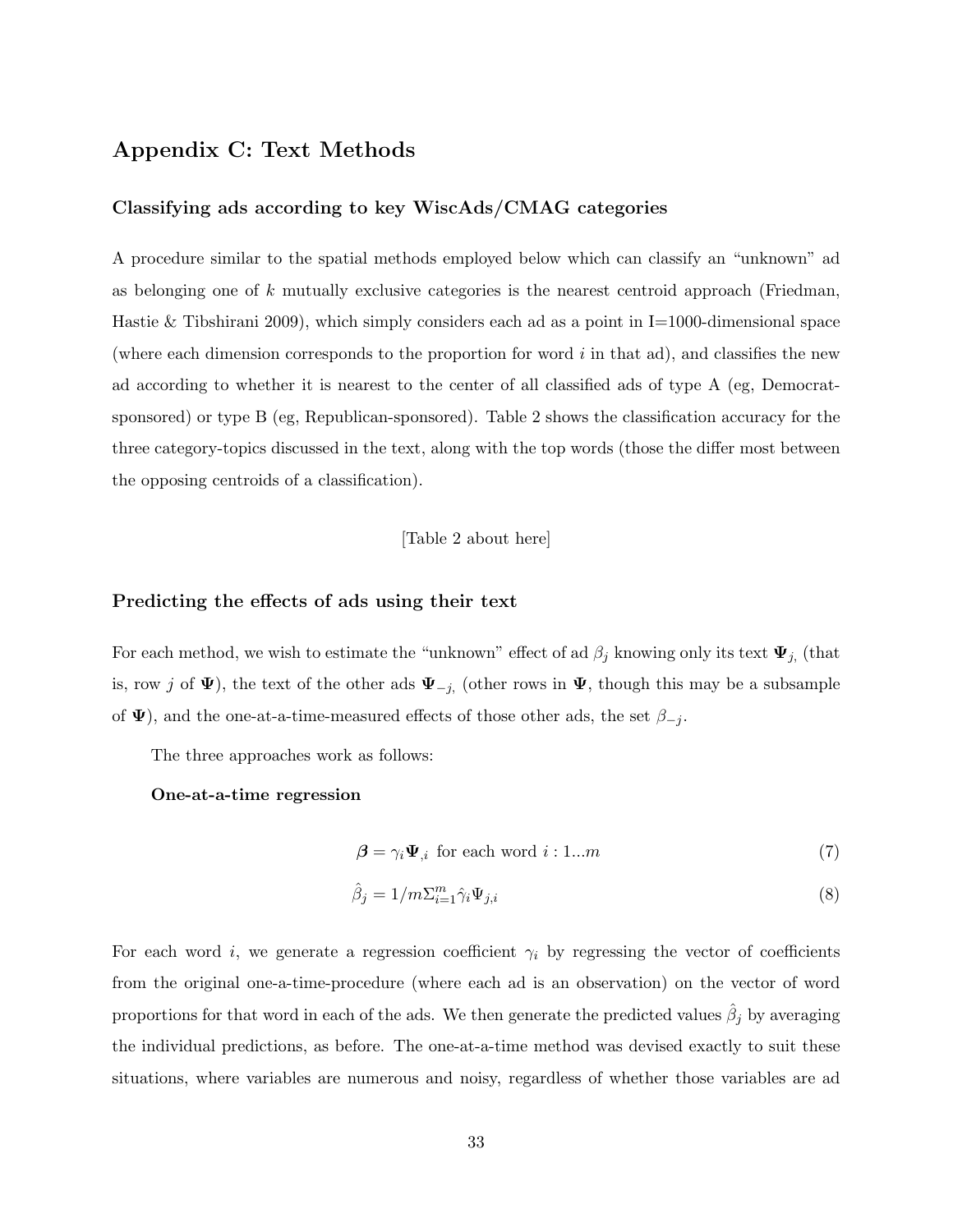broadcast counts, or word proportions.

Spatial (variants: cutoff, weighting, KNN)

$$
w_{j,k} = 1/(1 + \exp(a(||\Psi_{j,} - \Psi_{k,}|| + b)))
$$
\n(9)

$$
\hat{\beta}_j = \frac{\Sigma_{k=1}^n w_{j,k} \beta_k}{\Sigma_{k=1}^n w_{j,k}}\tag{10}
$$

In this case, we take each ad as a position in word space (a simplex in 1000-dimensional Euclidean space, in this case). Each predicted coefficient  $\hat{\beta}_j$  is simply the weighted average of all those ads  $\beta_{-j}$ around it, where the weight is determined by the distances of those ads from the "unknown" one. This weighting function can be logistic with parameters  $a$  and  $b$ , which implies that ads may share a low-dimensional space where every ad's position affects every other's. Alternatively, one can use a hard cutoff, where only those ads within a certain distance of the unknown one are included, or only the k nearest neighbors (KNN) are. These variants instead suggest that ad effects are more idiosyncratic, where textually similar ads may have similar effects, but more textually dissimilar ads offer no insight into the effect of an unknown ad. All three variants are tested here.

### Bayesian

$$
P(\Psi_{j,}|L_k) \propto \Pi_{i=1}^m \Psi_{k,i}^{\Psi_{j,i}} \tag{11}
$$

$$
\hat{\beta}_j = \frac{\sum_{k=1}^n P(\Psi_{j,}|L_k)\beta_k}{\sum_{k=1}^n P(\Psi_{j,}|L_k)}\tag{12}
$$

Like the spatial approach, this is essentially a weighted mean, but in this case,  $\hat{\beta}_j$  is the expectation value given the probabilities that unknown ad j belongs to each class  $L_k$ , where each class  $L_k$  is defined by that ad k. This probability  $P(\Psi_{j}|L_{k})$  is calculated as in equation (12) in the "naive" Bayesian fashion, where the probability of a word i occurring in the class defined by ad  $k$  is simply  $\Psi_{k,i}$ , the proportion of that word in that ad, and all word probabilities are taken as independent of each other.

### Word scaling using the three approaches

Adapting each of the prediction methods to provide a score for each word corresponding to its pro-Democratic or pro-Republican effect is a relatively straightforward process: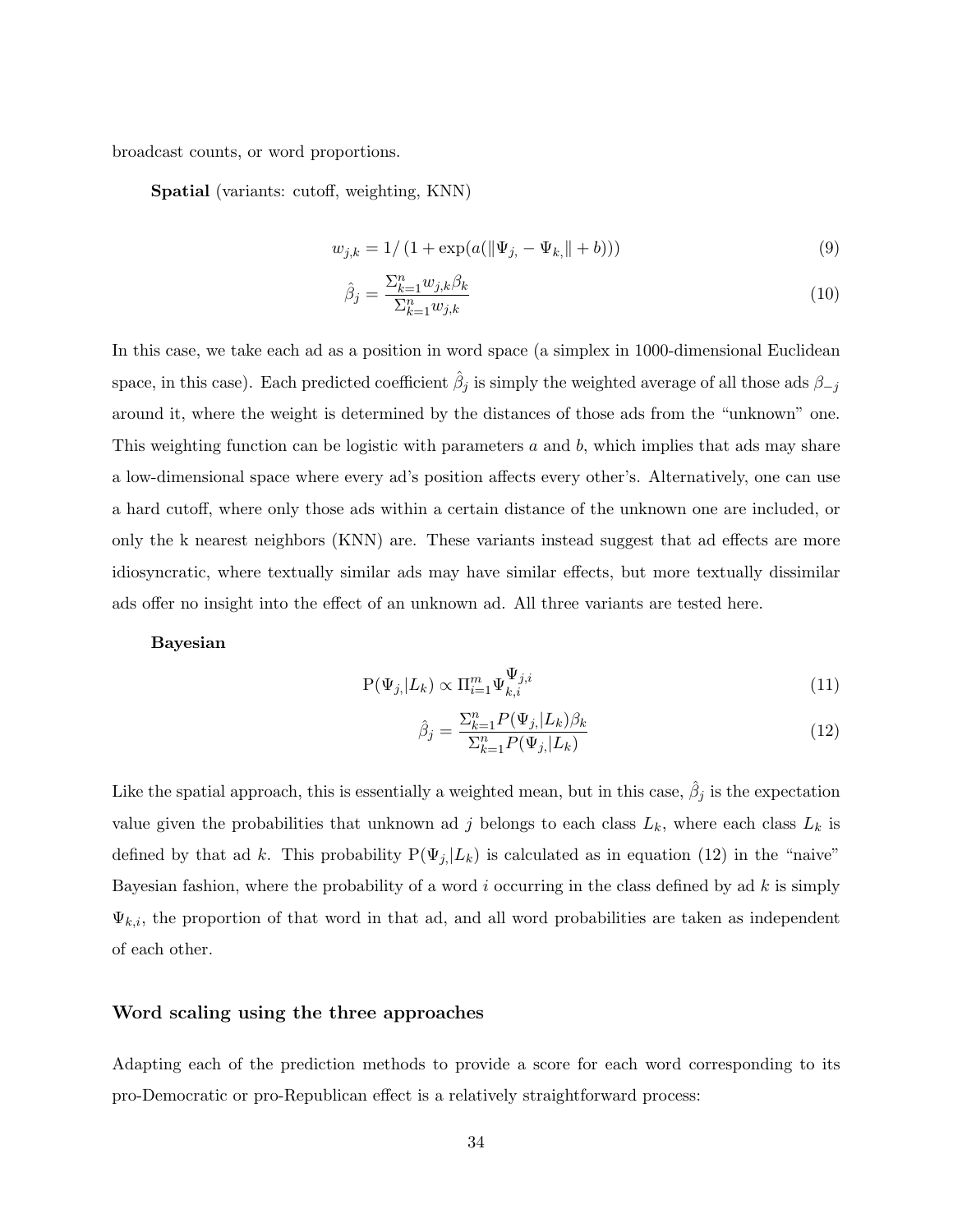### One-at-a-time

This simply uses the coefficients assigned to words from equation 7. Conveniently, the regression procedure also provides standard errors directly.

#### Spatial

For this approach, I adapt the unsupervised scaling developed by Monroe & Maeda (2004) and Slapin & Proksch (2008), turning it into a supervised method. In the original formulation, inspired by item response theory, words and documents are presumed to have positions in a onedimensional space where (in the original formulation) we assume words are drawn from documents in proportion to the distance between the word and the document. The modification here is that the documents are presumed to already have positions – their one-at-a-time coefficients – and only the words i will be positioned  $(x_i)$  to minimize the following likelihood:

$$
\arg\min_{x_i} \Pi_{i,j} (e^{-(x_i - \beta_j)^2} - \Psi_{j,i})^2
$$
\n(13)

That is, we minimize the squared errors between, on the one hand, the distance between  $x_i$  and the ad position  $\beta_j$ , and on the other hand, the proportion of word i in document j,  $\Psi_{j,i}$ . I then employ bootstrapping (on the ad/observation level) to estimate errors.

#### Bayesian

The approach here is similar to that in equation 12: we want the ad effect expectation given word *i*. Making the usual naive independence assumptions, this is:

$$
\mathbf{E}[\beta|w_i] \approx \frac{\sum_j \beta_j \Psi_{j,i}}{\sum_j \Psi_{j,i}} \tag{14}
$$

That is, the word score is the expected coefficient given that word, or the sum over ads of each ad coefficient times the probability of that ad given that word. Once again, errors can be estimated via bootstrapping.

### [Figure 6 about here]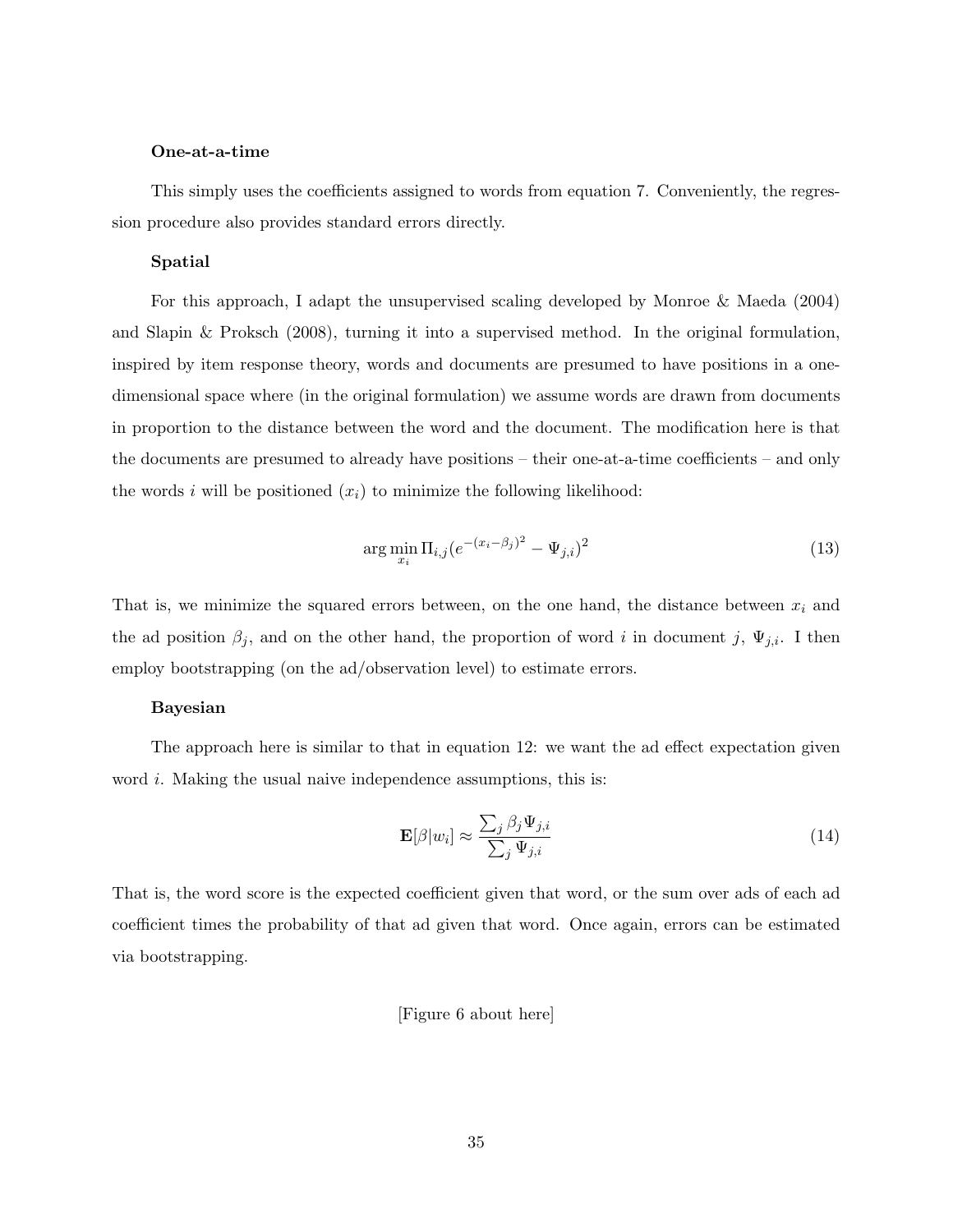# References

- Abramowitz, A.I. 1991. "Incumbency, campaign spending, and the decline of competition in US House elections." The Journal of Politics 53(01):34–56.
- Alvarez, R.M. 1998. Information and elections. Univ of Michigan Pr.
- Annest, A., R. Bumgarner, A. Raftery & K.Y. Yeung. 2009. "Iterative bayesian model averaging: A method for the application of survival analysis to high-dimensional microarray data." BMC bioinformatics 10(1):72.
- Ansolabehere, S. & A. Gerber. 1994. "The mismeasure of campaign spending: Evidence from the 1990 US House elections." Journal of Politics 56(4):1106–18.
- Ansolabehere, S., E.C. Snowberg & J.M. Snyder. 2006. "Television and the incumbency advantage in US elections." Legislative Studies Quarterly 31(4):469–490.
- Ansolabehere, S. & S. Iyengar. 1994. "Riding the wave and claiming ownership over issues: The joint effects of advertising and news coverage in campaigns." Public Opinion Quarterly 58(3):335– 357.
- Ansolabehere, S. & S. Iyengar. 1995. "Going negative: How political advertising shrinks and polarizes the electorate.".
- Arceneaux, K, A.S. Gerber & D.P. Green. 2006. "Comparing experimental and matching methods using a large-scale voter mobilization experiment." Political Analysis 14(1):37–62.
- Bartels, L.M. 1992. "The impact of electioneering in the United States." Electioneering: A comparative study of continuity and change pp. 244–277.
- Bartels, L.M. 1993. "Messages received: The political impact of media exposure." American Political Science Review pp. 267–285.
- Bartels, L.M. 1996. "Uninformed votes: Information effects in presidential elections." American Journal of Political Science pp. 194–230.
- Bartels, L.M. 2006. "Priming and persuasion in presidential campaigns." Capturing campaign effects pp.  $78-112$ .
- Benjamini, Y. & Y. Hochberg. 1995. "Controlling the false discovery rate: a practical and powerful approach to multiple testing." Journal of the Royal Statistical Society. Series B (Methodological) pp. 289–300.
- Benoit, K. & M. Marsh. 2008. "The campaign value of incumbency: A new solution to the puzzle of less effective incumbent spending." American Journal of Political Science 52(4):874–890.
- Bøvelstad, H.M., S. Nygård & Ø. Borgan. 2009. "Survival prediction from clinico-genomic models-a comparative study." BMC bioinformatics 10(1):413.
- Brader, T. 2006. Campaigning for hearts and minds: How emotional appeals in political ads work. University Of Chicago Press.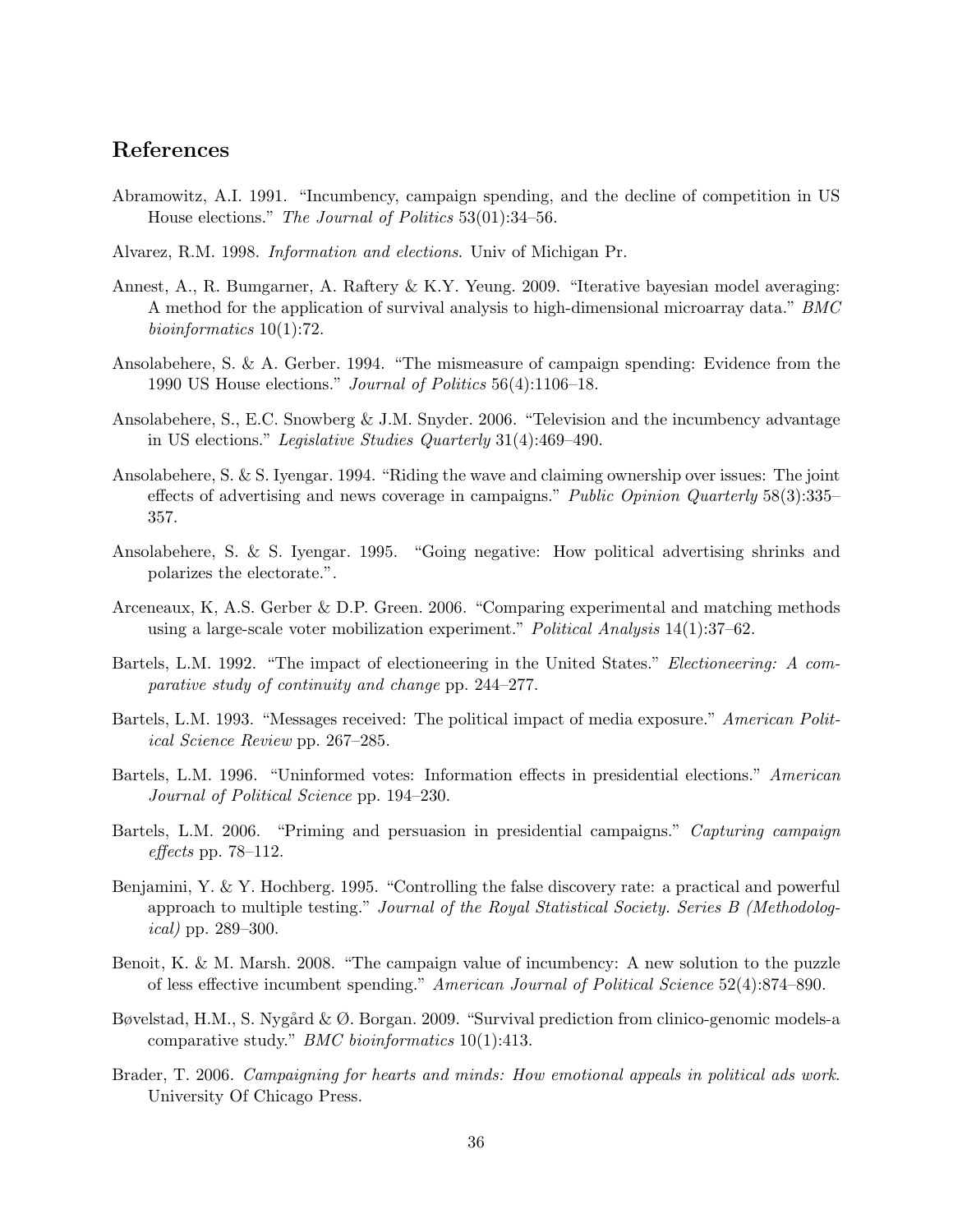- Brady, H.E., R. Johnston & J. Sides. 2006. Capturing Campaign Effects. Univ of Michigan Pr chapter The Study of Political Campaigns.
- Brasher, H. 2003. "Capitalizing on contention: Issue agendas in US senate campaigns." Political Communication, 20(4):453–471.
- Breiman, L. 2001. "Random forests." Machine learning 45(1):5–32.
- Cameron, A.C. & P.K. Trivedi. 2005. Microeconometrics: methods and applications. Cambridge university press.
- Campbell, J.E. 2008. The American campaign: US presidential campaigns and the national vote. Vol. 6 TAMU Press.
- Damore, D.F. 2004. "The dynamics of issue ownership in presidential campaigns." *Political Research* Quarterly 57(3):391–397.
- Damore, D.F. 2005. "Issue convergence in presidential campaigns." Political Behavior 27(1):71–97.
- Davenport, T.C., A.S. Gerber & D.P. Green. 2010. "Field experiments and the study of political behavior." The Oxford Handbook of American Elections and Political Behavior .
- Dietterich, T. 2000. "Ensemble methods in machine learning." Multiple classifier systems pp. 1–15.
- Dietterich, T.G. 1997. "Machine-learning research." AI magazine 18(4):97.
- Druckman, J.N. 2001a. "On the limits of framing effects: who can frame?" Journal of Politics 63(4):1041–1066.
- Druckman, J.N. 2001b. "The implications of framing effects for citizen competence." Political Behavior 23(3):225–256.
- Druckman, J.N. 2004. "Political preference formation: Competition, deliberation, and the (ir) relevance of framing effects." American Political Science Review 98(4):671–686.
- Dudoit, S. & M.J. van der Laan. 2008. Multiple testing procedures with applications to genomics. Springer Verlag.
- Erikson, R.S. & T.R. Palfrey. 1998. "Campaign spending and incumbency: An alternative simultaneous equations approach." Journal of Politics 60:355-373.
- Erikson, R.S. & T.R. Palfrey. 2000. "Equilibria in campaign spending games: Theory and data." American Political Science Review pp. 595–609.
- Ferejohn, J.A. & J.H. Kuklinski. 1990. Information and democratic processes. Univ of Illinois Pr.
- Franklin, C.H. 1991. "Eschewing obfuscation? Campaigns and the perception of US Senate incumbents." The American Political Science Review pp. 1193–1214.
- Franz, M.M., P. Freedman, K. Goldstein & T.N. Ridout. 2008. "Understanding the effect of political advertising on voter turnout: A response to Krasno and Green." The Journal of Politics 70(01):262–268.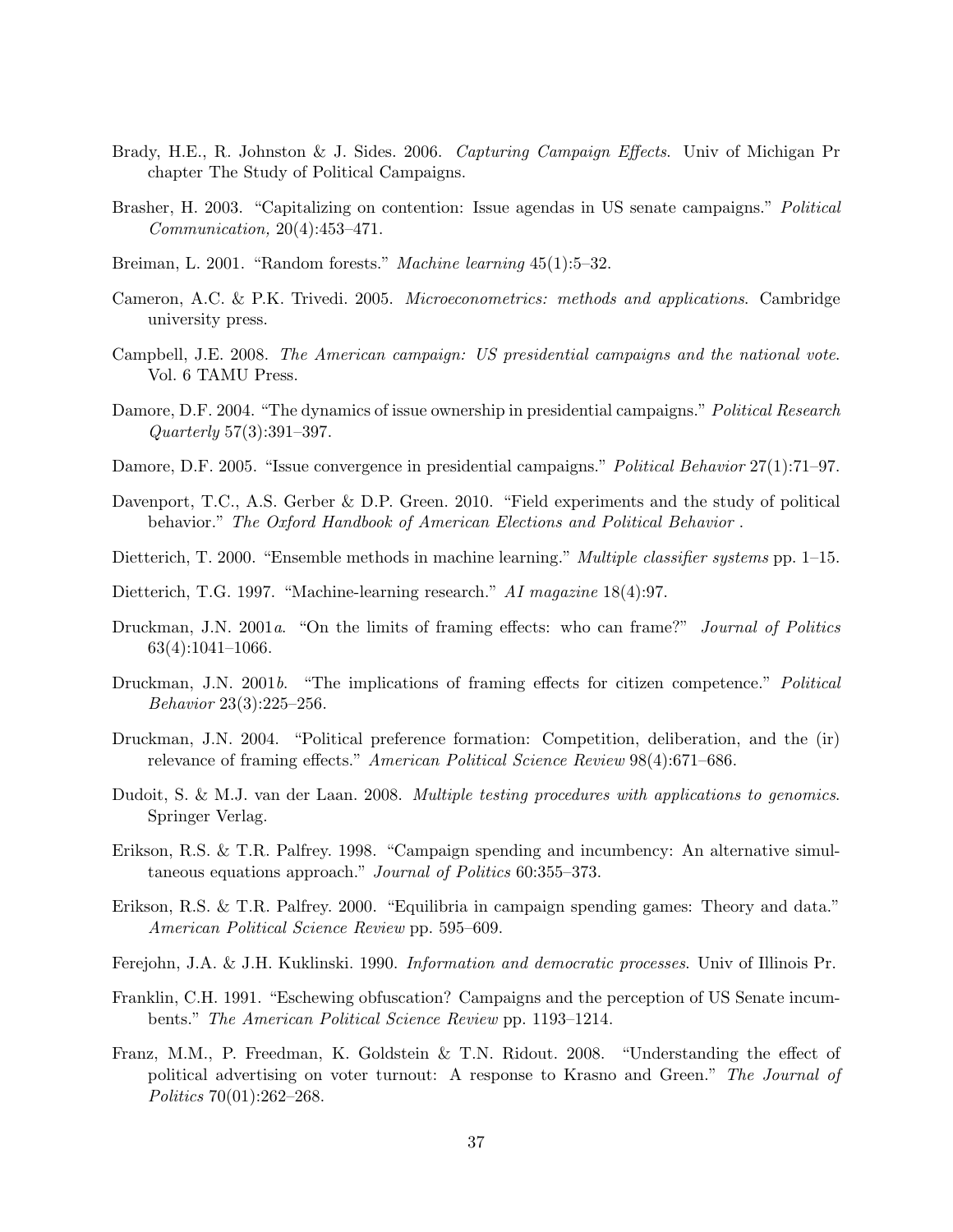- Franz, M.M. & T.N. Ridout. 2007. "Does political advertising persuade?" Political Behavior 29(4):465–491.
- Friedman, J., T. Hastie & R. Tibshirani. 2009. The elements of statistical learning. Springer Series in Statistics.
- Geer, J.G. 2006. In defense of negativity: Attack ads in presidential campaigns. University of Chicago Press.
- Gelman, A. & G. King. 1993. "Why are American presidential election campaign polls so variable when votes are so predictable?" *British Journal of Political Science* 23(04):409–451.
- Gerber, A.S., J.G. Gimpel, D.P. Green & D.R. Shaw. 2011. "How Large and Long-lasting Are the Persuasive Effects of Televised Campaign Ads? Results from a Randomized Field Experiment." American Political Science Review 105(01):135–150.
- Greene, W.H. & C. Zhang. 2003. Econometric analysis. Vol. 5 Prentice hall Upper Saddle River, NJ.
- Grimmer, J. 2010. "A Bayesian hierarchical topic model for political texts: Measuring expressed agendas in Senate press releases." Political Analysis 18(1):1.
- Grimmer, J. & G. King. 2011. "A General Purpose Computer-Assisted Clustering Methodology." Proceedings of the National Academy of Sciences .
- Haibe-Kains, B., C. Desmedt, C. Sotiriou & G. Bontempi. 2008. "A comparative study of survival models for breast cancer prognostication based on microarray data: does a single gene beat them all?" Bioinformatics 24(19):2200–2208.
- Hillygus, D.S. & T.G. Shields. 2008. The persuadable voter: wedge issues in presidential campaigns. Princeton Univ Pr.
- Holbrook, T.M. 1996. Do campaigns matter? Vol. 1 Sage Publications, Inc.
- Holbrook, T.M. 1999. "Political learning from presidential debates." Political Behavior 21(1):67–89.
- Huber, G.A. A & K. Arceneaux. 2007. "Identifying the Persuasive Effects of Presidential Advertising." American Journal of Political Science 51(4):957–977.
- Imai, K. 2005. "Do get-out-the-vote calls reduce turnout? The importance of statistical methods for field experiments." American Political Science Review 99(02):283–300.
- Iyengar, S. 1994. Is anyone responsible?: How television frames political issues. University of Chicago Press.
- Iyengar, S. & D.R. Kinder. 1987. News that matters. University of Chicago Press Chicago, IL.
- Iyengar, S., M.D. Peters & D.R. Kinder. 1982. "Experimental demonstrations of the 'not-sominimal' consequences of television news programs." The American political science review 76(4):848–858.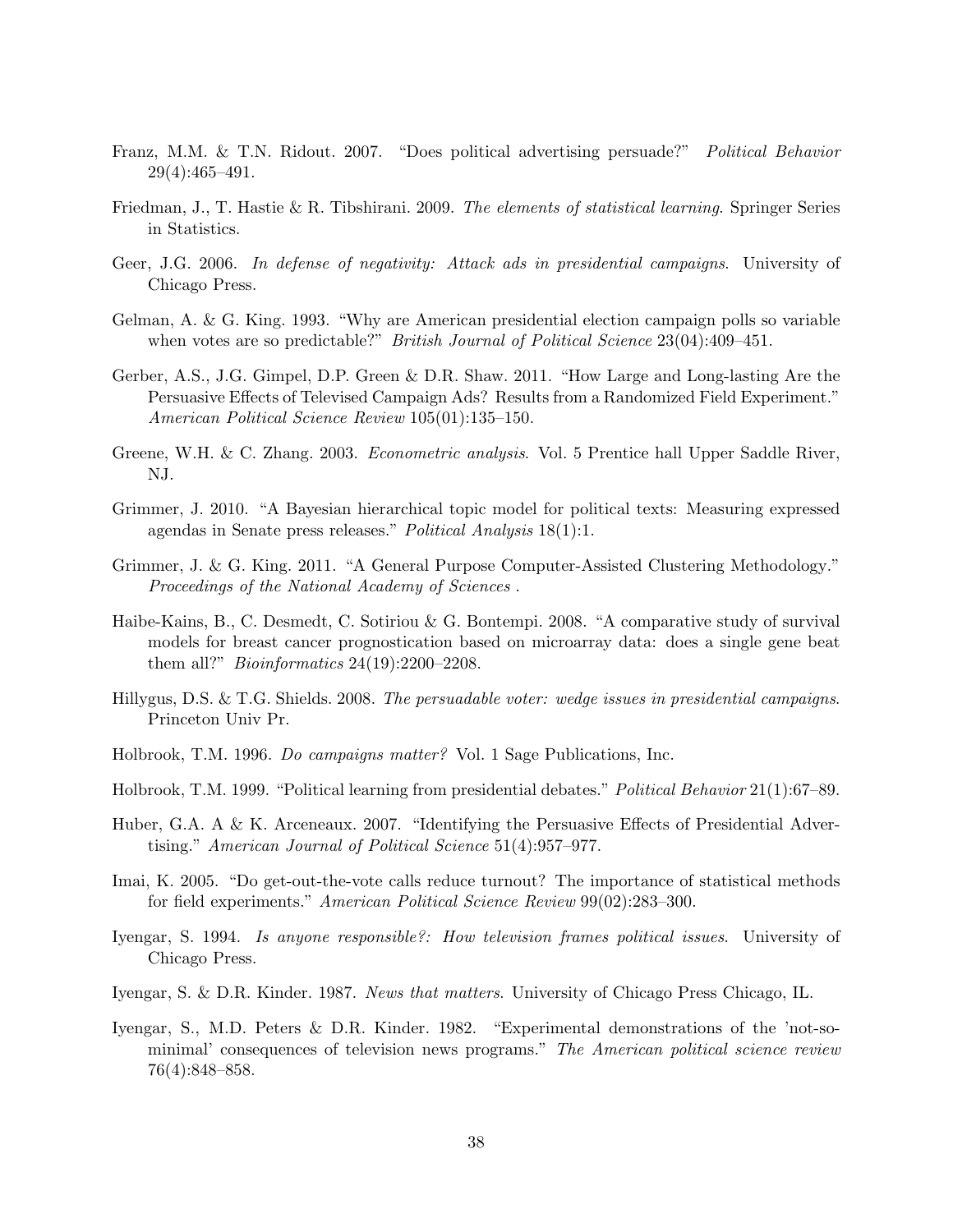- Iyengar, S. & N.A. Valentino. 2000. "Who says what? Source credibility as a mediator of campaign advertising." Elements of reason: Cognition, choice, and the bounds of rationality pp. 108–129.
- Jackson, R.A., J.J. Mondak & R. Huckfeldt. 2009. "Examining the Possible Corrosive Impact of Negative Advertising on Citizens' Attitudes toward Politics." Political Research Quarterly  $62(1):55-69.$
- Jacobs, L.R. & R.Y. Shapiro. 2000. Politicians don't pander: Political manipulation and the loss of democratic responsiveness. University of Chicago Press.
- Jacobson, G.C. 1978. "The effects of campaign spending in congressional elections." The American political science review pp. 469–491.
- Johnston, R., M.G. Hagen & K.H. Jamieson. 2004. The 2000 presidential election and the foundations of party politics. Cambridge Univ Pr.
- Kahn, K.F. & P.J. Kenney. 1999. "Do negative campaigns mobilize or suppress turnout? Clarifying the relationship between negativity and participation." American Political Science Review pp. 877–889.
- Kaid, L L. 2005. "Political Advertising in the 2004 Election: Comparison of Traditional Television and Internet Messages." American Behavioral Scientist 49(2):265–278.
- Kaplan, N., D.K. Park & T.N. Ridout. 2006. "Dialogue in American political campaigns? An examination of issue convergence in candidate television advertising." American Journal of Political Science 50(3):724–736.
- Krasno, J.S. & D.P. Green. 1988. "Preempting quality challengers in House elections." *Journal of* Politics 50(4):920–36.
- Krasno, J.S. & D.P. Green. 2008. "Do Televised Presidential Ads Increase Voter Turnout? Evidence from a Natural Experiment." The Journal of Politics 70(01).
- Krosnick, J.A. & D.R. Kinder. 1990. "Altering the foundations of support for the president through priming." The American political science review pp. 497–512.
- Krupnikov, Y. 2011. "When Does Negativity Demobilize? Tracing the Conditional Effect of Negative Campaigning on Voter Turnout." American Journal of Political Science .
- Lau, R.R., L. Sigelman & I.B. Rovner. 2007. "The effects of negative political campaigns: a meta-analytic reassessment." Journal of Politics 69(4):1176–1209.
- Laver, M., K. Benoit & J. Garry. 2003. "Extracting policy positions from political texts using words as data." American Political Science Review 97(02):311–331.
- Lazarsfeld, P.F., B. Berelson & H. Gaudet. 1948. "The People's Choice. How the Voter Makes up His Mind in a Presidential Campaign [1944].".
- Lee Kaid, L, J Fernandes & D Painter. 2011. "Effects of Political Advertising in the 2008 Presidential Campaign." American Behavioral Scientist 55(4):437–456.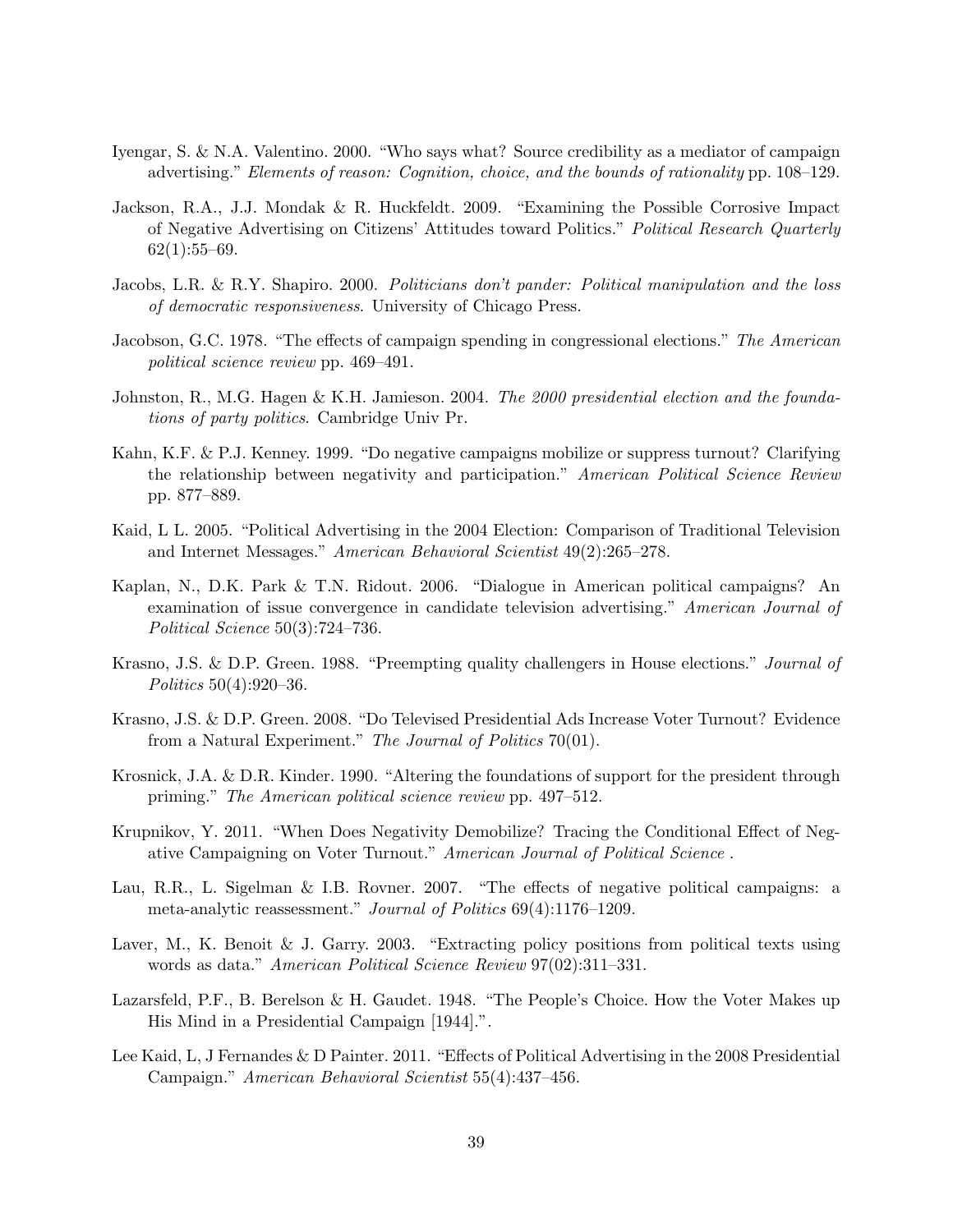- Lodge, M., K.M. McGraw & P. Stroh. 1989. "An impression-driven model of candidate evaluation." The American Political Science Review pp. 399–419.
- Lupia, A. & M.D. McCubbins. 2000. Elements of reason: Cognition, choice, and the bounds of rationality. Cambridge Univ Pr.
- Madigan, D., A.E. Raftery, C. Volinsky & J. Hoeting. 1996. Bayesian model averaging. In Proceedings of the AAAI Workshop on Integrating Multiple Learned Models, Portland, OR. pp. 77–83.
- Mann, T.E. & R.E. Wolfinger. 1980. "Candidates and parties in congressional elections." The American political science review pp. 617–632.
- McCombs, M.E. & D.L. Shaw. 1993. "The evolution of agenda-setting research: Twenty-five years in the marketplace of ideas." Journal of Communication 43(2):58–67.
- McCombs, M.E., D.L. Shaw & D.H. Weaver. 1997. Communication and democracy: Exploring the intellectual frontiers in agenda-setting theory. Lawrence Erlbaum.
- Mendelberg, T. 1997. "Executing Hortons: Racial crime in the 1988 presidential campaign." The Public Opinion Quarterly 61(1):134–157.
- Moffitt, R. 1993. "Identification and estimation of dynamic models with a time series of repeated cross-sections." Journal of Econometrics 59(1-2):99–123.
- Monroe, B.L. & K. Maeda. 2004. Talk's cheap: Text-based estimation of rhetorical ideal-points. In annual meeting of the Society for Political Methodology. pp. 29–31.
- Moon, W. 2006. "The paradox of less effective incumbent spending: Theory and tests." *British* Journal of Political Science 36(4):705.
- Mutz, D.C. 1996. Political persuasion and attitude change. Univ of Michigan Pr.
- Mutz, D.C. 1998. Impersonal influence: How perceptions of mass collectives affect political attitudes. Cambridge Univ Pr.
- Mutz, D.C. 2007. "Effects of "in-your-face" television discourse on perceptions of a legitimate opposition." American Political Science Review 101(04):621–635.
- Page, B.I. & R.Y. Shapiro. 1992. The rational public: Fifty years of trends in Americans' policy preferences. University of Chicago Press.
- Page, S.E. 2008. The difference: How the power of diversity creates better groups, firms, schools, and societies. Princeton Univ Pr.
- Pan, Z. & G.M. Kosicki. 1993. "Framing analysis: An approach to news discourse." Political  $Communication 10(1):55–75.$
- Petrocik, J.R. 1996. "Issue ownership in presidential elections, with a 1980 case study." American Journal of Political Science pp. 825–850.
- Popkin, S.L. 1991. The reasoning voter: Communication and persuasion in presidential campaigns. University of Chicago Press.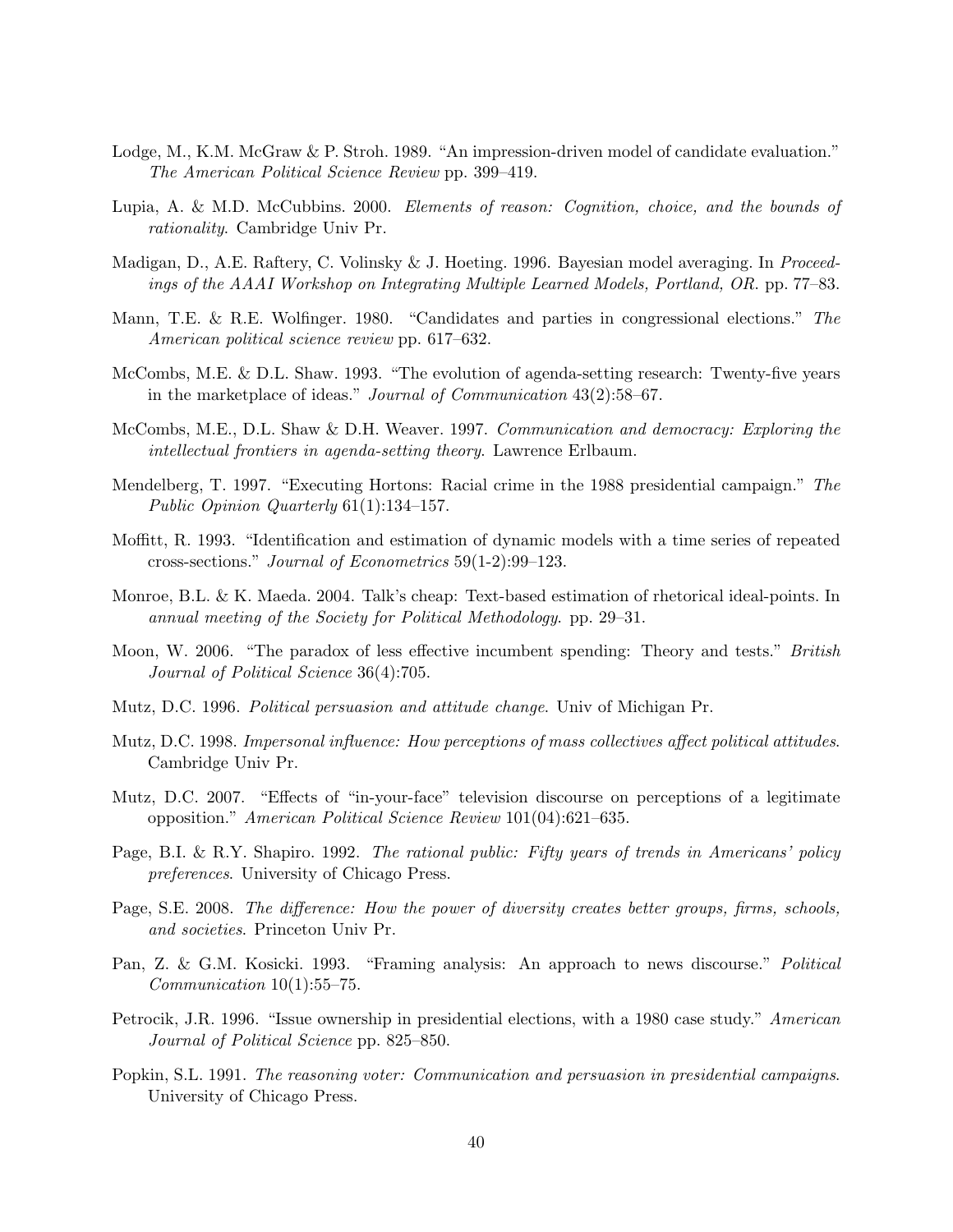- Prior, M. 2007. Post-broadcast democracy: How media choice increases inequality in political involvement and polarizes elections. Cambridge Univ Pr.
- Ridout, T.N., D.V. Shah, K.M. Goldstein & M.M. Franz. 2004. "Evaluating measures of campaign advertising exposure on political learning." Political Behavior 26(3):201–225.
- Ridout, T.N. & M.M. Franz. 2011. The persuasive power of campaign advertising. Temple Univ Pr.
- Riker, W.H. & Ordeshook, P.C. 1968. "A Theory of the Calculus of Voting." The American political science review  $62(1):25-42$ .
- Robson, A.R.W. 2005. "Multi-item contests." Australian National University, Working Papers in Economics and Econometrics, WP 446.
- Schapire, R.E. 2003. "The boosting approach to machine learning: An overview." Lecture Notes in Statistics pp. 149–172.
- Sebastiani, F. 2002. "Machine learning in automated text categorization." ACM computing surveys  $(CSUR)$  34(1):1–47.
- Segal, M.R. 2004. "Machine learning benchmarks and random forest regression.".
- Shaw, D.R. 1999. "The effect of TV ads and candidate appearances on statewide presidential votes, 1988-96." American Political Science Review pp. 345–361.
- Shaw, D.R. 2006. "The race to 270: The electoral college and the campaign strategies of 2000 and 2004.".
- Sides, J. 2006. "The Origins of Campaign Agendas." *British Journal of Political Science* 36(03):407.
- Sides, J. 2007. "The Consequences of Campaign Agendas." American Politics Research 35(4):465– 488.
- Sides, J. & A. Karch. 2008. "Messages that Mobilize? Issue Publics and the Content of Campaign Advertising." The Journal of Politics 70(02).
- Sigelman, L. & E.H. Buell Jr. 2004. "Avoidance or engagement? Issue convergence in US presidential campaigns, 1960–2000." American Journal of Political Science 48(4):650–661.
- Simon, A.F. 2002. The winning message: Candidate behavior, campaign discourse, and democracy. Cambridge Univ Pr.
- Slapin, J.B. & S.O. Proksch. 2008. "A scaling model for estimating time-series party positions from texts." American Journal of Political Science 52(3):705–722.
- Sniderman, P.M., R.A. Brody & P. Tetlock. 1993. Reasoning and choice: Explorations in political psychology. Cambridge Univ Pr.
- Spiliotes, C.J. & L. Vavreck. 2002. "Campaign Advertising: Partisan Convergence or Divergence?" Journal of Politics 64(1):249–261.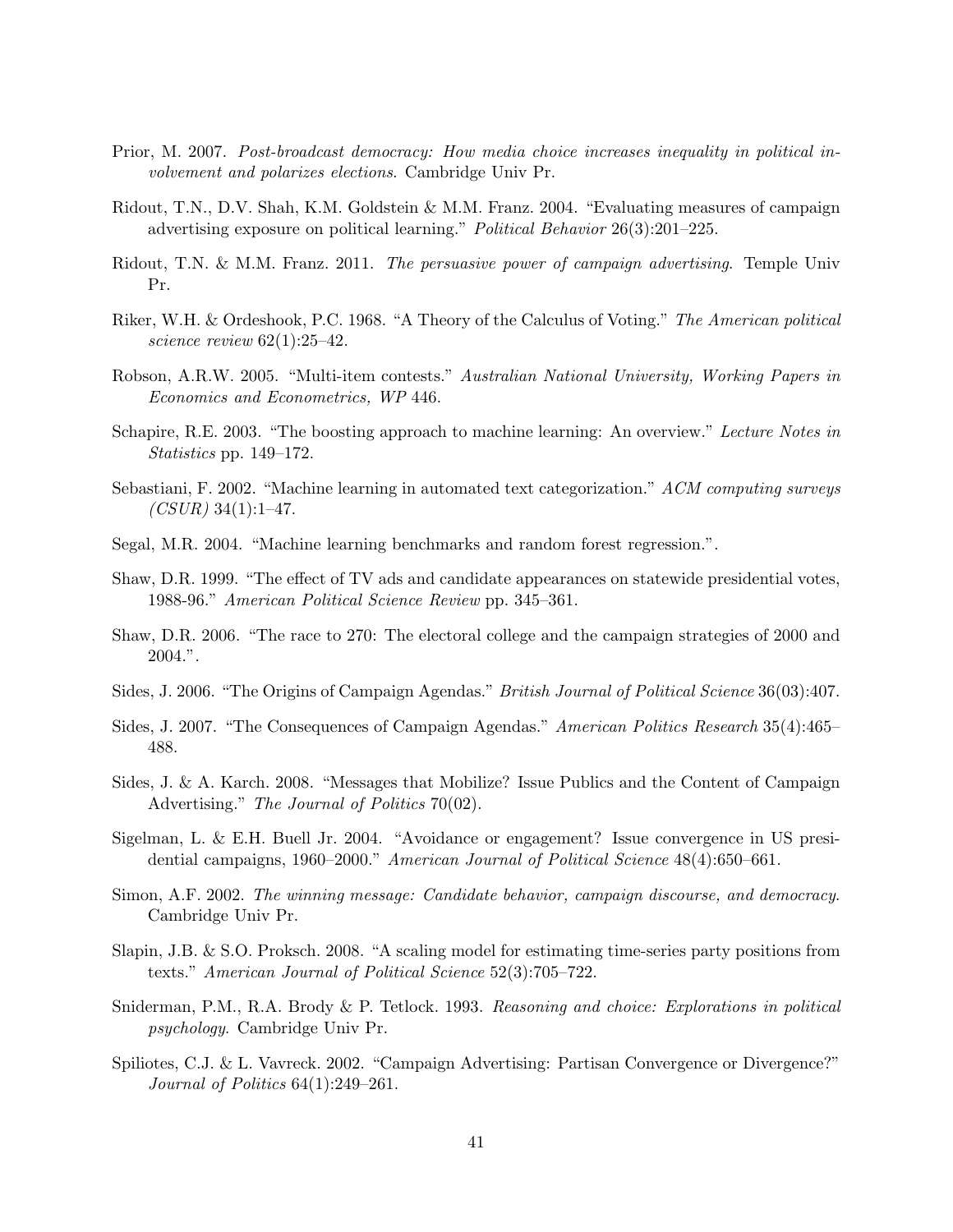- Stevens, D. 2005. "Separate and Unequal Effects: Information, Political Sophistication and Negative Advertising in American Elections." Political Research Quarterly 58(3):413–425.
- Stevens, D., J. Sullivan, B. Allen & D. Alger. 2008. "What's Good for the Goose is Bad for the Gander: Negative Political Advertising, Partisanship, and Turnout." The Journal of Politics 70(02).
- Sulkin, T. & J. Evans. 2006. "Dynamics of diffusion." American Politics Research 34(4):505–534.
- Tibshirani, R. 1996. "Regression shrinkage and selection via the lasso." Journal of the Royal Statistical Society. Series B (Methodological) pp. 267–288.
- Vavreck, L. 2007. "The Exaggerated Effects of Advertising on Turnout: The Dangers of Self-Reports." Quarterly Journal of Political Science 2(4):325–343.
- Vavreck, L. 2009. The message matters: the economy and presidential campaigns. Princeton Univ Pr.
- Westen, D. 2007. The political brain: The role of emotion in deciding the fate of the nation. Public Affairs.
- Zaller, J. 1992. The nature and origins of mass opinion. Cambridge Univ Pr.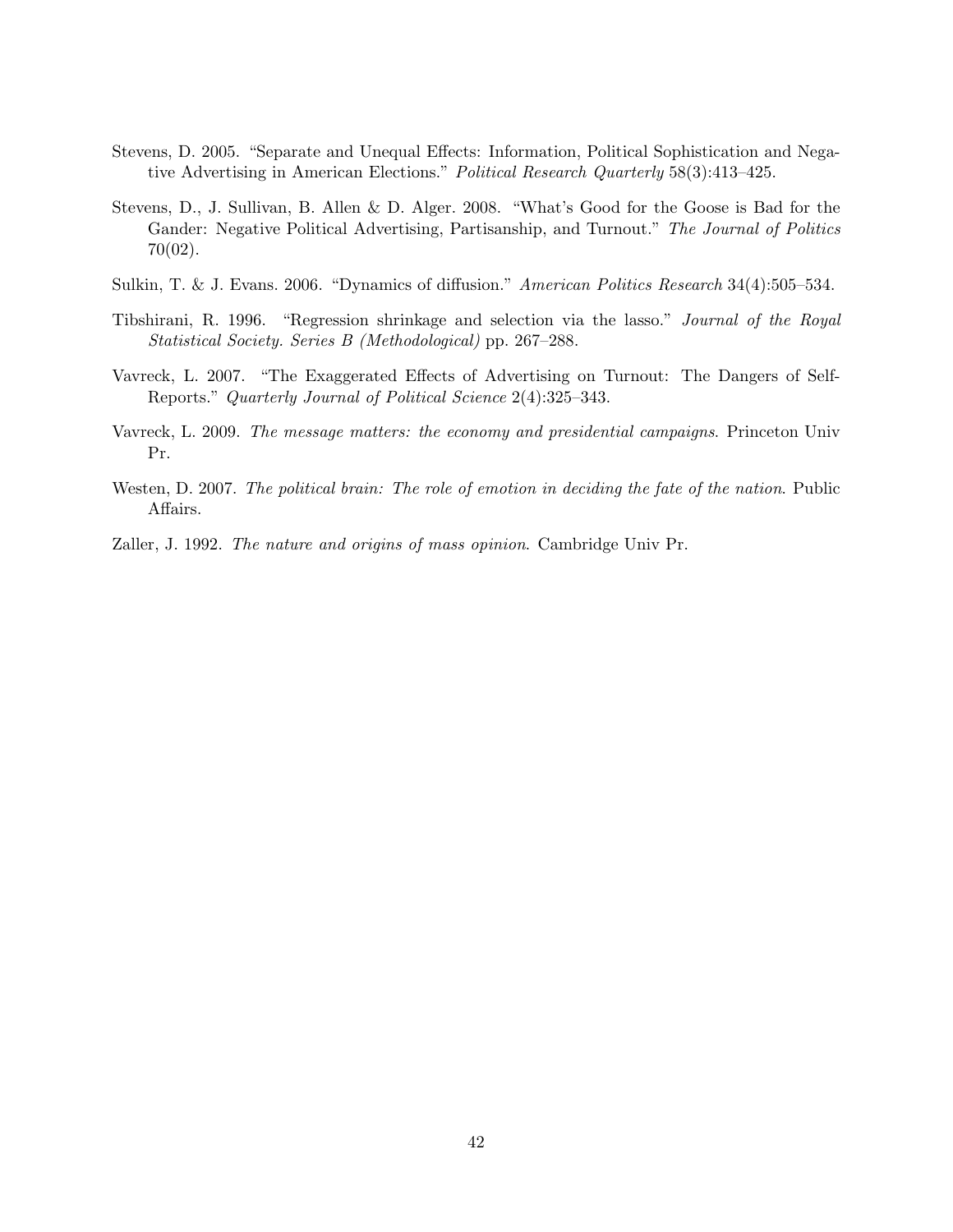|                          |                | real word reg |                               | bayes cut-off KNN |          |
|--------------------------|----------------|---------------|-------------------------------|-------------------|----------|
| word regression $0.841*$ |                |               |                               |                   |          |
|                          | bayes $0.266*$ | $0.520*$      |                               |                   |          |
| hard cut-off $-0.004$    |                | $0.225*$      | 0.091                         |                   |          |
| <b>KNN</b>               | 0.014          |               | $0.203^*$ $0.204^*$ $0.538^*$ |                   |          |
| weighting                | $-0.006$       |               | $0.277^*$ $0.198^*$ $0.940^*$ |                   | $0.681*$ |

Table 1: Correlations between the ad coefficients assigned by the various text-based estimation methods. $\alpha$ 

 $\frac{a}{a}$ Values with  $*$  significant at p < 0.05.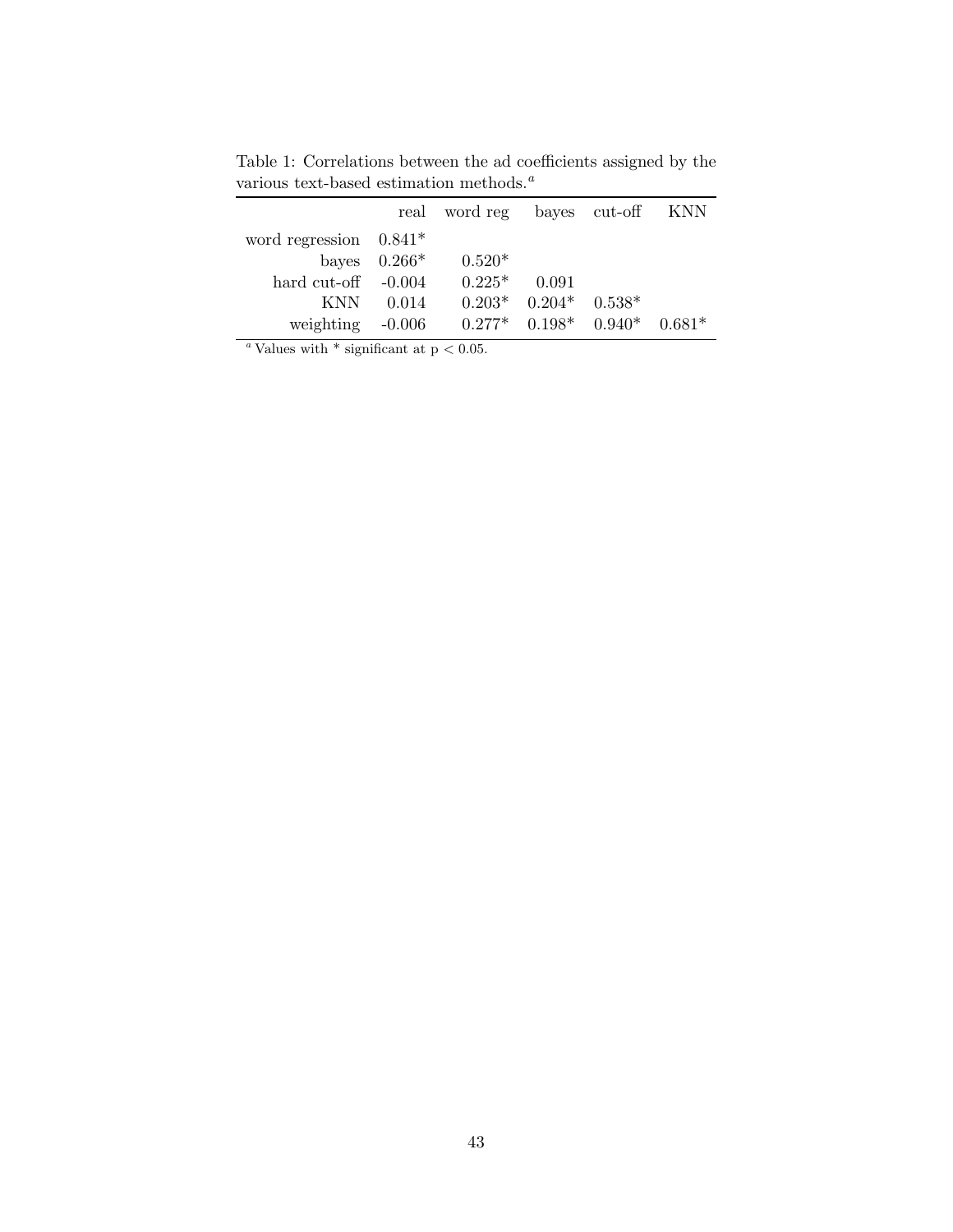| $(80\%$ ads classified correctly) |                | $(86\%$ ads classified correctly) |              | $(84\%$ ads classified correctly) |            |
|-----------------------------------|----------------|-----------------------------------|--------------|-----------------------------------|------------|
|                                   | Attack Promote | Personal Policy                   |              | Democrat                          | Republican |
| jobs                              | country        | war                               | jobs         | jobs                              | voted      |
| dollars                           | believe        | country                           | $\text{tax}$ | plan                              | taxes      |
| $\operatorname{tax}$              | jobs           | vietnam                           | plan         | $\text{tax}$                      | war        |
| iraq                              | people         | believe                           | health       | health                            | times      |
| voted                             | healthcare     | served                            | people       | country                           | congress   |
| national                          | plan           | people                            | companies    | american                          | people     |
| taxes                             | american       | truth                             | million      | time                              | tax        |
| war                               | health         | life                              | iraq         | companies                         | terrorists |
| million                           | world          | time                              | insurance    | healthcare                        | believe    |
| care                              | family         | world                             | care         | iraq                              | health     |

Table 2: Top words for each CMAG category along with the success rate of the text-based classification technique. $^a$ 

<sup>a</sup> The percentage is of those ads that belong to one of the two paired categories that were correctly assigned to the true CMAG category. For all three pairings, most ads had been put in one of these two categories; those that were not, were not included in the testing. Words are listed in descending absolute value of score.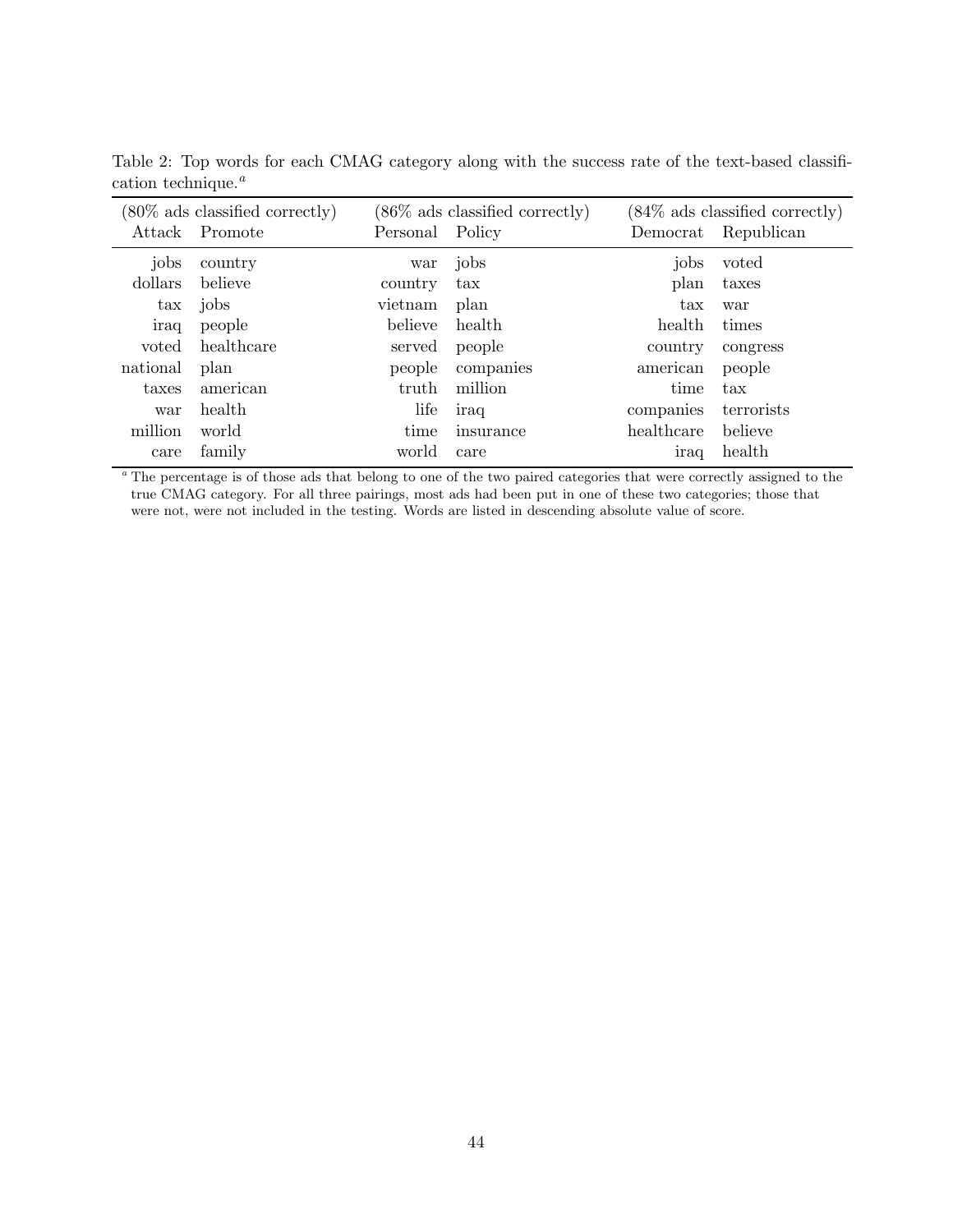

**Percent of out-of-sample testing runs where Model RMSE < Controls Only RMSE** 

Figure 1: The length of each bar shows the proportion of runs in which the specified model out-performs the baseline controls-only model when comparing out-of-sample predictive accuracy. For each out-of-sample test, a model is fit on a random 95% of the observations, and then the dependent variable, vote intention, is predicted out-of-sample and compared with the actual measured vote intention. The baseline model predicts vote intention using only demographic variables (such as age, sex, party ID, etc). Each model in sections 2 and 3 adds on top of the demographic variables a method for measuring advertising effects. The more frequently a model beats the baseline, the better it is able to utilize the ad data, and the better it measures their effects. Longer bars are better; bars to the right of green band show predictions are significantly better than the controls-only baseline model at p < 0.05, and vice versa for bars to left of red.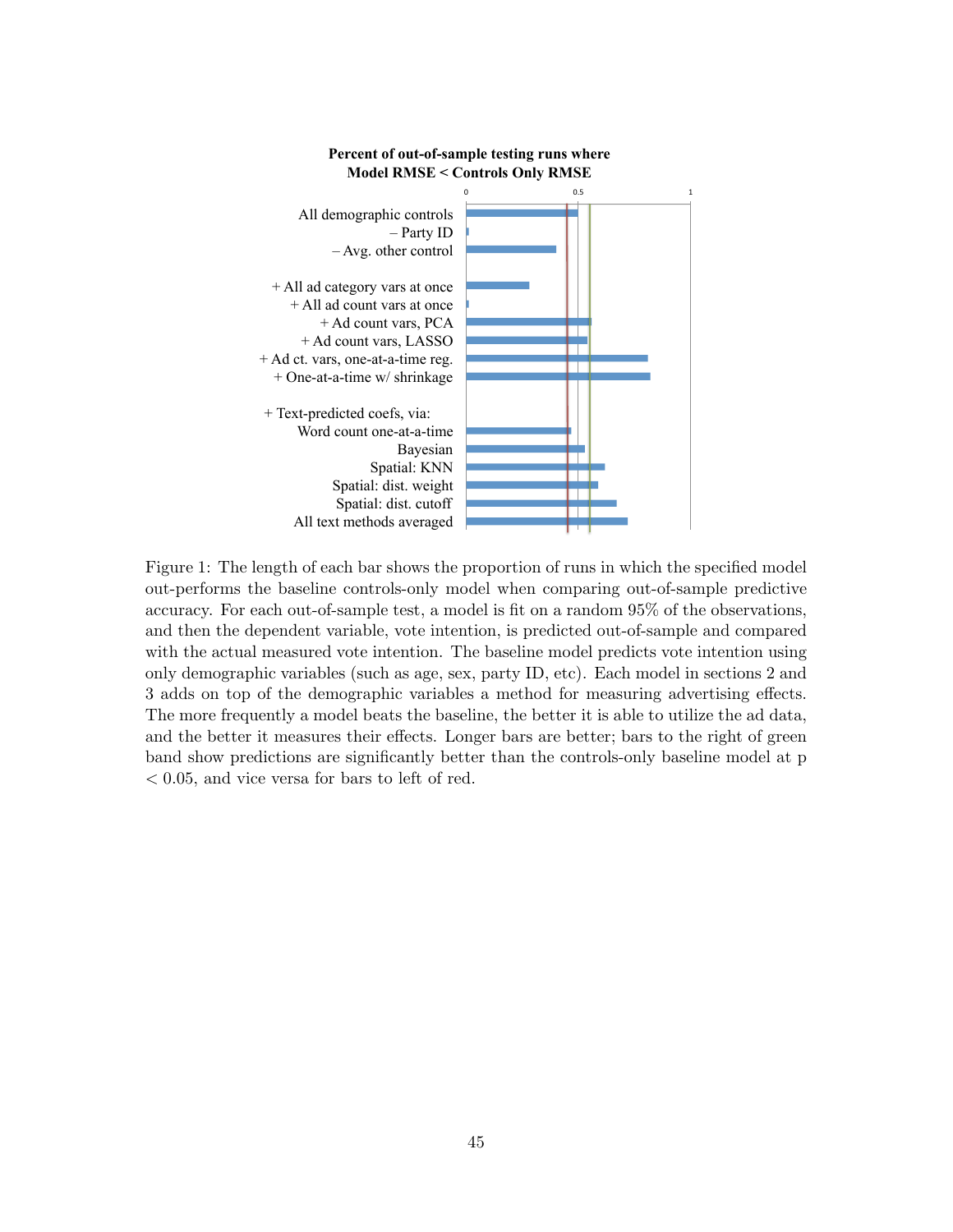

Figure 2: Distribution of ad effect coefficients, grouped by whether the ad was Democratic- or Republican-sponsored. Most ads have no effect, but many Republican-sponsored ads appear to have pro-Kerry effects, and vice versa.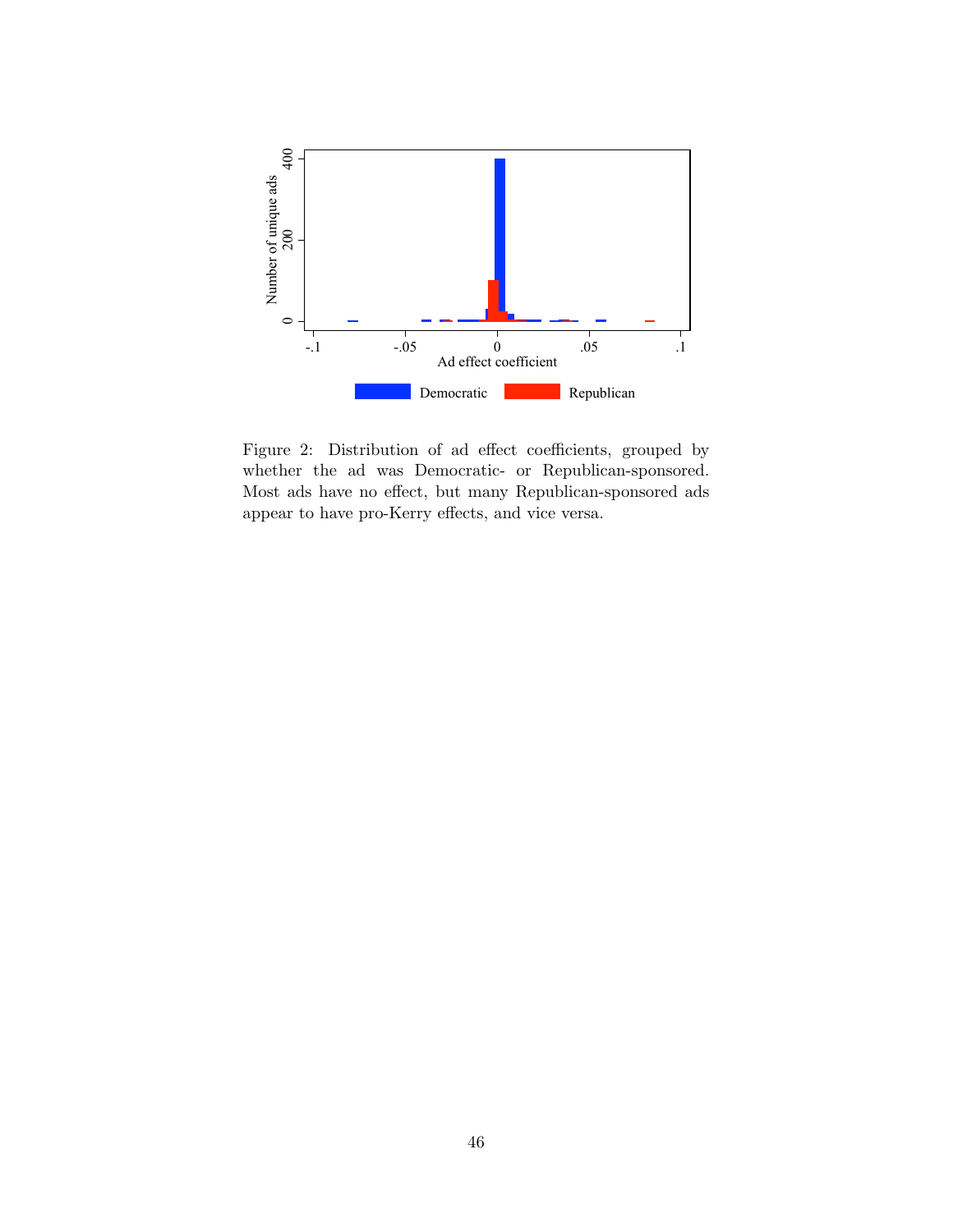

Figure 3: The predicted effect on (Democratic) vote share, if one party buys only the most effective (highest coefficient) ads. Dashed line is the actual outcome. Note that both parties do better if they only buy the most effective ads, but when using only their most effective ads, Democrats have much more room for improvement (bottom) than do Republicans (top). Errors are bootstrapped; shrunk coefficients are used.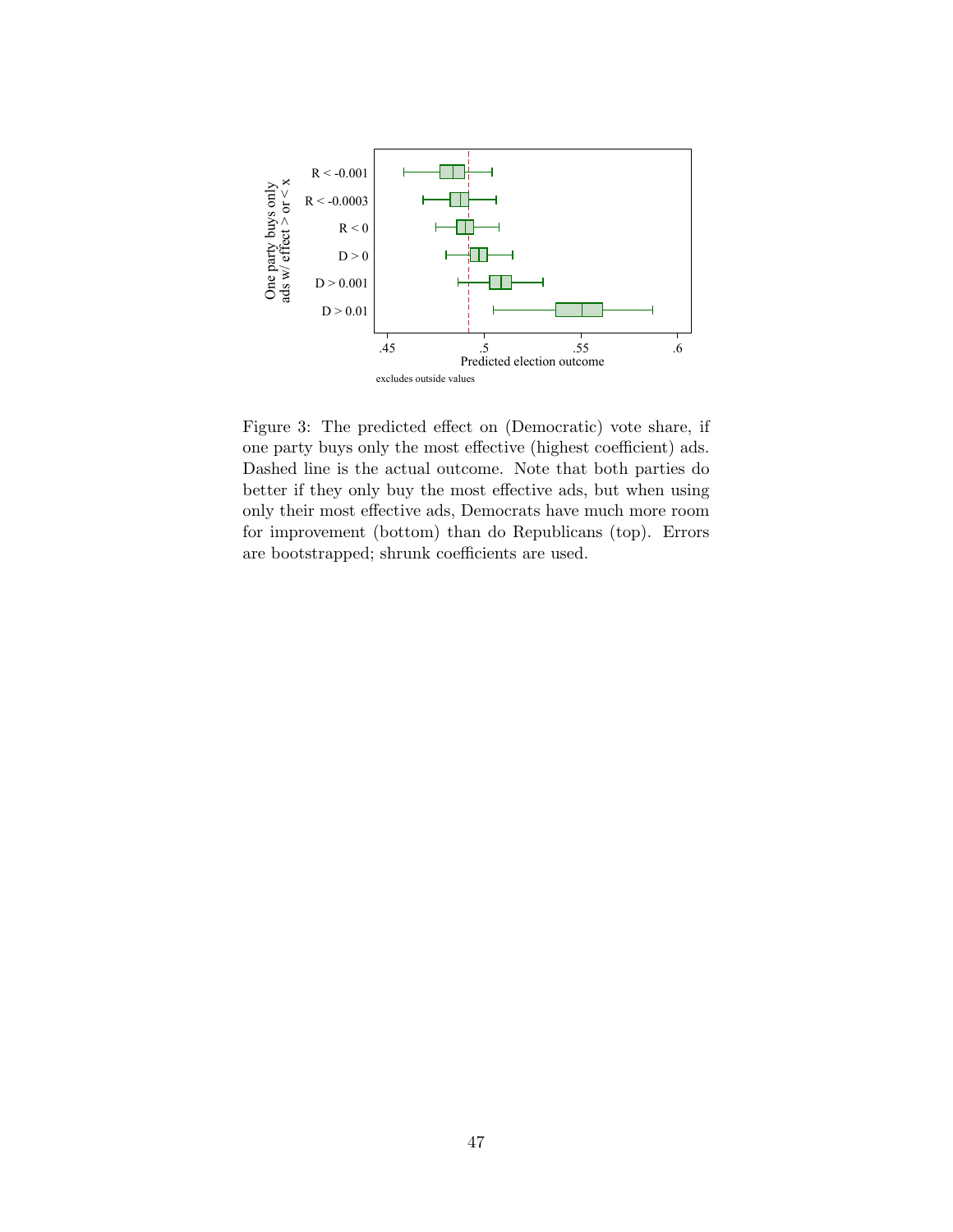

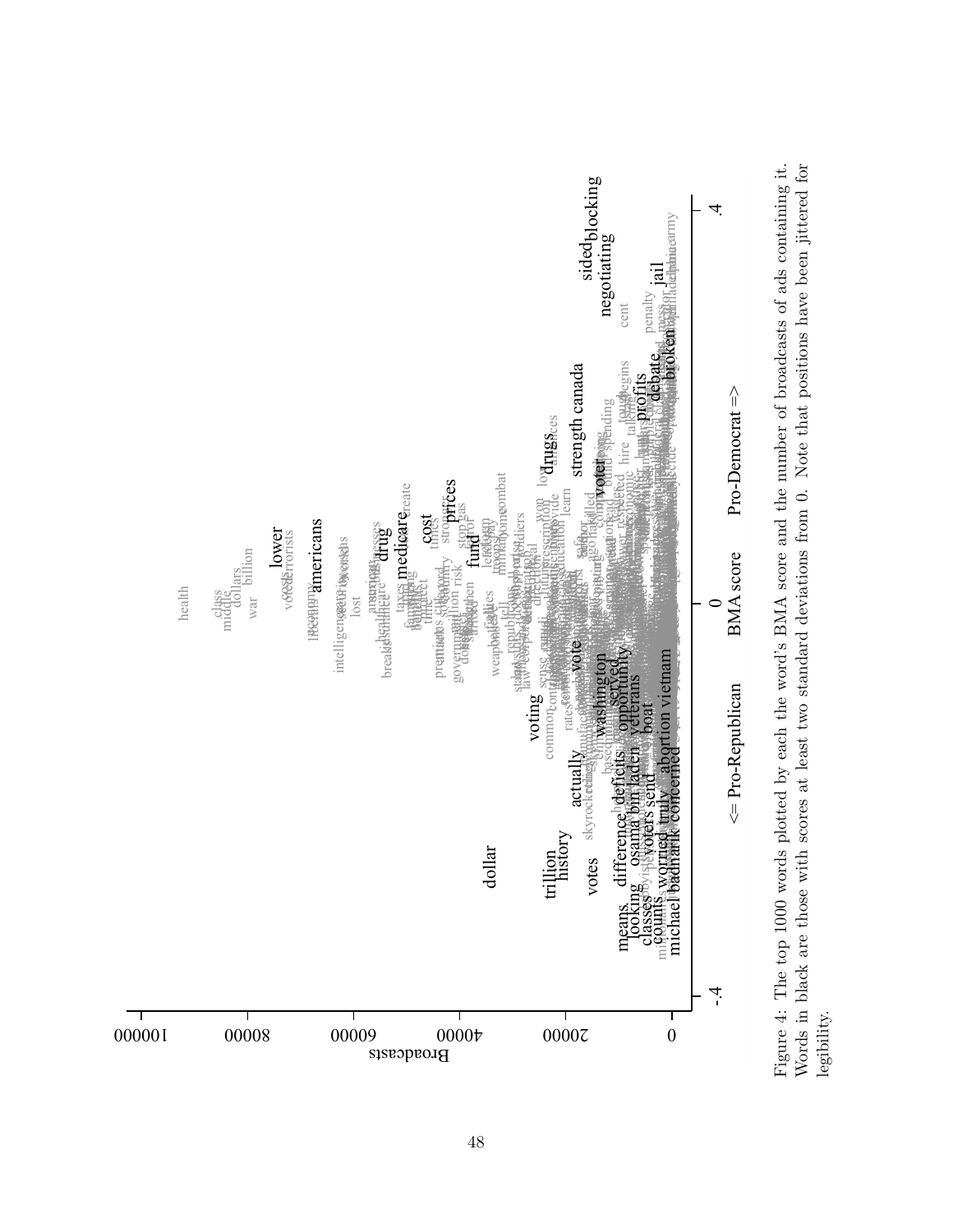

Figure 5: Monte Carlo simulations comparing the out-of-sample accuracy of four methods in estimating effects. For each simulation run, construct  $y = \mathbf{X}\boldsymbol{\beta} + \epsilon$  with random X,  $\beta$ , and  $\epsilon$  values, fit the specified model on a sub-sample, and predict  $\hat{y}$  out of sample. Lower RMSE scores (y axis) indicate better predictive accuracy and thus more accurate estimation of the effects  $\beta$ . Simulations are repeated 10,000 times for each level of noise  $\epsilon \sim U[-m, m], m \in \{0,...25\}$ . Regression does best when noise is low, LASSO best when noise is medium, but one-at-a-time does best for a wide range of higher noise levels.